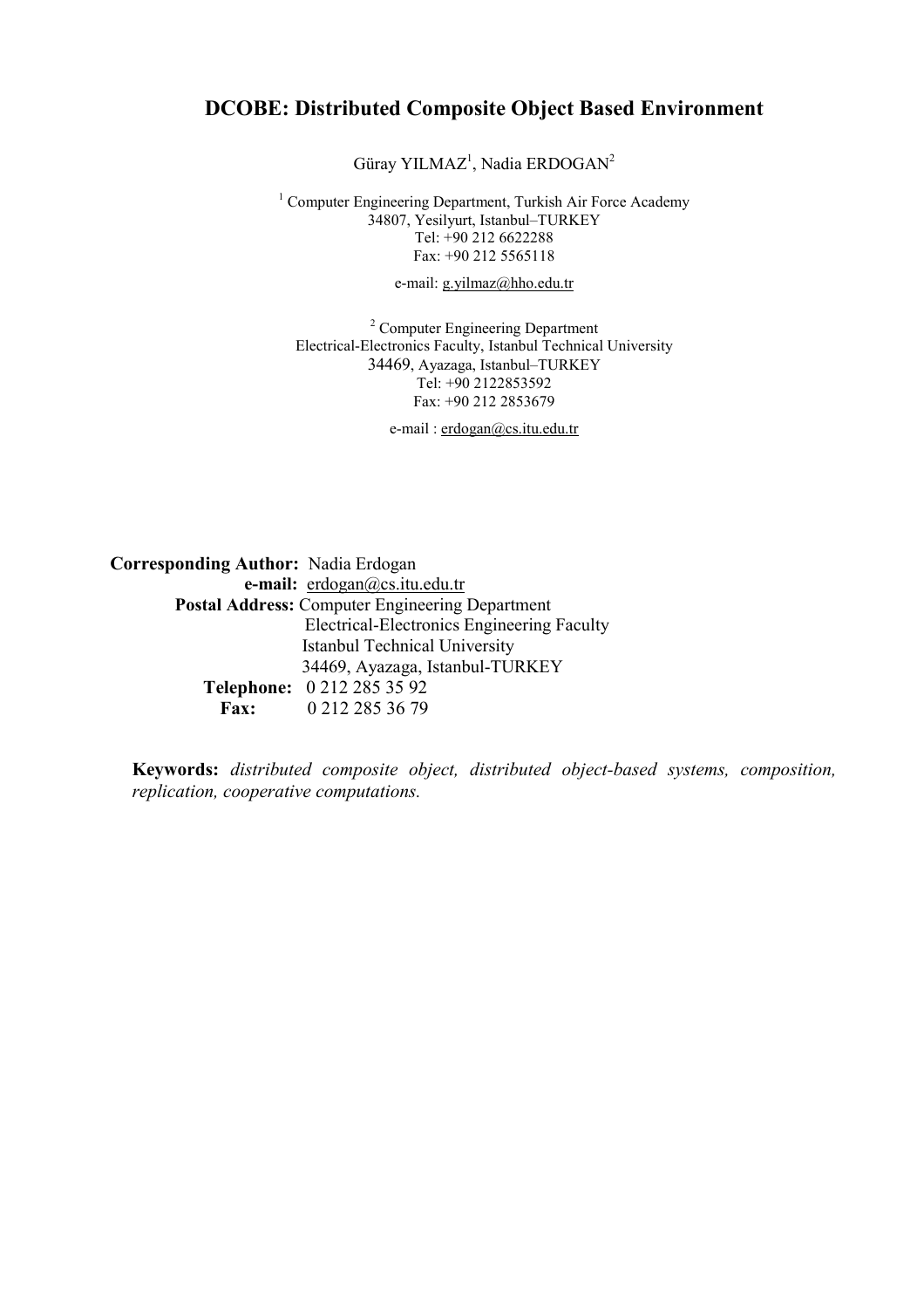## **DCOBE: Distributed Composite Object Based Environment**

Güray YILMAZ<sup>1</sup>, Nadia ERDOGAN<sup>2</sup>

<sup>1</sup> Computer Engineering Department, Turkish Air Force Academy

34807, Yesilyurt, Istanbul–TURKEY

Tel : +90 212 6622288

Fax : +90 212 5565118

email: [g.yilmaz@hho.edu.tr](mailto:g.yilmaz@hho.edu.tr)

<sup>2</sup> Computer Engineering Department,

Electrical-Electronics Engineering Faculty, Istanbul Technical University

34469, Ayazaga, Istanbul–TURKEY

Tel : +90 212 2853592

Fax: +90 212 2853679

email: [erdogan@cs.itu.edu.tr](mailto:erdogan@cs.itu.edu.tr)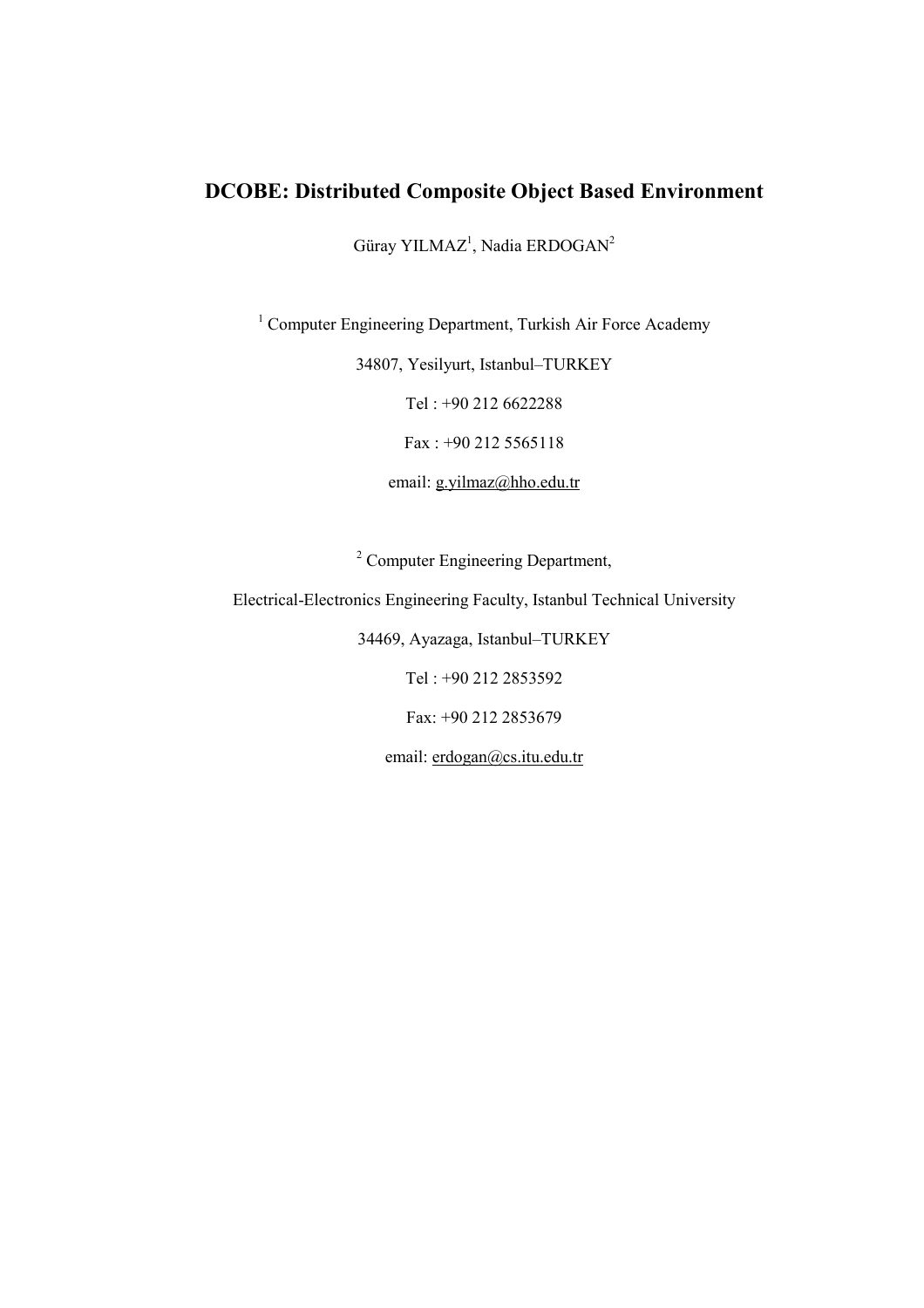*Abstract: This paper introduces a new programming model for distributed systems, distributed composite objects (DCO), to meet efficient implementation, transparency, and performance demands of distributed applications with cooperating users connected through the internet. DCO model incorporates two basic concepts. The first is composition, by which an object is partitioned into sub-objects that together constitute a single composite object. The second one is replication, which extends the object concept to the distributed environment. The DCO model allows the representation of an object as a collection of subobjects and enhances the object distribution concept by implementing replication at the subobject level and only when demanded. DCOBE, a DCO-based programming environment, conceals implementation details of the DCO model behind its interface and provides basic mechanisms for object composition, distribution and replication of object state, consistency management, concurrency control and dynamic deployment of restructured objects. It facilitates the design of distributed applications, reducing significantly the overall time for development by taking care of distributed system issues. DCOBE, being implemented on JVM, provides an environment that works on heterogeneous platforms. A distributed application is developed using the Java language in a centralized manner and then made available on the internet. Objects are dynamically deployed to requesting client nodes. This allows users to deal with various environments that exist in a wide area network and to separate applications from the implementation of shared objects.*

**Keywords:** *distributed composite object, distributed object-based systems, composition, replication, cooperative computations.*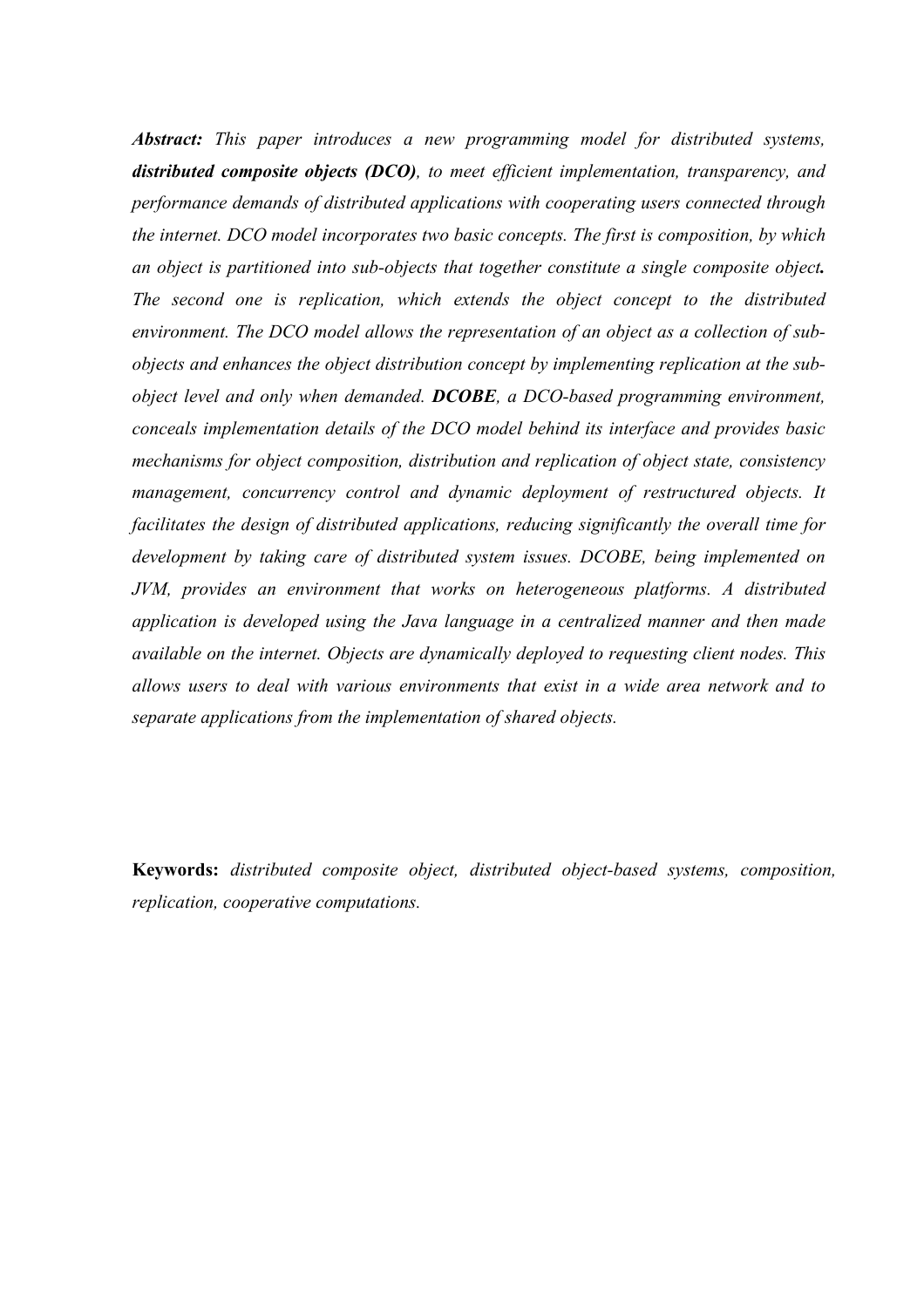#### **1. Introduction**

The increase in the number of interconnected computers and networks has led the community of software developers to distribute applications in order to support cooperative work. It has, therefore, become important to focus on distributed systems software that provides an infrastructure to enable user interactions and collaborations on common goals and shared data. Such software facilitates implementation because programs are written on top of a high-level execution environment. Programmers are no longer concerned with the complexities of distribution and maintenance of shared data, while maintaining acceptable levels of interactive performance.

This paper introduces a new programming model for distributed systems, *distributed composite objects (DCO)* [1], to meet efficient implementation, transparency, fault tolerance and performance demands of cooperative applications with users connected through the internet. The distributed composite object model incorporates two basic concepts. The first concept is *composition,* by which an object is partitioned into *sub-objects (SO)* that together constitute a single *composite object (CO).* The second basic concept is *replication*. Replication extends the object concept to the distributed environment. Sub-objects of a composite object are replicated on different address spaces to ensure availability and quick local access. Decomposition of an object into sub-objects reduces the granularity of replication.

To a client, a DCO appears to be a local object. However, the distributed clients of a DCO are, in fact, each associated with local copies of one or more sub-objects and the set of replicated sub-objects distributed over multiple address spaces form a single distributed composite object.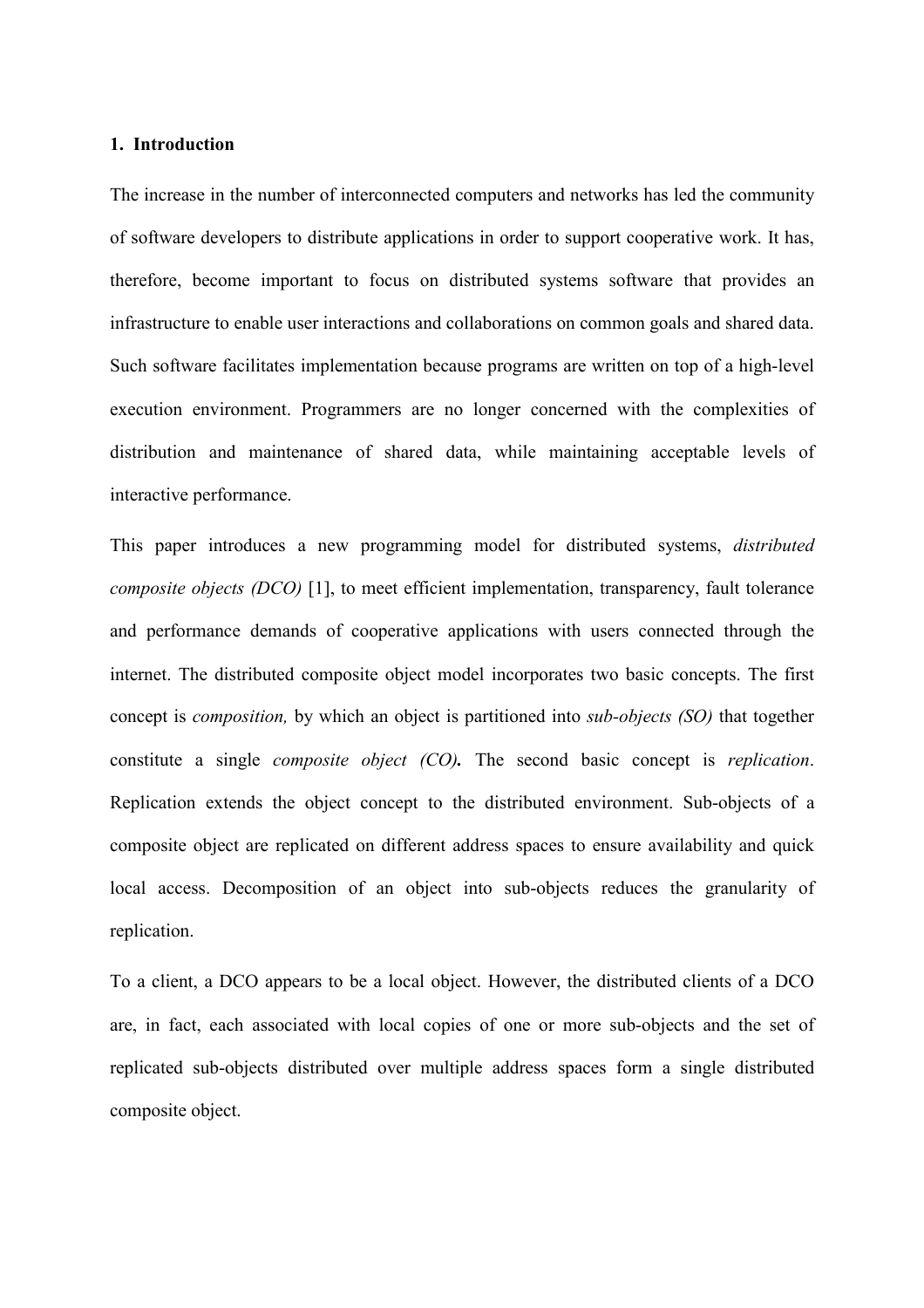A software layer, *Distributed Composite Object Based Environment (DCOBE)* [2] provides a programming framework that is based on the DCO model. DCOBE is a middleware built on Java Virtual Machine and presents functionalities that facilitate the development of internet wide distributed applications, through a well-defined interface. An important feature of the programming framework is transparency. Users of DCOs acquire the benefits of a centralized environment as DCOBE takes care of issues such as distribution and replication of object state, management of consistency, and concurrency control. They are automatically programmed separately from the application code, thus enabling developers to concentrate on the semantics of the application they are working on.

The paper is organized into eleven sections. Related work is explained in Section 2. Section 3 presents object composition and replication concepts. The distributed composite object model is described in Section 4. Management of sub-objects is explained in Section 5. Section 6 presents DCOBE architecture, while Section 7 explains the creation steps of a distributed composite object. An automatic class generator is presented in Section 8. A sample application is described in Section 9. Section 10 provides an evaluation of DCOBE. Finally, Section 11 presents our conclusion and plans for future work.

### **2. Related Work**

The DCO model has benefited from the large amount of research dedicated to consistency strategies on shared memory systems [3]. DCOBE provides a flexible framework for associating various replication coherence protocols for different sub-objects of a composite object.

The majority of work on distributed object models follows an approach that allows clients to transparently access an object through *remote method invocations*. Related work includes DCOM [4], CORBA [5] and JAVA RMI [6]. In all cases, an object is presented to remote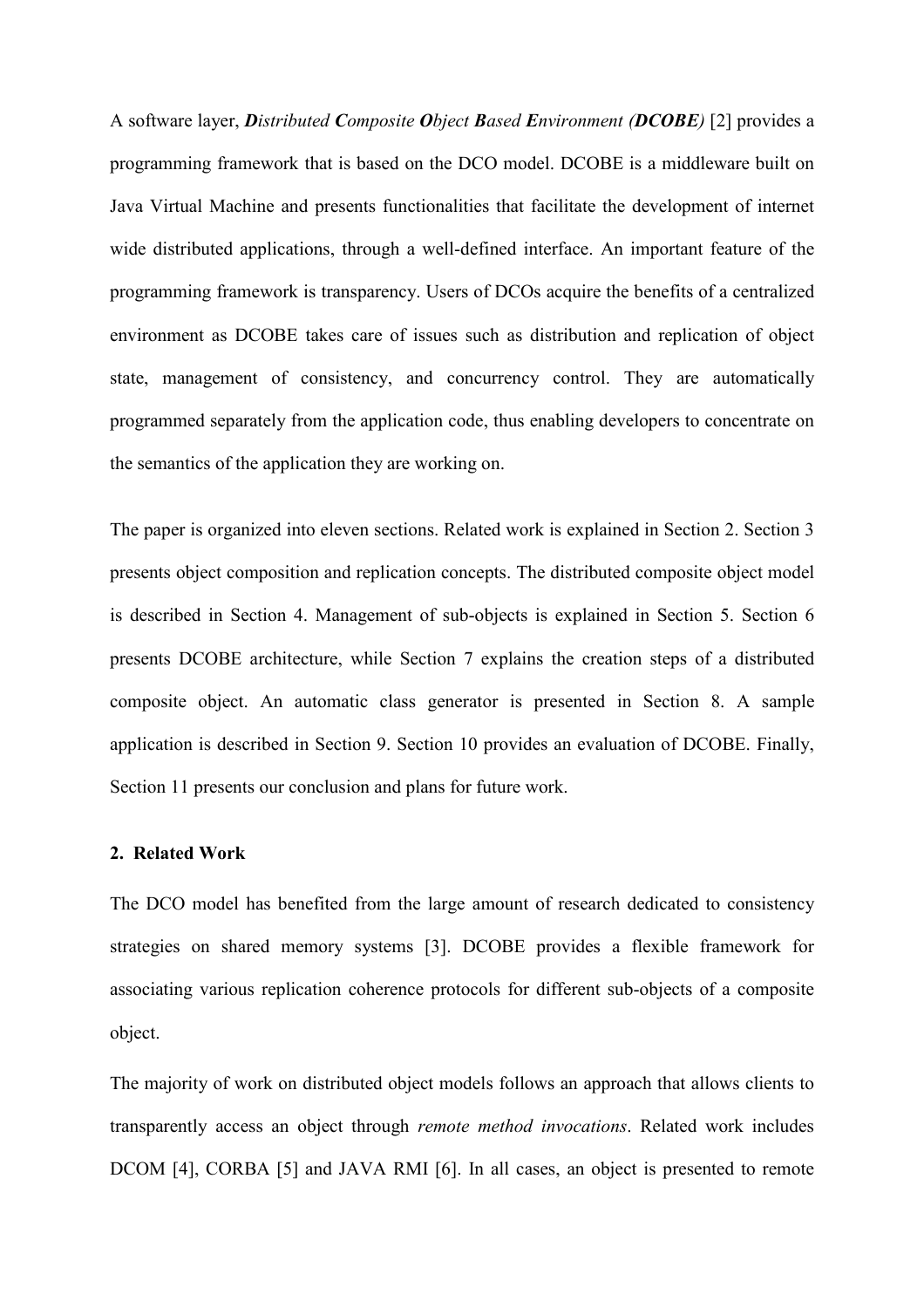clients by means of a *proxy* that is installed at the client and offers the same interface as the actual object. Remote method invocation basically uses the same technique as RPC [7] and, when combined with object serialization (JAVA RMI), it forms a powerful technique for transparently invoking remote objects. The main difference with all these models to our work is that they provide remote objects, rather than physically distributed objects and, hence, fail to handle complex distribution issues such as replication and concurrency control.

Smart proxies [8,9], on the other hand, add more functionality into stubs, e.g., adding caching mechanisms to reduce communication overhead and latencies, or forwarding method invocations to some member of a replica group for the purpose of load balancing or fault tolerance. Current smart proxy implementations usually either modify the middleware such that compatibility is no longer maintained, or they use means such as portable interceptors. In the latter case, a signifcant overhead in remote invocation mechanisms is introduced by adding additional levels of indirection on the client side. Smart proxies stay closer at the traditional client-server structure.

An alternative approach is to fully encapsulate distribution in an object, which leads to a model of partitioned objects. The partitioned object model, used by Spring [10], SOS [11], Globe [12] and AspectIX [13] allows combining multiple distributed parts into a single distributed object with a single identity.

A model called *Subcontract* is offered in Spring [14]. The Spring Subcontract structures an object around the so-called object representation, a table of method entries and a Subcontract. Spring offers two replication Subcontracts; the replicon and caching Subcontracts. The replicon is more basic; it binds each client to a replica and permits multi invocation on replicas. The caching Subcontract is more elaborate. However, as a general mechanism, it is too limited. Subcontracts do not provide generic support for a variety of consistency protocols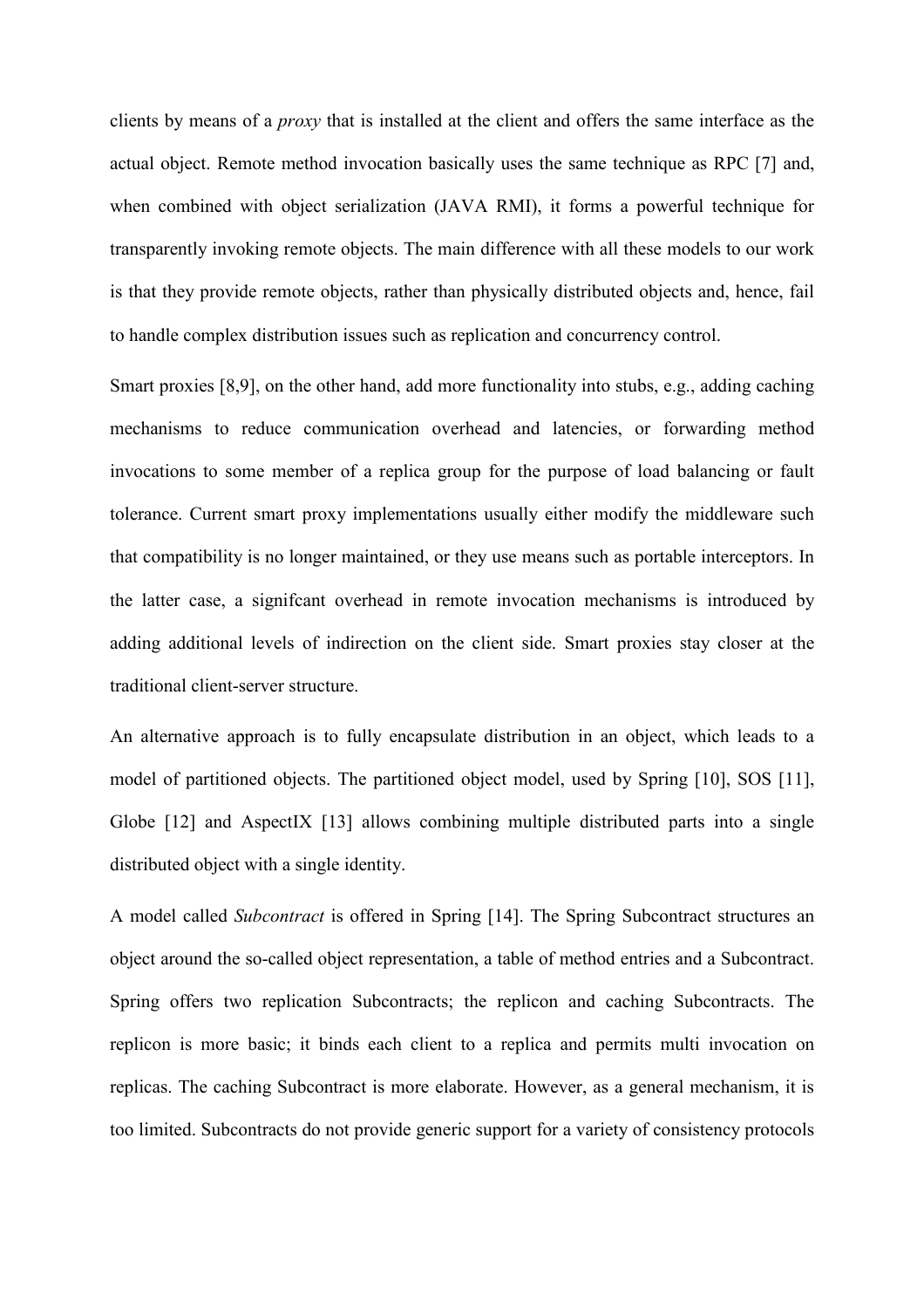and other requirements inherent for object cashing. For example, it is hard to develop Subcontracts that keep a group of objects shared by several clients consistent.

Our work has been influenced closely by the SOS, AspectIX and Globe projects, which support state distribution through physically distributed shared objects. The SOS system is based on the Fragmented Object (FO) model [15]. The FO model is a structure for distributed objects that naturally extends the proxy principle. FO is a set of *fragment objects* local to an address space, connected together by a *connective object*. Fragments export the FO interface, while connective objects implement the interactions between fragments. A connective object embodies the required consistency and coherence properties of the fragmented object and provides an internal communication substrate for the FO. In this view of FO, a given address space appears only to contain local references. However, the lowest level of the FO structure, the connective object, encapsulates communication facilities, which are equivalent to remote invocation or message passing mechanisms. Even though the work hides the cooperation between fragments of a FO from the clients, the programmer of the FO is responsible to control the details of the cooperation. He has to decide if a fragment locally implements the service or is just a stub to a remote server fragment. FO hides data replication and consistency management from the user of an object, but those details are expected to be implemented by the developer of an object.

AspectIX describes a middleware system that integrates the concept of fragmented objects into a CORBA environment. Their fragmented objects support implicit binding using the ORB's marshalling mechanism by defining customized IOR (Interoperable Object Reference) profiles, while full interoperability with traditional CORBA applications is maintained.

One of the key concepts of the Globe system is its model of *Distributed Shared Objects* (DSOs) [16]. In Globe, processes interact and communicate through DSOs. Each shared object offers one or more interfaces. A Globe object is physically distributed, meaning that its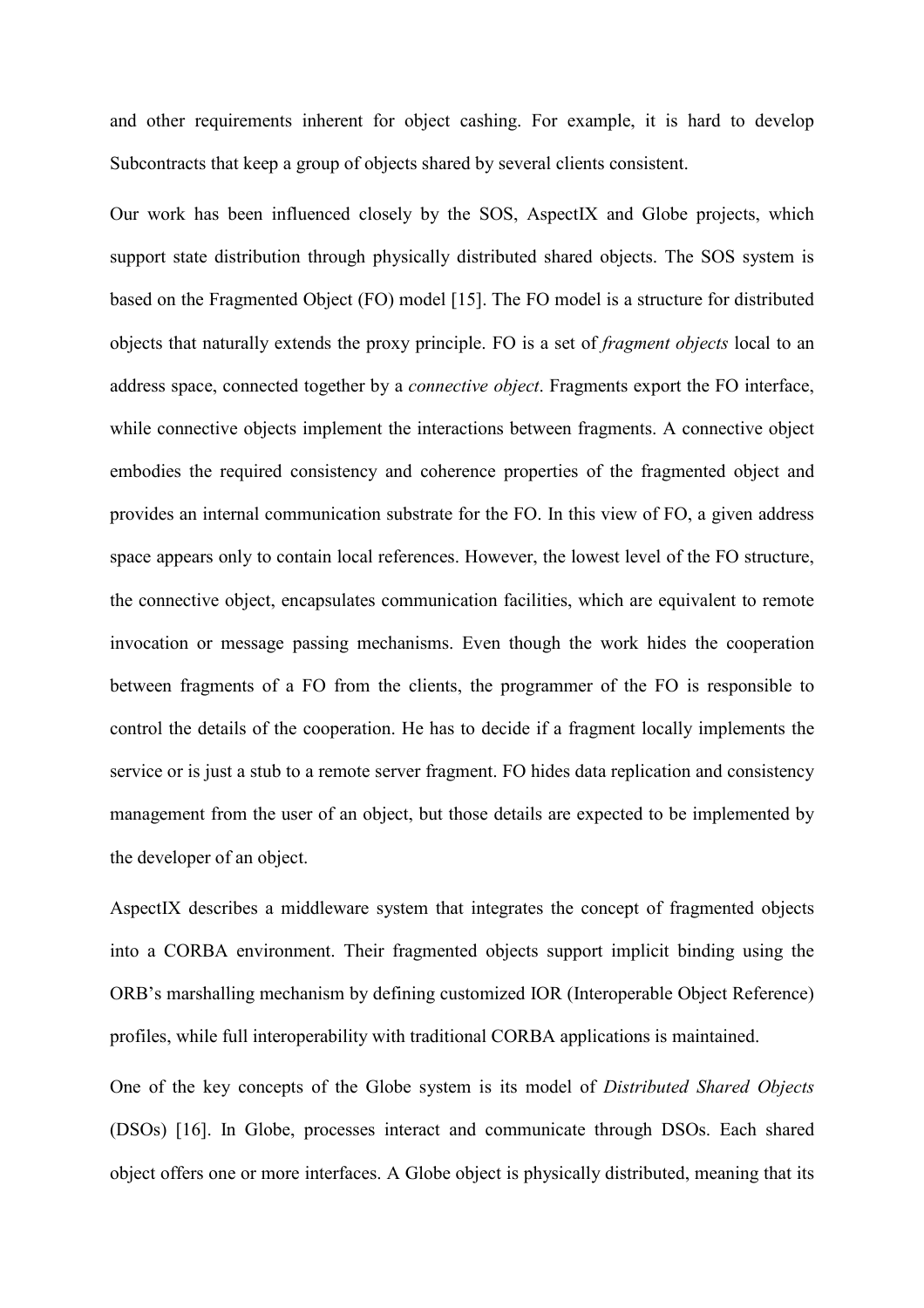state might be partitioned and replicated across multiple machines at the same time. However, all implementation aspects are part of the object and hidden behind its interface. For an object invocation to be possible, a process has to bind to an object, which results in placement of a local object in the client's address space. A local object may implement an interface by forwarding all method invocations, as in RPC client stubs, or through operations on a replica of the object state. Local objects are partitioned into sub-objects, which implement distribution issues such as replication and communication, allowing object developers to concentrate on the semantics of the object.

SOS, Globe and AspectIX projects provide similar frameworks for partitioning of an object and implementations of replicating local objects. The major difference between our work and SOS and Globe is that, they both do not support the composite object model and caching is restricted to the state of the entire object. However, the DCO model allows the representation of an object as a collection of sub-objects and enhances the object distribution concept by implementing replication at the sub-object level, providing a finer granularity. To the best of our knowledge, there is no other programming framework that supports replication at the subobject level. Also, in SOS and Globe, deciding where and when to create a replica is left to the application. Even though Globe provides a general mechanism for associating replication strategies with objects, at present, a developer has to write his own implementation of a replication sub-object. DCOBE, in contrast, replicates sub-objects at all sites they are used and management of consistency of state and concurrency control is transparent to both object developers and users. Another essential difference is the binding mechanism used for getting access to an object. Dynamic loading of sub-objects is a feature that is not supported by either of the projects. Such implicit binding is a prerequisite for true object-based programming as object references have to be transparently passed around an application.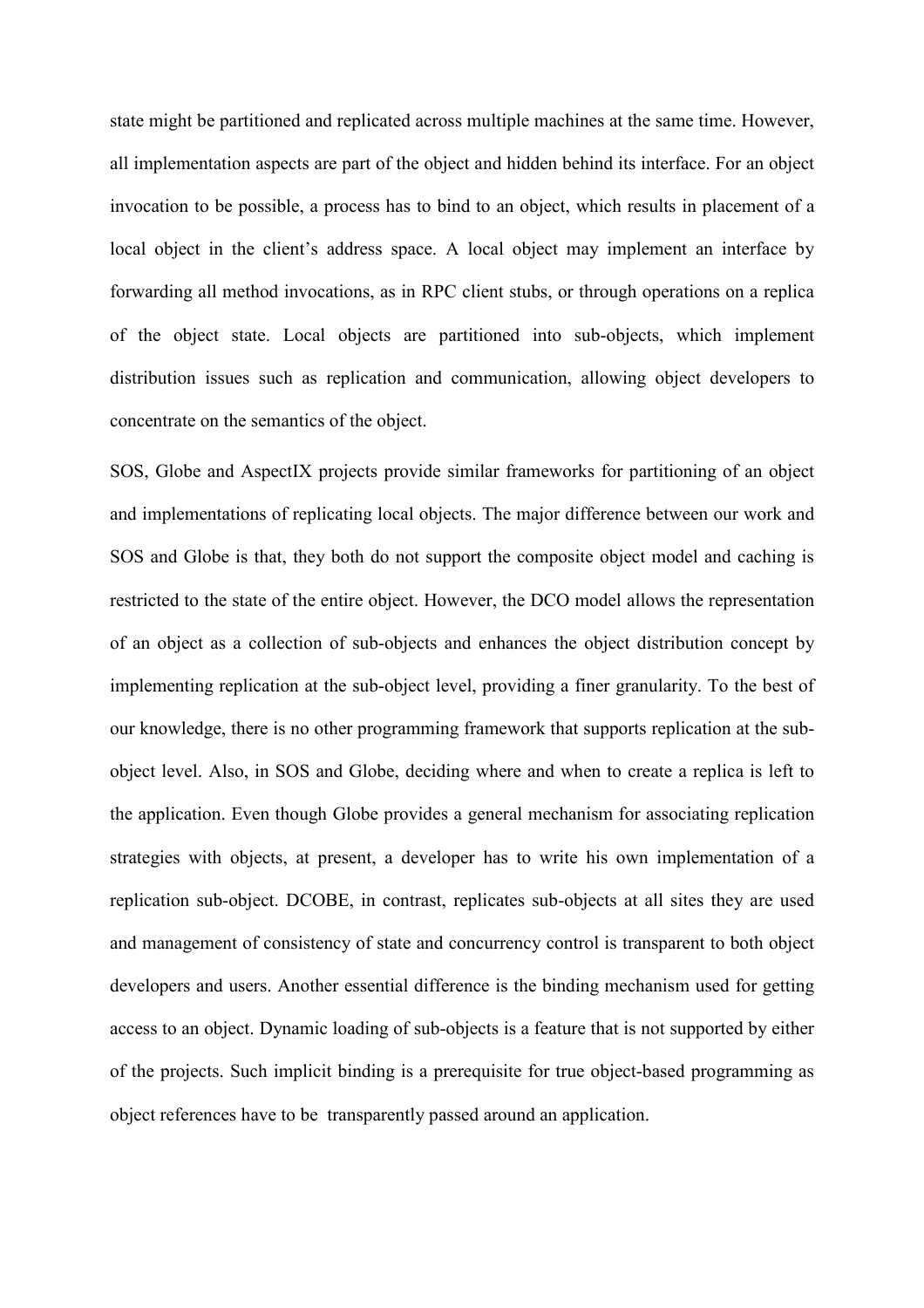## **3. Object Composition and Replication**

The distributed composite object model includes two basic concepts: composition and replication. Composition allows aggregating multiple sub-objects into a single composite object*.* Replication extends the composite object concept to the distributed environment. Subobjects of a composite object are replicated on different address spaces when they are referenced, rather than having the whole composite object being accessed remotely. This section elaborates on object composition and replication concepts.

### **3.1 Object Composition**

*Composition*, also referenced as aggregation, is a mechanism for forming an object *whole* using other objects as its *parts*. It reduces complexity by treating many objects as one object. Three basic properties of composition are identified as the following:

- *Configuration* whether or not the parts bear a particular functional or structural relationship to one another or to the object they constitute.
- *Homeomerous* whether or not the parts are of the same kind as the whole.
- *Invariance* whether or not the parts can be separated from the whole.

To clarify the structural connections between an object whole and its parts, [17] describes in detail six different kinds of composition, based on particular combinations of those basic properties. Composite objects are objects that have an externally-distinct structure, and this structure can be addressed via the public interface of the composite object. The objects that comprise a composite object are referred to as *component* objects (sub-objects in this paper). A composite object has a single root object (container object in this paper), and the root references multiple children objects, each through an instance variable. Each child object can in turn reference its own children objects, again through instance variables. The instance that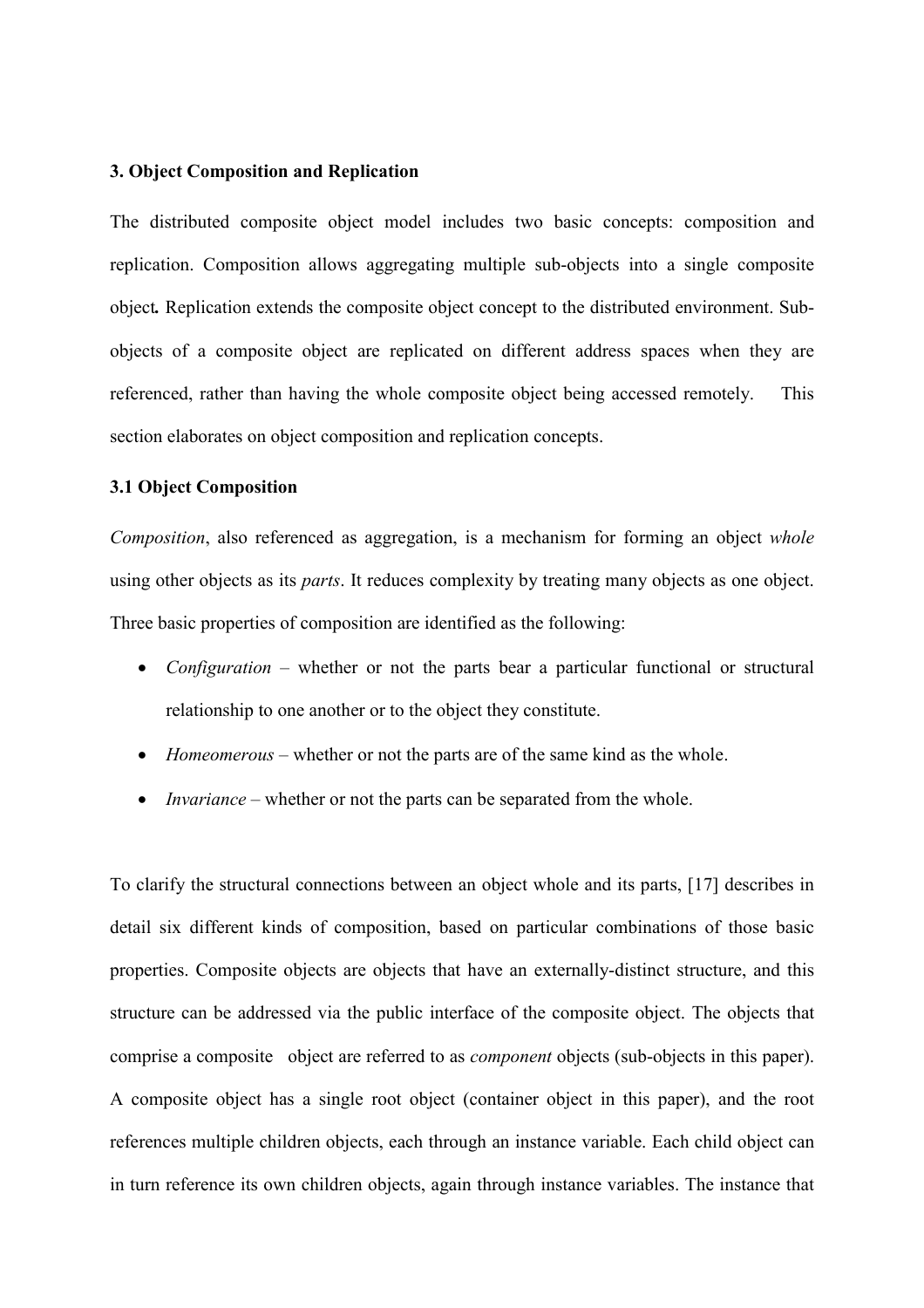constitutes a composite object belongs to classes that are also organized in a hierarchy. The composition hierarchy can span an arbitrary number of levels. If a composite object design has component objects that are themselves composite objects, a two-level composition hierarchy is created. This hierarchy could be repeated at several layers of composition.

Representing an object through the composition of several sub-objects can provide benefits to applications by improving manageability and performance. As it allows larger objects to be partitioned into smaller and more manageable units, the object designer gains the ability to apply the "divide and conquer" approach to data management. Furthermore, by limiting the amount of data to be examined or operated on, it provides performance benefits as well.

## **3.2 Replication**

Distributed replication allows for multiple copies of an object to reside in several address spaces. It is, in general, an important approach to increasing availability, achieving faulttolerance, and improving efficiency of a system. Replication reduces the cost of read operations that do not alter the object state, since it is possible to simultaneously execute such operations locally on multiple nodes. However, operations that modify the state of the object become more expensive because of coherence operations to maintain consistency.

*Read-Replication : multiple readers/single writer* strategy divides object invocations into two types: read accesses that do not change the state of the object and write accesses that modify the object. Thus, either one of the following two situations are allowed for at any time:

• *multiple nodes* with read-only replicas of the shared object - the object is replicated on two or more nodes and each node has read access to its copy while none of the nodes have write access, or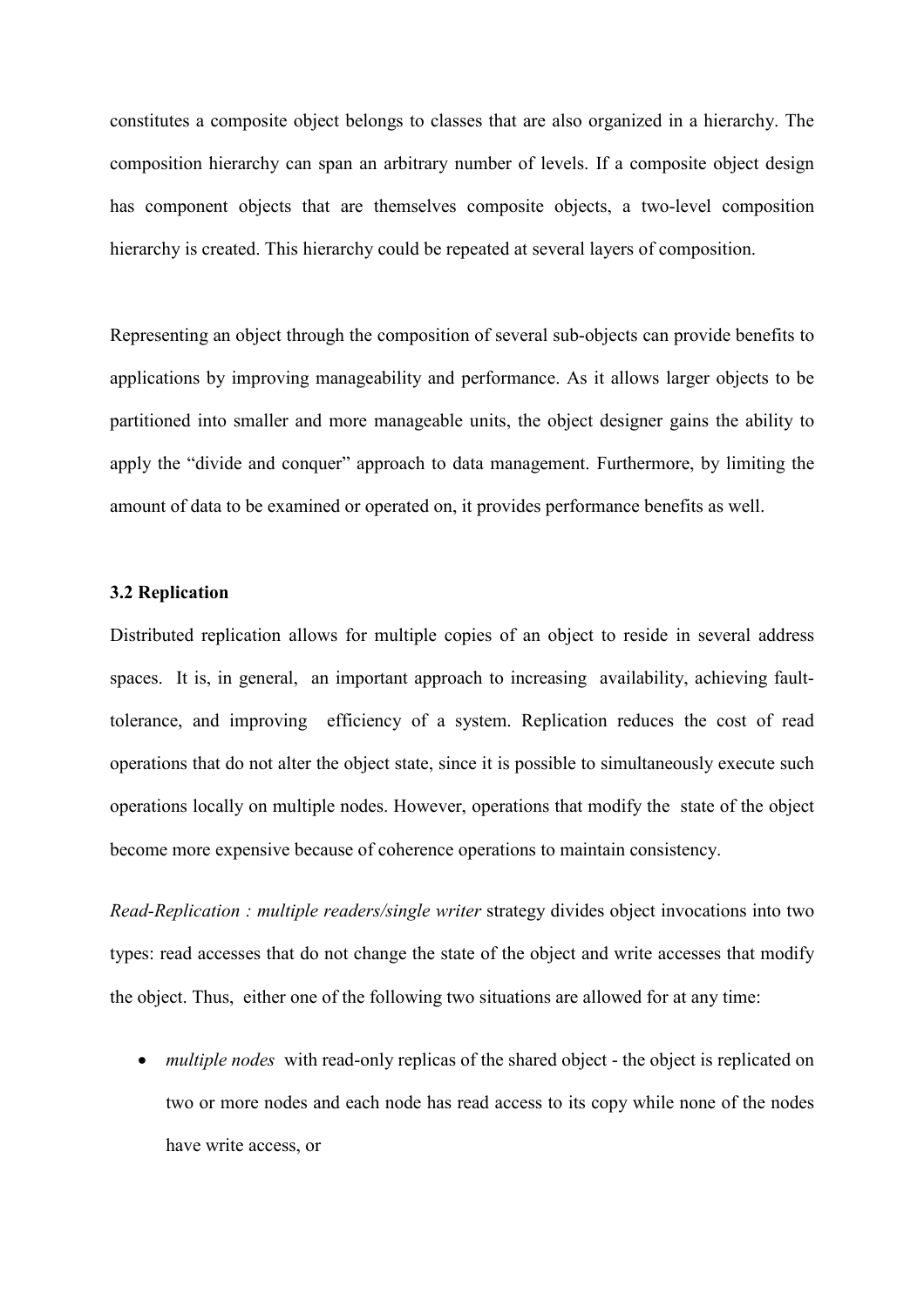• *one node* with a read/write replica - no two nodes may be modifying separate copies of an object at the same time and any node that requests read access to an object is not allowed to if a writer to the object already exists.

As stated above, replication improves performance by allowing concurrent access to replicas at multiple nodes. However, if the concurrent accesses are not controlled, they may be executed in an order different from that expected. Memory coherence requires two conditions: a write must eventually be made visible to all nodes and writes to the same location must appear to be seen in the same order by all nodes[18]. Thus, to maintain the coherence of replicated objects, a mechanism that controls or synchronizes the accesses is necessary. A *consistency model* defines a specific kind of coherence provided by the system while a *coherency protocol* is responsible for managing object data so that the required level of consistency is actually provided. Consistency models define the order in which accesses to replicated data are seen by interested parties. A number of different models have been proposed in the literature, such as *sequential consistency*, *causal consistency*, *PRAM consistency*, *weak consistency*, *release consistency*, *and entry consistency* [18]. Consistency models can be divided into two major categories: *strict models* and *relaxed models*. In general, the stronger the consistency level, the higher is the latency its implementation produces [19].

The coherency protocol is responsible for managing replicated objects so that the conditions to provide consistency are satisfied. The main issue is the synchronization of write accesses to objects in such a way as to insure no application reads old data once a write access has been completed on some replica of the object. There are two approaches: *write-update* and *write invalidate* [20]. Write-update broadcasts the effects of all write accesses to all nodes that have replicas of the object. This approach is usually considered to be expensive since a broadcast is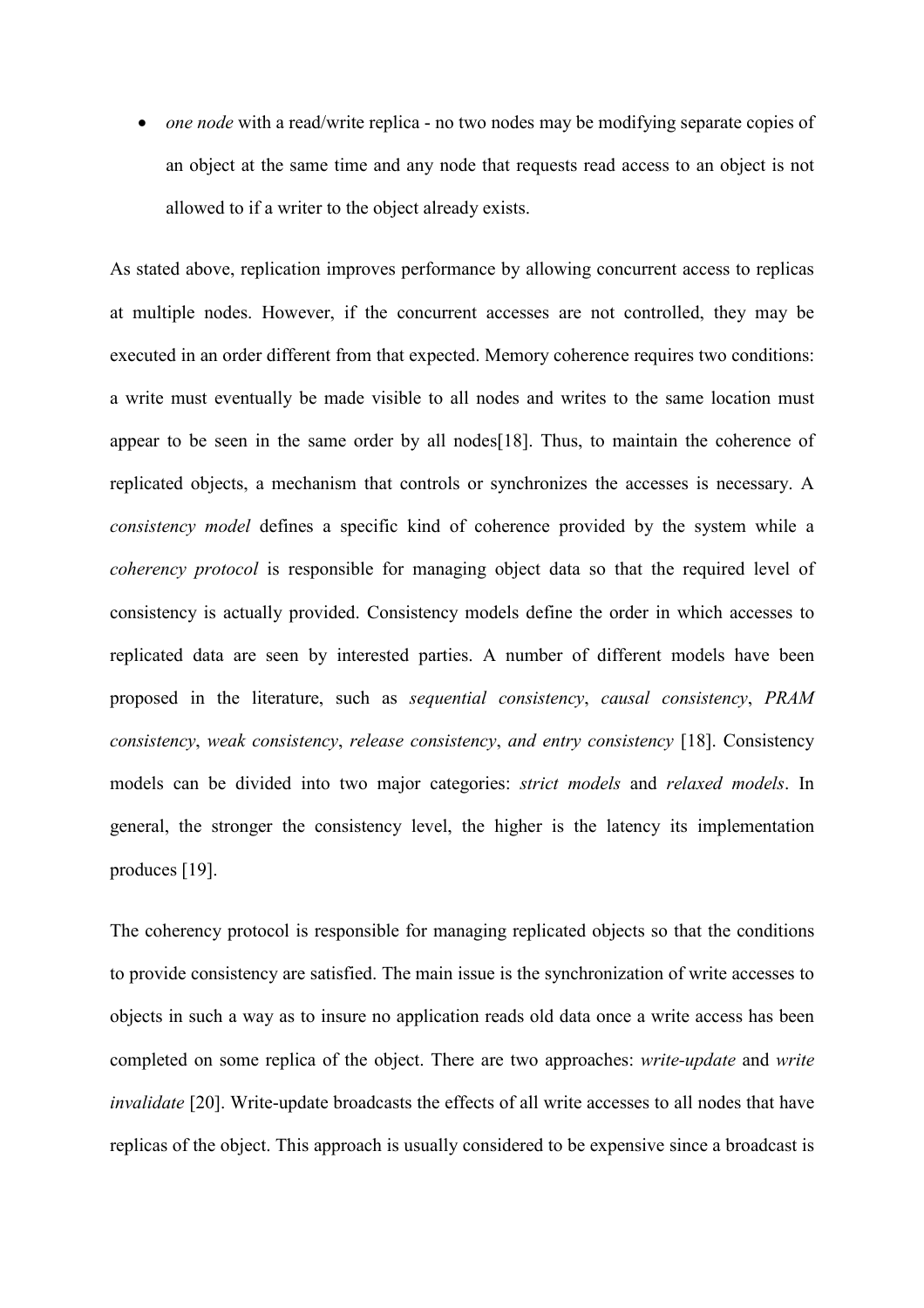needed on every write. In the write-invalidate scheme, on the other hand, invalidations are sent and modifications are requested. The basic concept is to send an invalidation message to all nodes that hold a replica before doing an update. Applications ask for updates as they need them.

## **4. Distributed Composite Object Model**

The *distributed composite object* model allows applications to describe and to access shared data in terms of objects whose implementation details are embedded in several sub-objects. Each sub-object is either an elementary object with a centralized representation, or may itself be a composite object that comprises of further sub-objects. Several sub-objects are grouped together in a *container object* to form a composite object, as depicted in Figure-1. The developer of the composite object distributes the object's state between multiple sub-objects and uses them to implement the features of the composite object. The clients see the interface, which the developer has defined for the composite object, rather than the interfaces from the collection of embedded sub-objects. Methods in the interface of the composite object issue calls to sub-objects in order to carry out the functionality expected of it. Therefore, from the client's point of view, a composite object is a single shared object that has only one access point, the public interface it exports. He is not aware of its internal composition and, hence, has no explicit access to the sub-objects that make up their states. This restriction is an important aspect of our model and allows the object developer to dynamically adapt composite objects to changing conditions. The developer may add new sub-objects to a composite object to extend its design, remove existing ones or modify the implementation of some, without affecting the interface of the composite object whose methods client applications invoke. Thus, dynamic adaptation of the object over time becomes possible, without affecting the applications that use it.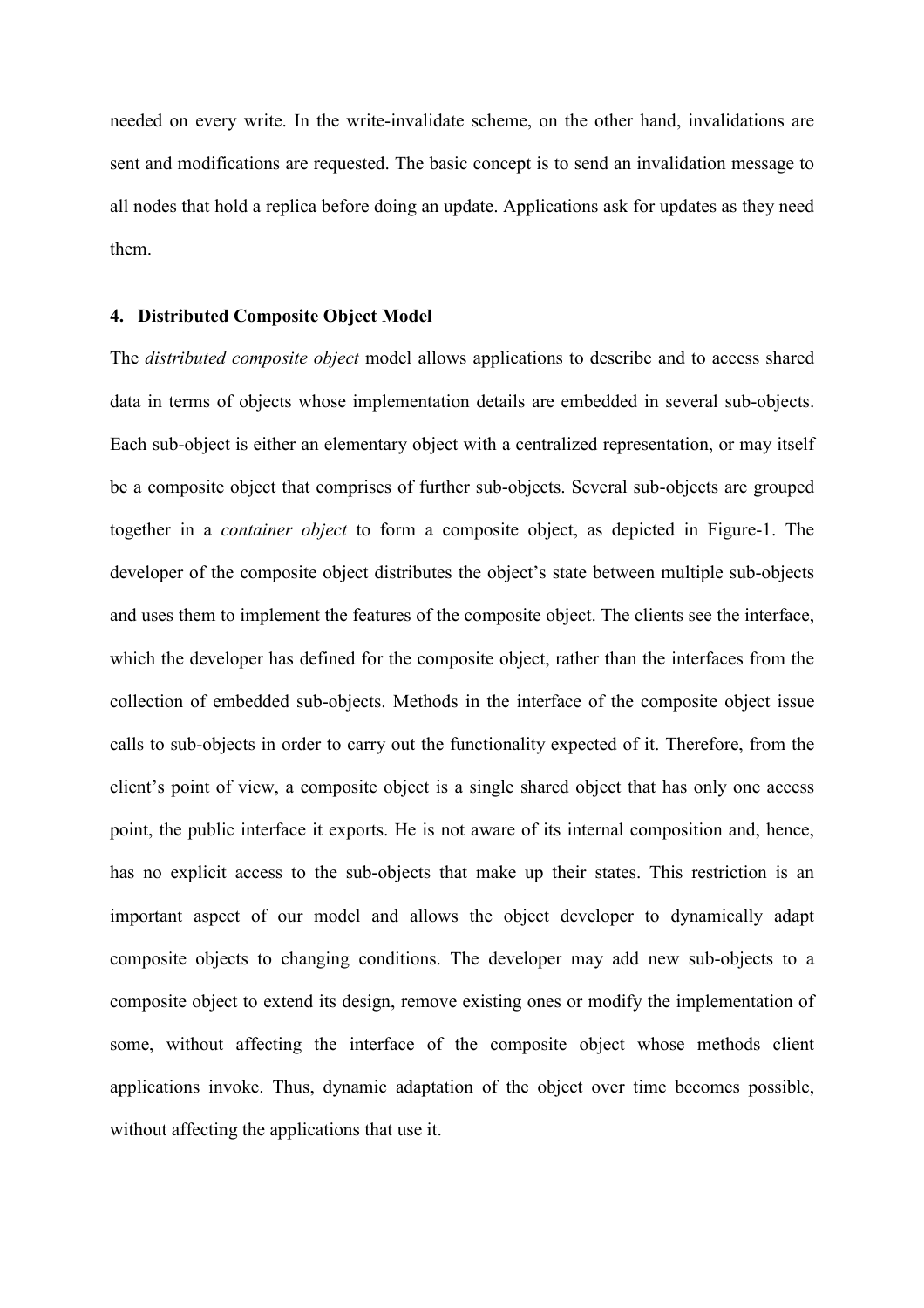The proposed model relies on replication. Sub-objects of a composite object are replicated on different address spaces to ensure availability and quick local access. A replica encapsulates a local copy of the replicated state in the address space of the client and offers an interface for internal access, to manipulate this state. A composite object is first created on a single address space with its constituent sub-objects, as on *Site2* in Figure-1. When a client application on another address space invokes an operation on the composite object which triggers a method of a particular sub-object, the state of that sub-object *only*, rather than that of the whole composite object, is copied to the client's environment. With this replication scheme, subobjects are dynamically replicated on remote address spaces upon method invocation requests. The set of sub-objects replicated on a certain address space represents the composite object on that site. Thus, the state of a composite object is physically distributed over several address spaces. Copies of parts of, or whole, of a composite object can reside on multiple address spaces simultaneously. We call this conceptual representation over multiple address spaces a *distributed composite object (DCO).* Figure-2 shows a DCO that spreads over four address spaces. It is initially created on *Site2* with all its sub-objects (SO1, SO2, and SO3), and is later replicated on three other sites, with only SO1 on *Site1*, SO2 and SO3 on *Site3*, and SO1 and SO3 on *Site4*. These four sites contribute to the representation of the DCO. The set of address spaces on which a DCO resides evolves dynamically as client applications start interactions on the target composite object.

Clients of a DCO are aware neither of its composition, nor of its distribution. As the objects in our model are passive, a client accesses a DCO by invoking methods in the interface provided by the composite object. Invocations are ordinary local object invocations as the client has a local implementation of the object in its address space. Multiple clients may access the same DCO simultaneously. When the state of an object is modified, all replicas are kept consistent through consistency management protocols that involve remote interactions.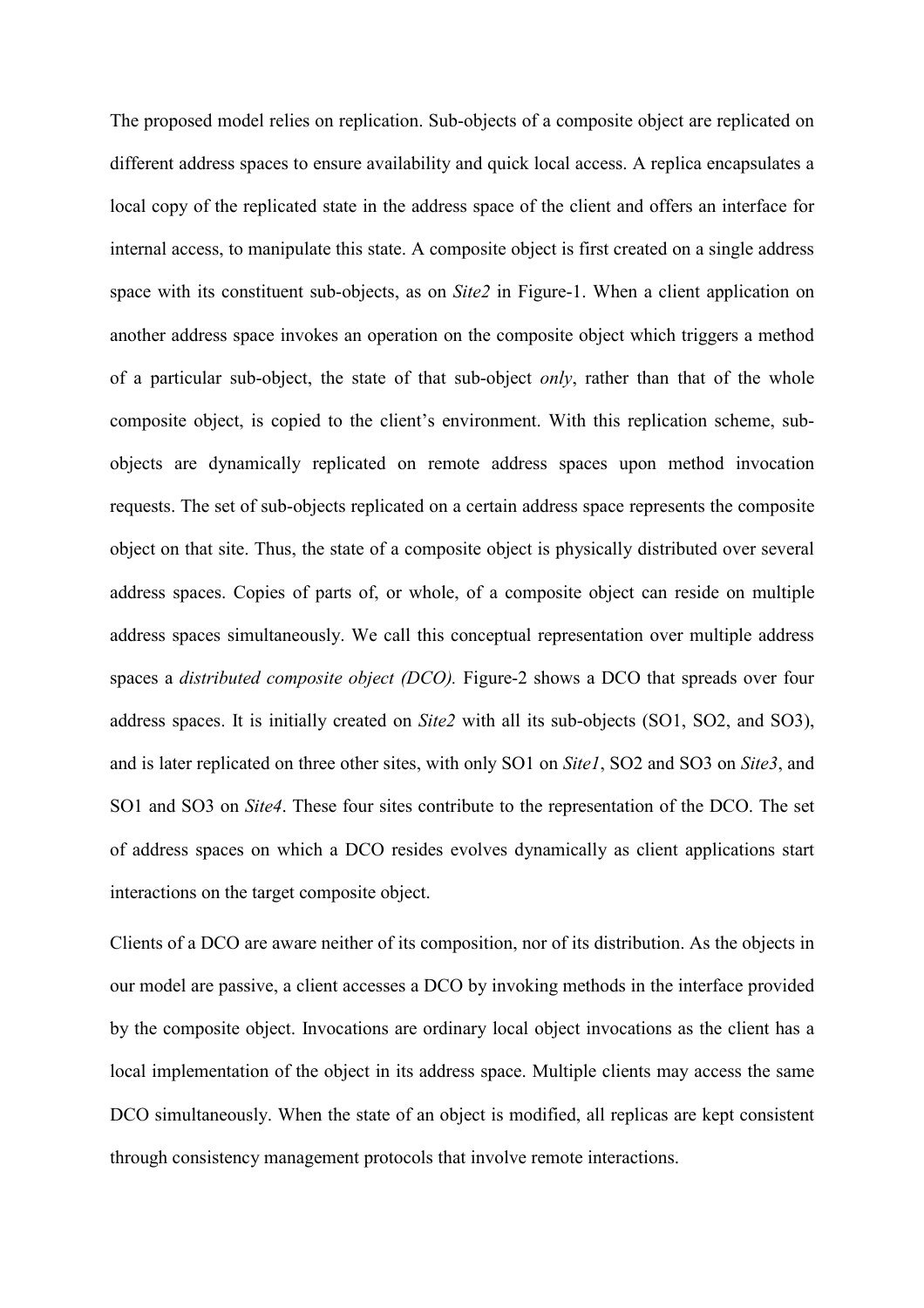We need to distinguish the programmer who is the composite object developer, and the user, the client of the composite object. The model we propose allows clients to perform operations on distributed composite objects without needing to know that there exist several sub-objects inside and they are actually distributed physically on several sites. The object developer is responsible of the design of the inner structure of the composite object. The nature of the application will determine the structural connections between the composite object and its parts. The kinds of composition referred to in Section 3.1 provide a practical guide to how a programmer should partition an object into sub-objects. An important key to better performance would be partitioning an object into discrete sub-objects because a chain of method calls between sub-objects will require each target sub-object to be copied on the local host, thus degrading performance.

The following is a summary of the beneficial features of the DCO model:

**Transparency:** DCO model, with the support of the DCOBE middleware, conceals all implementation details behind its interface, as expected of the object-oriented programming paradigm. Both the developer and clients of a DCO are isolated from issues dealing with:

- distribution of object state,
- replication of object state,
- management of consistency of object state,
- management of concurrency control, and
- the underlying communication technology.

**Dynamic adaptation:** DCO model builds on the concept of separation of interface and implementation. Clients of objects depend on interfaces, not on implementations. This allows for modifications on the internal composition of a DCO without affecting users that are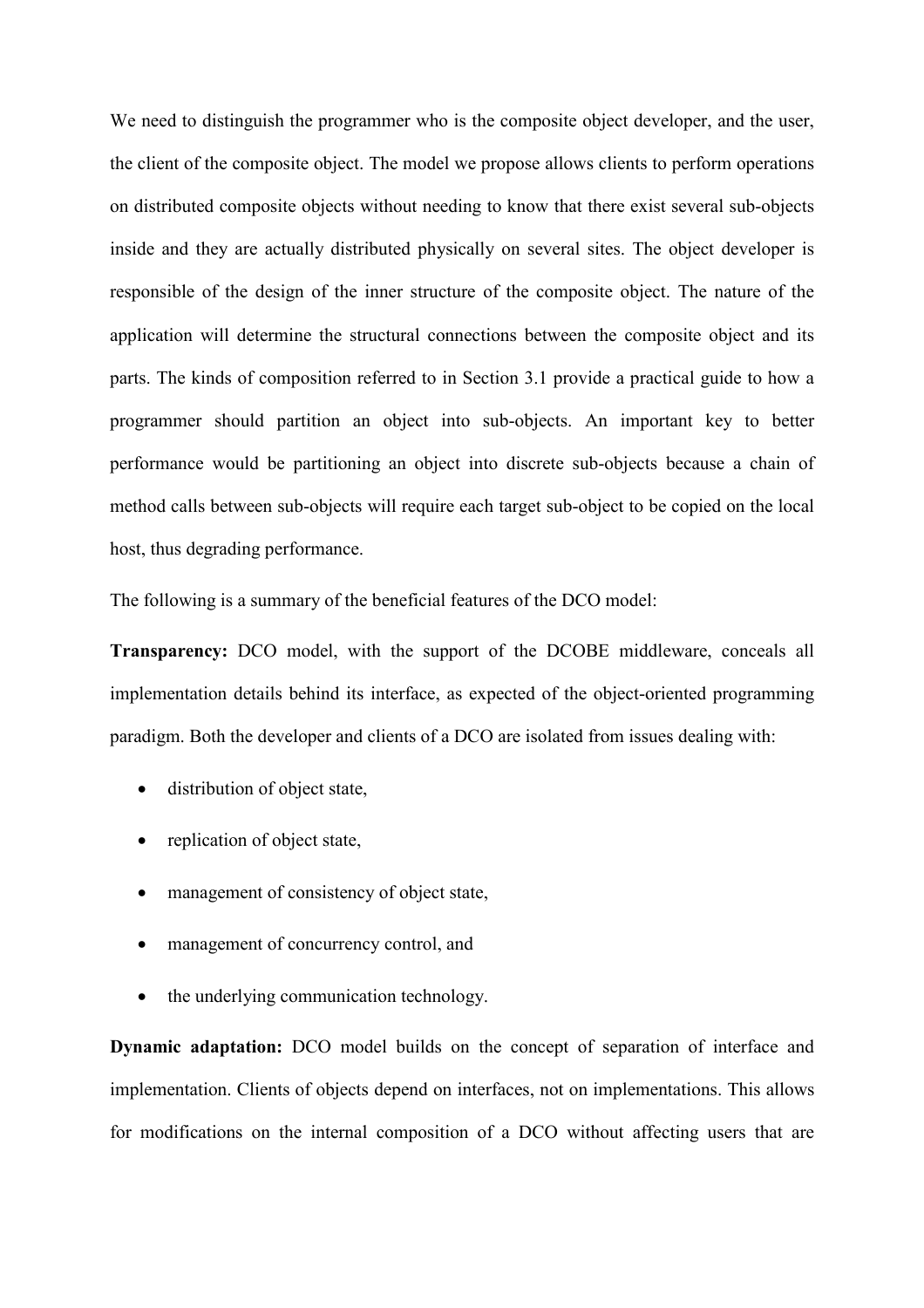presently bound to the object. Thus, object implementations may dynamically evolve to adapt themselves to changes in the environment.

**Dynamic deployment:** Objects are dynamically deployed to requesting addresses from a machine that holds a valid representation; thus object installation prior to execution is not required.

**Reduced response time:** Local accesses on sub-object replicas result in reduced method invocation time, especially for read or write access requests issued after the completion of the first write invocation, which inevitably introduces overhead due to getting access permission, concurrency control and consistency maintenance actions.

**Conserved bandwidth consumption:** Due to its replication policy, communication cost of a DCO is lower when compared to remote method invocation mechanisms. In addition, replication of only target sub-objects, not the entire object, and only when demanded, helps in conservation of bandwidth consumption.

**Ease of use:** Use of DCO incurs no additional task on the application developer as programming steps to create a DCO are very similar to those needed for a regular object.

## **4.1 Application Domain of DCO Model**

Over the past decade, an evident shift from individuals to groups engaged in collaborative work has been observed in the design and implementation of computer systems. Collaborative information management, sharing and exchange on the WWW, collaborative design work of engineering teams, and collaborative authoring and editing are a few of such computer systems which involve work that may be distributed either physically, carried out at different places, or temporally, carried out at different times. In parallel with the trend, there is a critical need for tools supporting collaboration among distributed users with similar interests,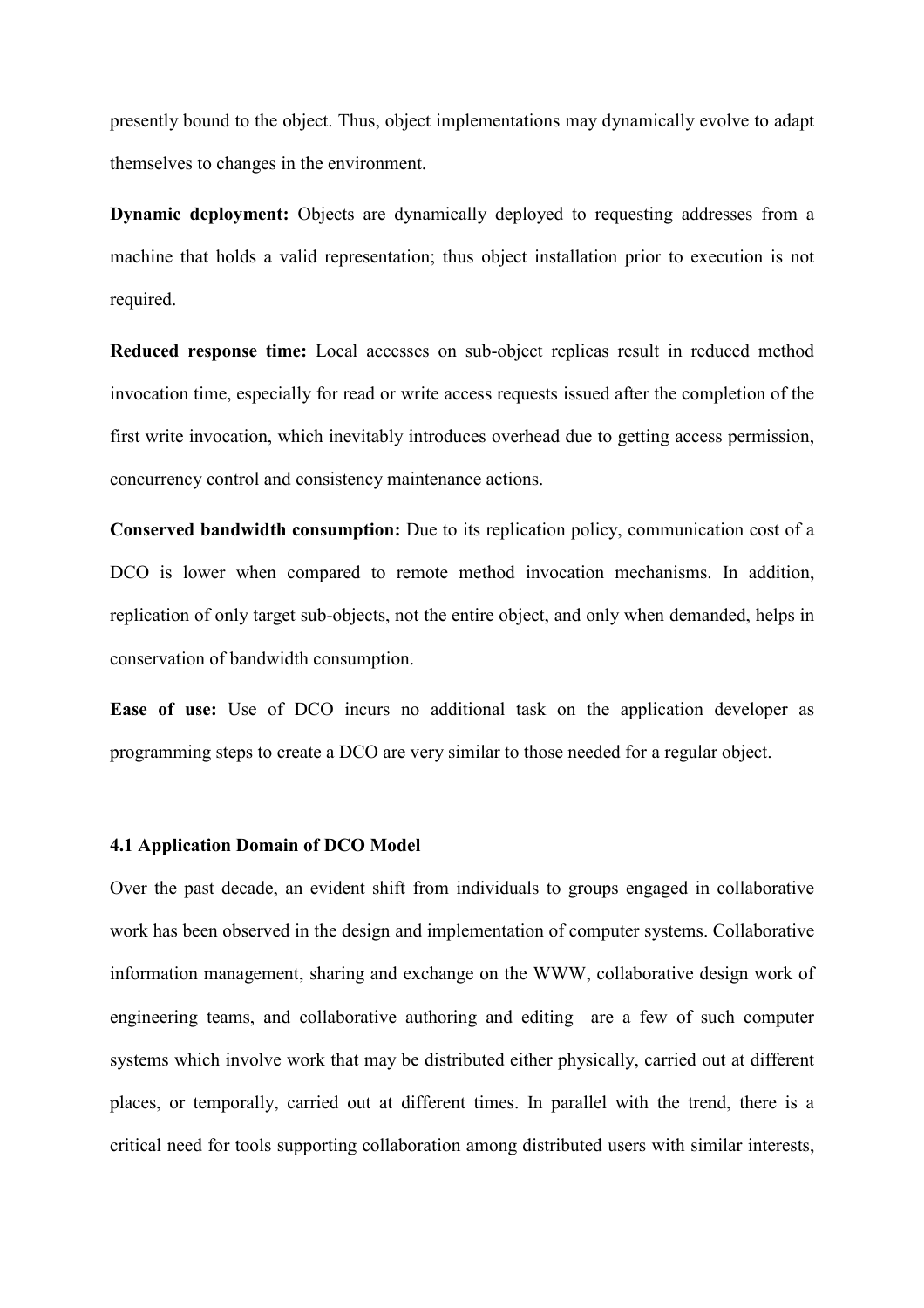or who are part of the same group with some common purpose. The research field Computer Supported Collaborative Work (CSCW) focuses on techniques and tools to provide individuals working on related tasks with support to make distributed work more effective. Collaborative tools themselves need to be distributed and dynamic, and support the discovery and dissemination of information. The object composition and replication characteristics of the DCO model, together with the DCOBE framework, make it particularly suitable for the design and implementation of such computer systems, where participants require to access and share information without having to rely on any centralized repositories. Collaborative authoring and editing, distributed CAD packages, distributed information retrieval systems, and distributed news facility are a few examples that would benefit the features of the proposed model.

#### **5. Management of Sub-objects**

A DCO is structured as a collection of composite objects, each with a set of replicated subobjects, which communicate with each other on issues for replication and consistency of state. We have defined an enhanced object structure to deal with implementation issues and thus provide the object developer and its clients with complete transparency of distribution, replication and consistency management. As illustrated in Figure-3, this structure includes two intermediate objects, namely, *a connective object* and *a control object*, which are inserted between the container object and each target sub-object. In Figure-3, sub-objects have "*sub\_*", control objects have "*control\_*" and connective objects have *"connective\_"* prefixes.

Connective and control objects cooperate to enable client invocations on DCOs. A connective object is responsible for dynamic client to object binding which results in the placement of a valid replica of a sub-object in the caller's address space. A control object is a wrapper that controls accesses to its associated replica. It implements coherence protocols to ensure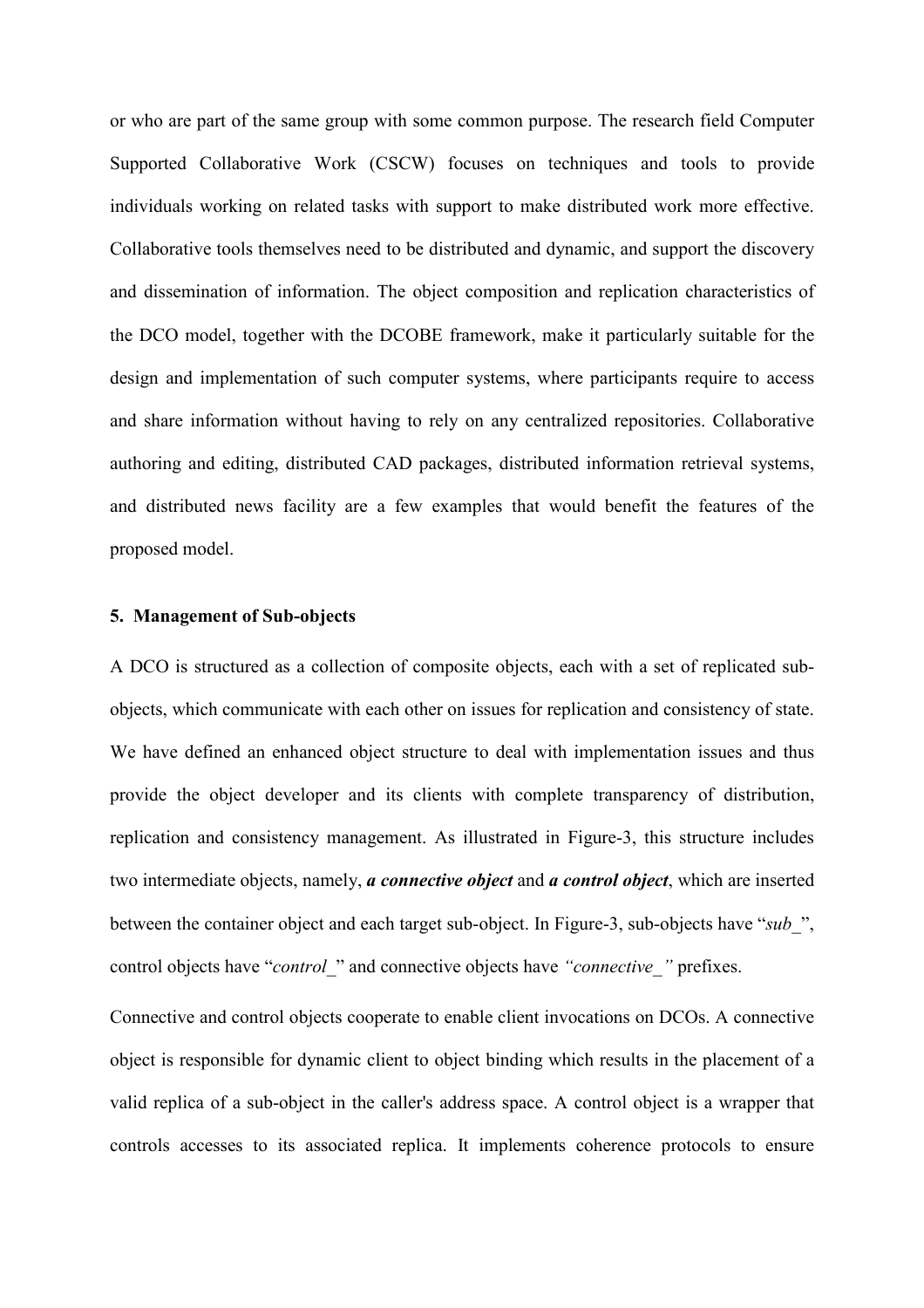consistency of sub-object state. A client object invocation follows a path through these intermediate objects to reach the target sub-object after certain control actions.

An Automatic Class Generator (ACG) that has been developed in the context of this work is used to generate classes for connective and control objects from interface descriptions of subobjects. Hence, the developer has to focus only on the design of the sub-objects that make up a composite object. The others are generated automatically, according to the coherence protocol specified by the developer.

## **5.1 Connective Object**

The connective object is the target of all local client invocation requests. Structurally, it is an object with the same abstract type and implements the same interface as the sub-object it is associated with. For a client invocation to be possible, it is necessary that the client bind to that object, that is, a local object implementing the object interface be installed in the client's address space. Each connective object contains a reference that points to the control object of the referenced sub-object. It also contains a unique *object-id* associated with the sub-object which allows it to be located and copied on the local host. If the reference is bound, it means the control object is already present. The connective object forwards the invocation request to the control object. It is the control object's task to make a valid replica of the sub-object available locally. In case the reference is null, through a call to the DCOBE middleware system a copy of the control object is fetched and the reference is updated.

In order for a sub-object to be copied to a site for the first time, its class definitions should be made available. They may be loaded prior to the start of the application or the action may be postponed to execution time, to the point in time when they are actually needed. DCOBE allows class definitions to be loaded at runtime, by means of Java's dynamic class loading facility through the system calls described in detail in Section 6.3.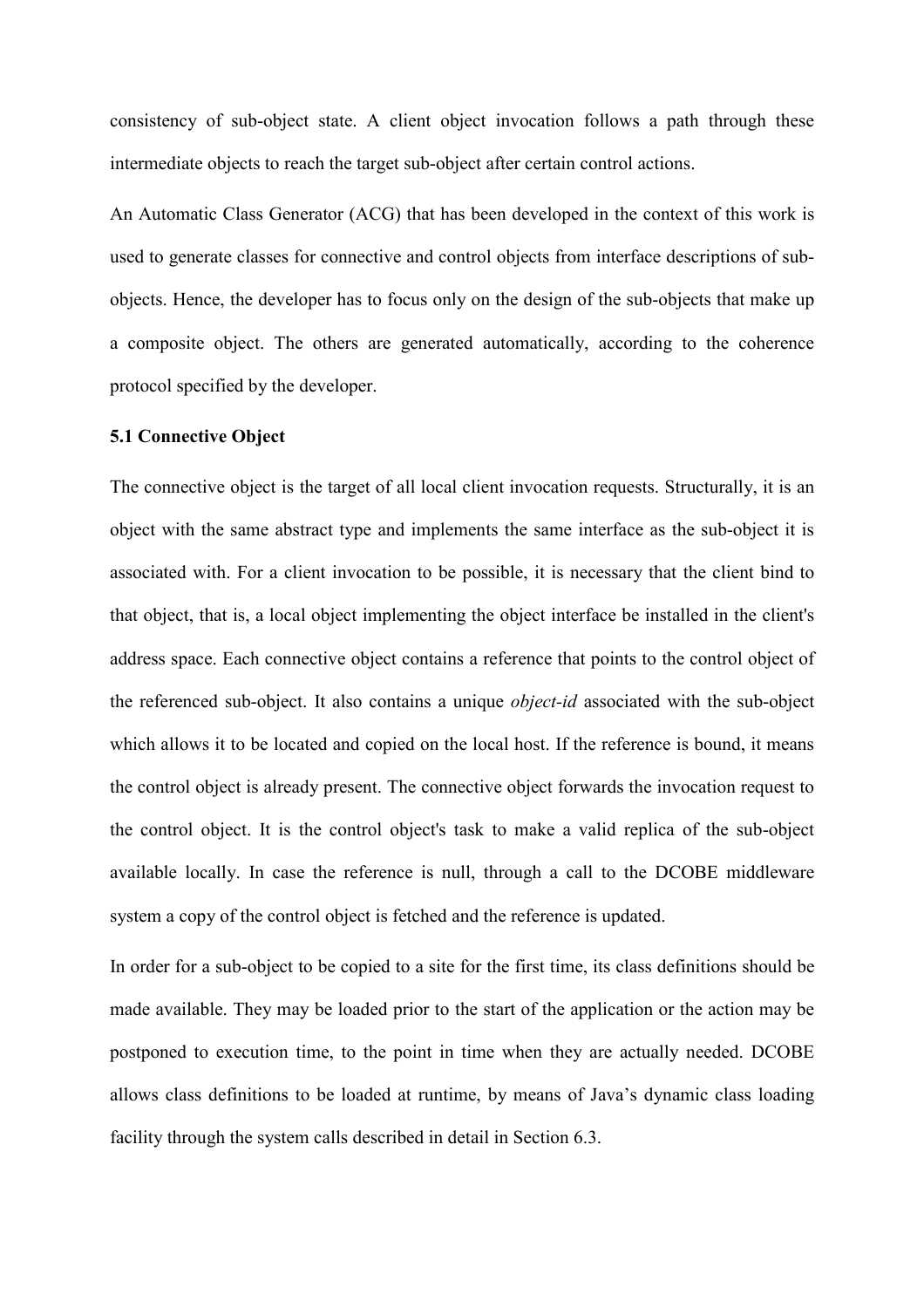The replication policy is independent of the frequency with which a sub-object gets referenced. Therefore, those sub-objects which are called very infrequently are copied on the local host as well. Once copied, DCOBE makes no attempt to remove a sub-object and completely relies on the Java garbage collector to clear objects which are no longer referenced. It would be interesting to keep statistics of the frequency with which a sub-object gets referenced to help the object developer to refine his object design, which would consequently lead to better system performance. Such an enhancement to the system may be considered as future work.

## **5.2 Control Object**

The control object is located between the connective object and the local implementation of the sub-object and exports the same interface as the sub-object. It receives both local and remote invocation requests and directs them to the local sub-object. Due to its composite and distributed nature, the state of a DCO is the union of the states of its sub-objects. Consistency problems arise as sub-object replicas on different address spaces are modified. The control object is responsible for the management of consistency of object state and concurrency control to ensure mutually exclusive access. It implements certain coherence and access synchronization protocols [21] before actually allowing a method invocation request to execute on the sub-object it is associated with. The system implements *entry consistency* [22] to maintain the coherence of shared objects. In an entry consistent environment, object invocations that modify the object (write accesses) require synchronization. Two synchronization operations are defined to differentiate between entry and exit to critical regions which enclose write accesses to shared objects: an **acquire** operation tells the system that a critical region is about to be entered and a **release** operation indicates that a critical region has just been exited. Under this model, each replicated object is associated with a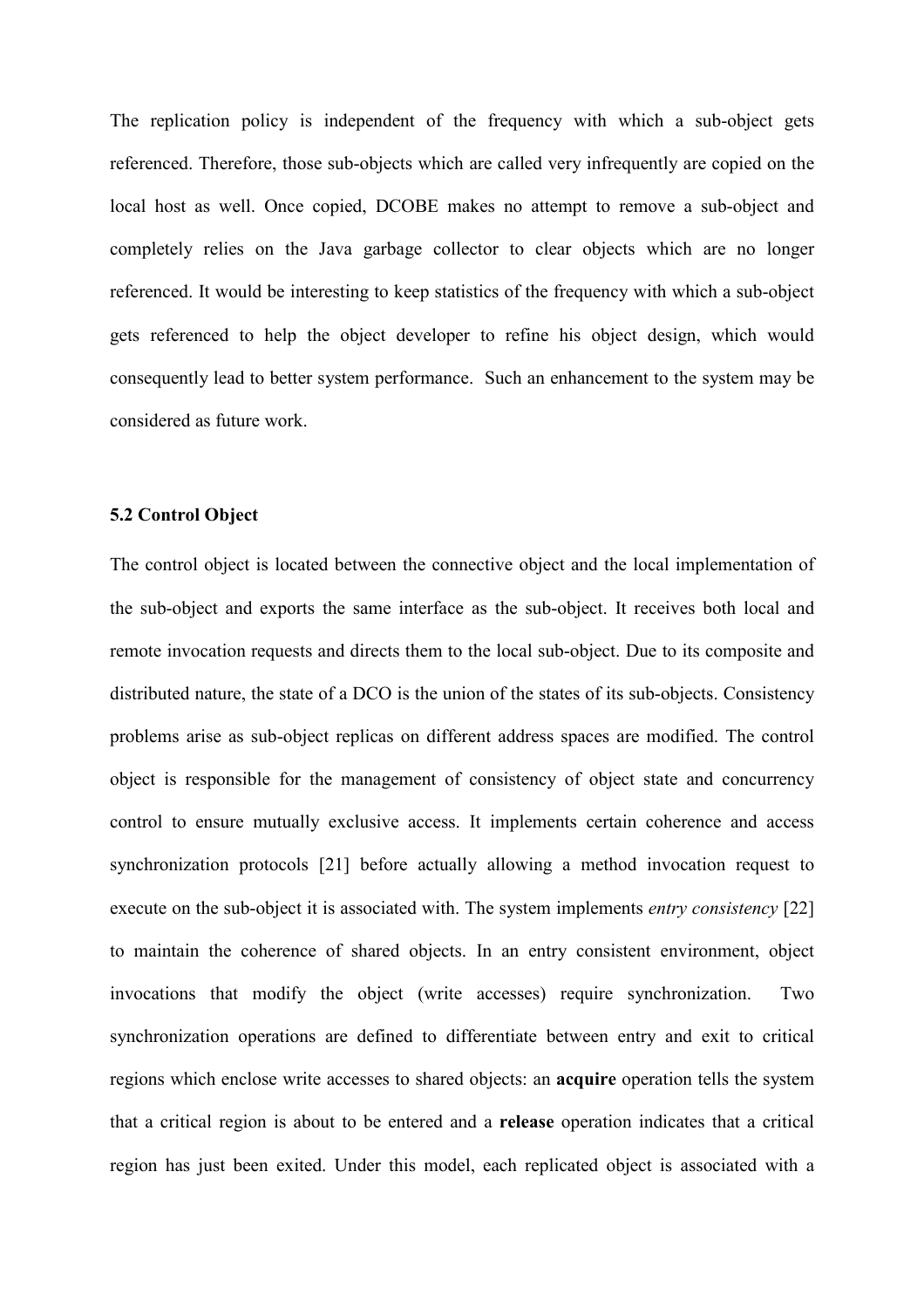synchronization variable, actually a lock, that must be explictly acquired and released to enforce concurrent accesses to happen sequentially.

There are two approaches in the synchronization of write accesses to objects so that no client reads old data once a write access has been completed on some replica: *write-update* and *write-invalidate* [3]. Write-update broadcasts the effects of all write accesses to all address spaces that hold replicas of the target object. In the write-invalidate scheme, on the other hand, an invalidation message is sent to all address spaces that hold a replica before doing an update. Upon receipt of an invalidation message, objects are simply marked invalid, but not immediately retrieved. Clients ask for updates as they need them. This increases latency on subsequent accesses, but decreases bandwidth consumption if the object is not accessed again or is invalidated several times before the next access. DCOBE implements both coherence protocols. The developer chooses the one which suits the requirements of his application the best and the control object is generated accordingly by the ACG.

Each sub-object in the system has a single owner, a unique node, which is either the creator of the object or holds the only writable copy of the object. The owner node also maintains a list of nodes, namely the *valid-list*, which holds valid replicas of the sub-object.

The interface of a control object is divided into two parts. The first part is identical to that of the sub-object and its methods are called by the connective object to access the sub-object replica. The second part is a standard upcall interface that is used to implement the coherence and access synchronization protocols. Control objects on different sites communicate through this interface to keep the object state consistent.

The control object implements a method invocation request in three main steps. They are briefly explained below, omitting specific details.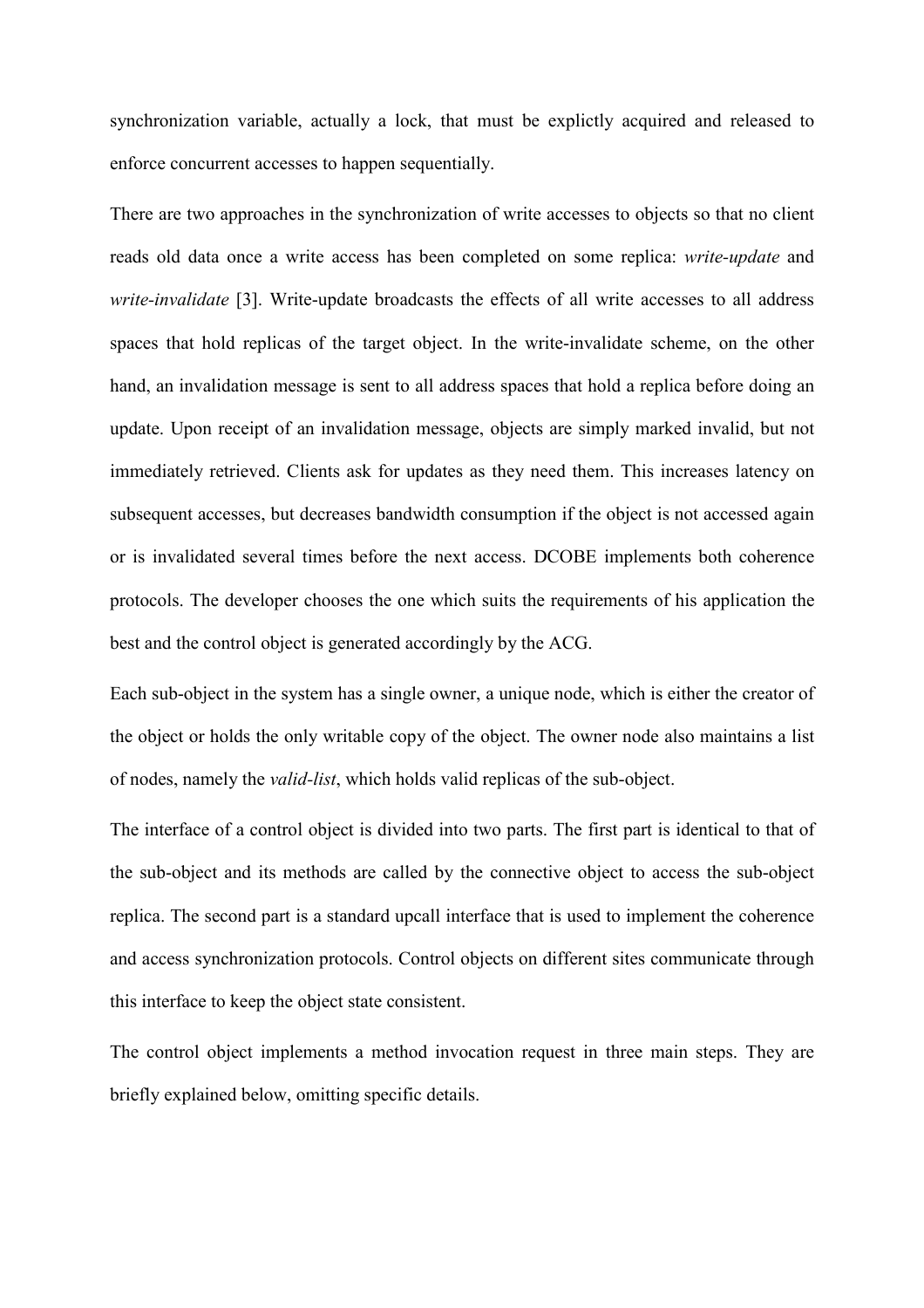**Step 1. Get access permission:** This step involves a set of actions, possibly including communication with remote control objects, to obtain access permission to the sub-object. It is blocking in nature, and once activity is allowed, it proceeds to Step 2, where the corresponding method of the sub-object replica is invoked. The control object recognizes the type of the operation the method invocation involves; either a write *(W)* operation that modifies the state of the object or a read *(R)* operation that does not, and proceeds with this information. The object developer specifies the access type of each method with an appropriate symbol *(R/W)* that follows the method name in the interface declaration of a subobject. For an *R-type* of invocation request, the actions are similar for both types of coherence protocols. They result in the placement of a valid sub-object copy in the local address space if one is not already present (a local implementation is not created before it receives its first call or the current replica may have been invalidated) and return a permission to proceed, if currently there is no active writer to the object and the list of pending requests is empty. The client is added to the valid-list of the target sub-object. If those conditions do not hold, the client is suspended temporarily and the request is queued in a waiting list.

A *W-type* of invocation request is queued for both coherence protocols, if a writer is already active or the pending list of requests is not empty. Otherwise, for the write-invalidate protocol, all reader clients in the valid list are sent an invalidation message and the valid list is purged. The operation returns a valid copy of the target sub-object on the caller's address space, if not already present, along with its ownership granting write access permission to the invoker. In the implementation of the write-update protocol, however, no invalidation takes place but the valid list is returned to the caller along with an access permission to enable further update operations on those replicas on remote addresses through remote invocation requests directed to nodes on the valid list.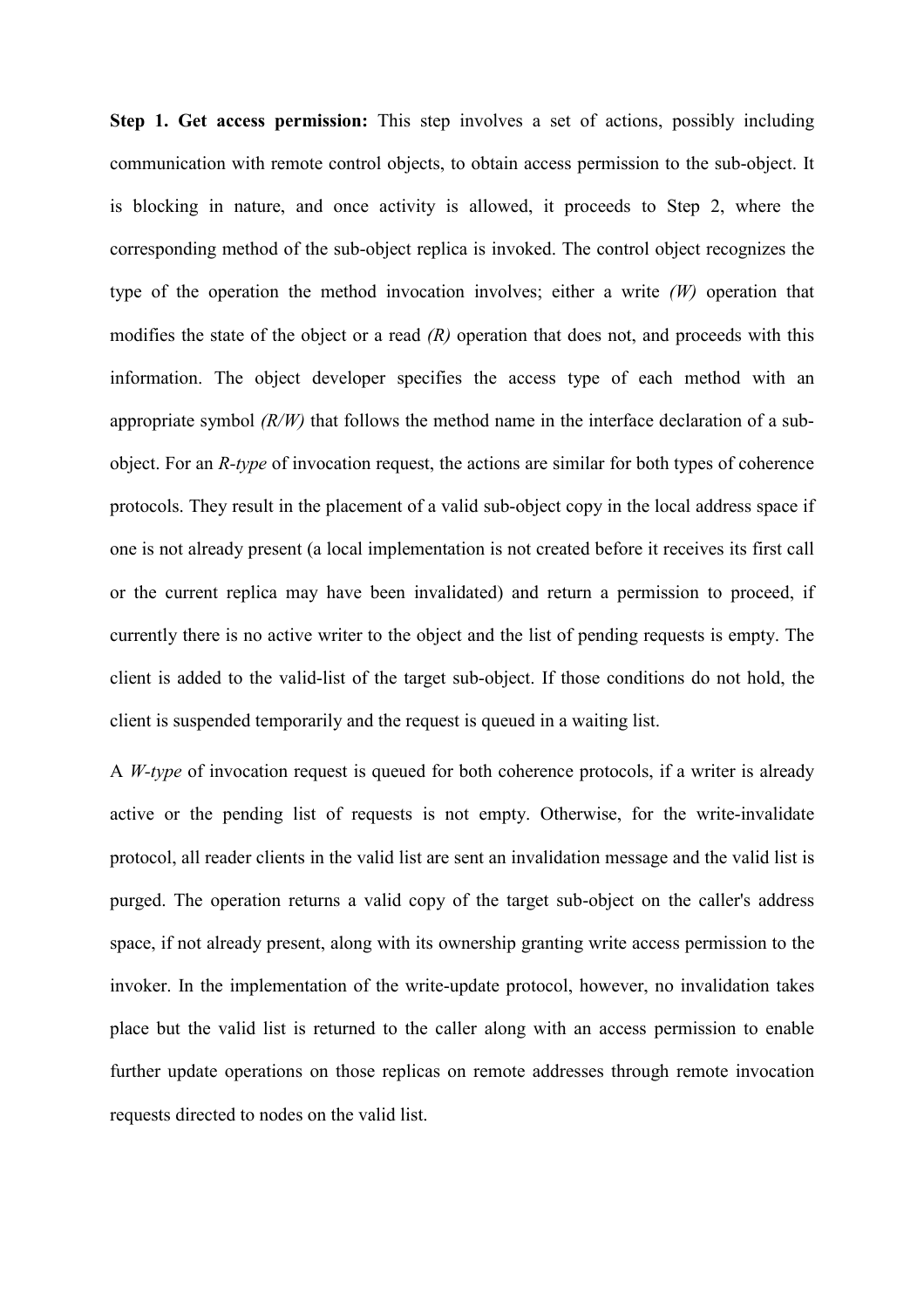**Step 2. Invoke method:** This is the step when the method invocation on the local sub-object takes place. After receiving permission to access the target sub-object, the control object issues the call which it had received from the connective object. If the implementation of the method of a sub-object further includes a method invocation on another sub-object, it is forwarded to the connective object of that sub-object and the same method invocation steps are repeated.

**Step 3. Complete invocation:** This step completes the method invocation after issuing update messages, which involve method call requests to remote replicas on the valid list, to meet the requirements of write-update protocol. After the call returns, the control object activates invocation requests that have meanwhile blocked on the object. The classical multiplereader/single-writer scheme is implemented, with waiting readers given priority over waiting writers after a write access completes and a waiting writer given priority over waiting readers after the last read access completes. The system does not deal with situations that would result in starvation due to programmer errors, such as a non returning method call.

## **6. Distributed Composite Object Based Environment: DCOBE**

The main objective of DCOBE is to present a convenient environment for the realization of distributed computations that utilize the DCO model. It provides a DCO-based programming environment, as depicted in Figure-4, which hosts various numbers of applications dispersed on several nodes, interacting and collaborating on common goals and shared data. DCOBE conceals implementation details of the DCO model behind its interface, allowing users to concentrate merely on application logic rather than on issues dealing with activity on a distributed environment. It provides the basic mechanisms for object composition, distribution and replication of object state, consistency management, concurrency control and dynamic deployment of restructured objects. It is a middleware architecture that is implemented on a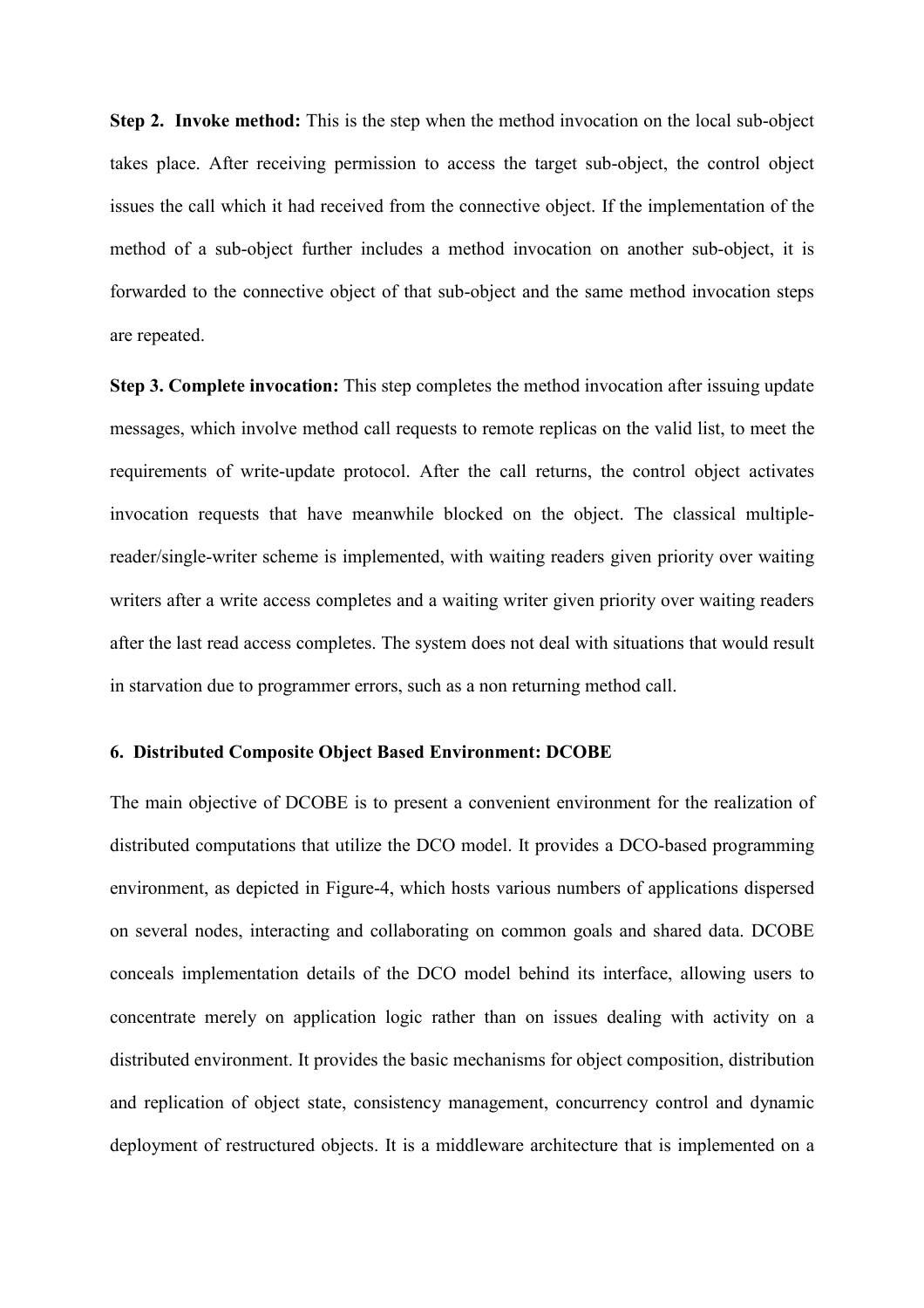network of heterogeneous computers, each capable of executing Java Virtual Machine (JVM). Its place in the software hierarchy is between a Java application and the JVM.

DCOBE architecture consists of two main components that handle the core functionalities of the middleware: a system-wide coordinator *(DCOBE Coordinator–DC)* and a server component *(DCOBE Server-DS)* on each node that participates a DCO-based application in the distributed environment. Java RMI [23] is used as the communication mechanism for the interaction between the coordinator and the servers on different nodes. Figure-5 illustrates the architecture of DCOBE and the inner composition of its components.

#### **6.1 DCOBE Coordinator – DC**

DC is the component that initializes the DCO based execution environment and coordinates the interaction of DCOBE Servers. It runs as a separate process, which is explicitly started at a predefined network address such that it may be accessible by all servers that participate in the environment. It has a remotely accessible interface that allows distributed DS's to request services from it. When a DS is started, DC supervises a handshake protocol ensuring that each DS is initialized knowing the address of every other DS participating.

Being unique makes DC very critical as it plays a major role in the system. In order to protect the system against failures, we have added a secondary DC process as a backup unit to the DCOBE architecture, component BDC in Figure-4. It is initiated on another node and monitors the primary DC continuously, duplicating its information base. If the primary fails, the backup recognizes the situation and takes over, and introduces itself as the current primary DC by notifying all servers.

### **6.2 DCOBE Server – DS**

Its main goal is provide execution support for DCO objects. A DS is actually instantiated within the context of each application and provides facilities that implement the distributed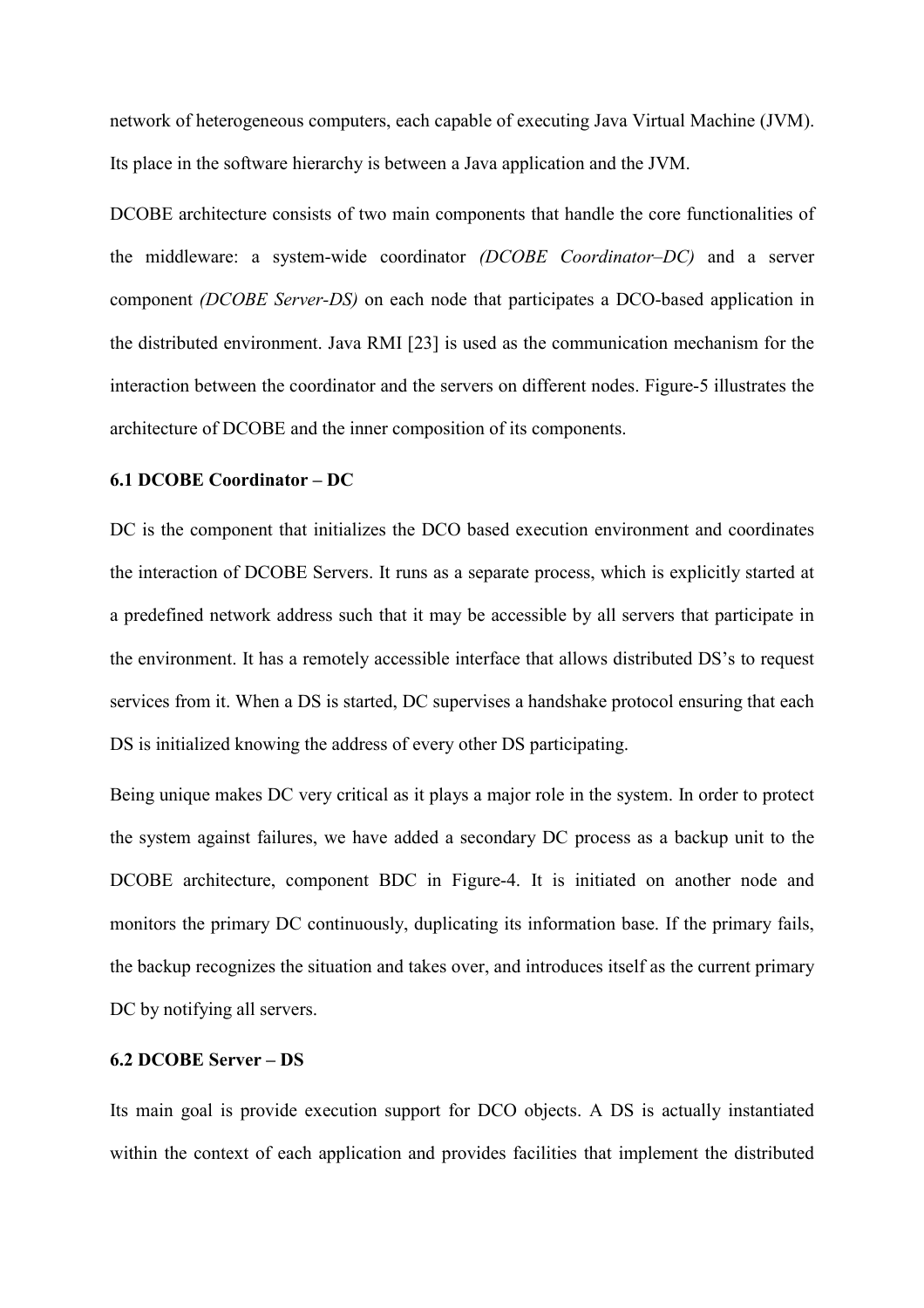composite object model. As a server is integrated in each client application, the application can directly perform method calls as both are in the same address space. Servers on remote address spaces cooperate to process application requests and to ensure consistency of the replicated DCO state.

## **6.3 DCOBE Services**

DCOBE may provide service to several groups of users working on different applications. Location transparency is an important issue in a distributed environment. DCOBE allows applications to associate symbolic names to objects that are independent of location. A name service resolves user-defined names to *obj id*'s which are globally unique and location independent. A location service relates each *obj* id with the physical address where it can be contacted. Core functionalities of DCOBE are briefly described below:

**Start a new application:** Starting a new application requires the creation of a DCOBE server object at the requesting node. DC registers the new server under a unique *server* id in a *server-access* table and broadcasts the '*server\_id, node\_address*' information pair to all current servers. The content of the *server-access* table is replicated at each node, providing the information for servers to communicate directly with one another.

```
DCOBE Server dcobeServer = new DCOBE Server();
```
**Create and register a new DCO:** A new DCO creation includes allocation of memory for the composite object on the creator's node and its registration within the system. A connective and a control object are created for each sub-object. DC associates the DCO with a unique *obj id* that is used as the object reference on further access requests. The creation process completes with the registration of the previously created DCO under a user-defined name. This facility enables applications to associate symbolic names to objects, which are later used as reference in subsequent look-up operations from remote applications. An attempt to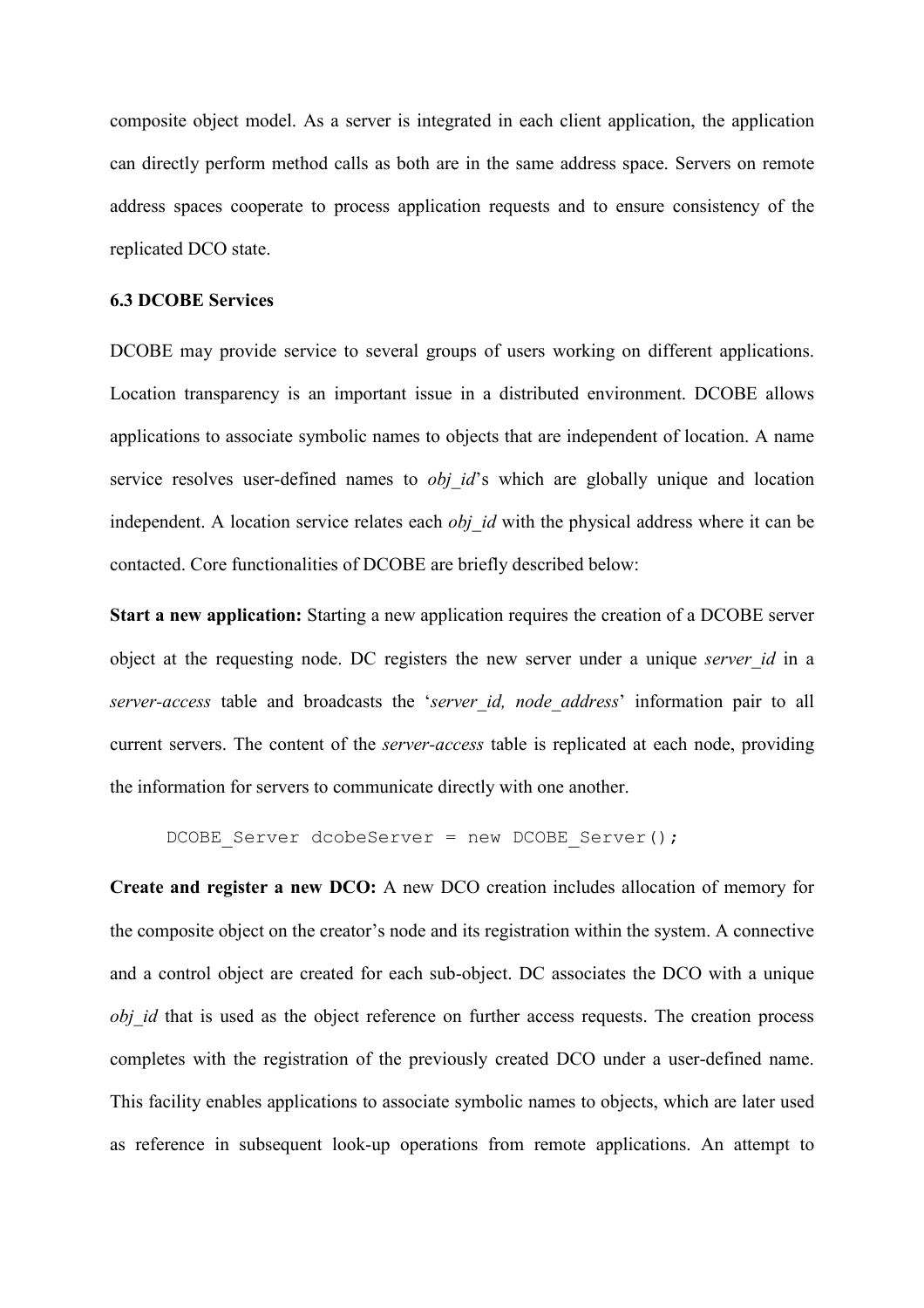register under a name that already exists, results in an error return, which alerts the programmer to repeat the operation with another symbolic name.

 $DCO\_Class$   $my\_dco$  = new  $DCO$   $Class$ );

register(my dco, "dco name");

**Execute a method call on a DCO:** A replica of a target sub-object may or may not be present on a node at the time of method invocation request. DCOBE handles each case differently.

**Case 1:** This is the case where the requesting application is the creator of the DCO or has already received a local replica on its address space. The first step involves inquiring the existence of the control object that belongs to the sub-object, the target of the method call. This is necessary because replication of a DCO involves copying of the connective object only. The control objects and sub-objects are not copied until a particular method call requires their presence on the node. This mode of operation decreases bandwidth consumption, as certain sub-objects may never receive method calls on particular nodes, making their presence on those nodes unnecessary. If the control object of the target sub-object does not exist, a copy of the control object and the sub-object are retrieved from the server that holds a valid replica. The control object then proceeds with the method invocation process as described in Section 5.2

**Case 2:** This is the case where an application issues a method call for the first time, on a DCO which has been created by a remote application. As stated before, a method call may proceed only if a container object for the target is present on the current address space. This requires the availability of DCO class definitions in order to be able to create a container object of the specified type. Class definitions may be statically loaded prior to the start of the application, or they may be dynamically loaded during execution time, at the point where they are needed, using Java's *dynamic class loading* [24] facility. In DCOBE, users can implement their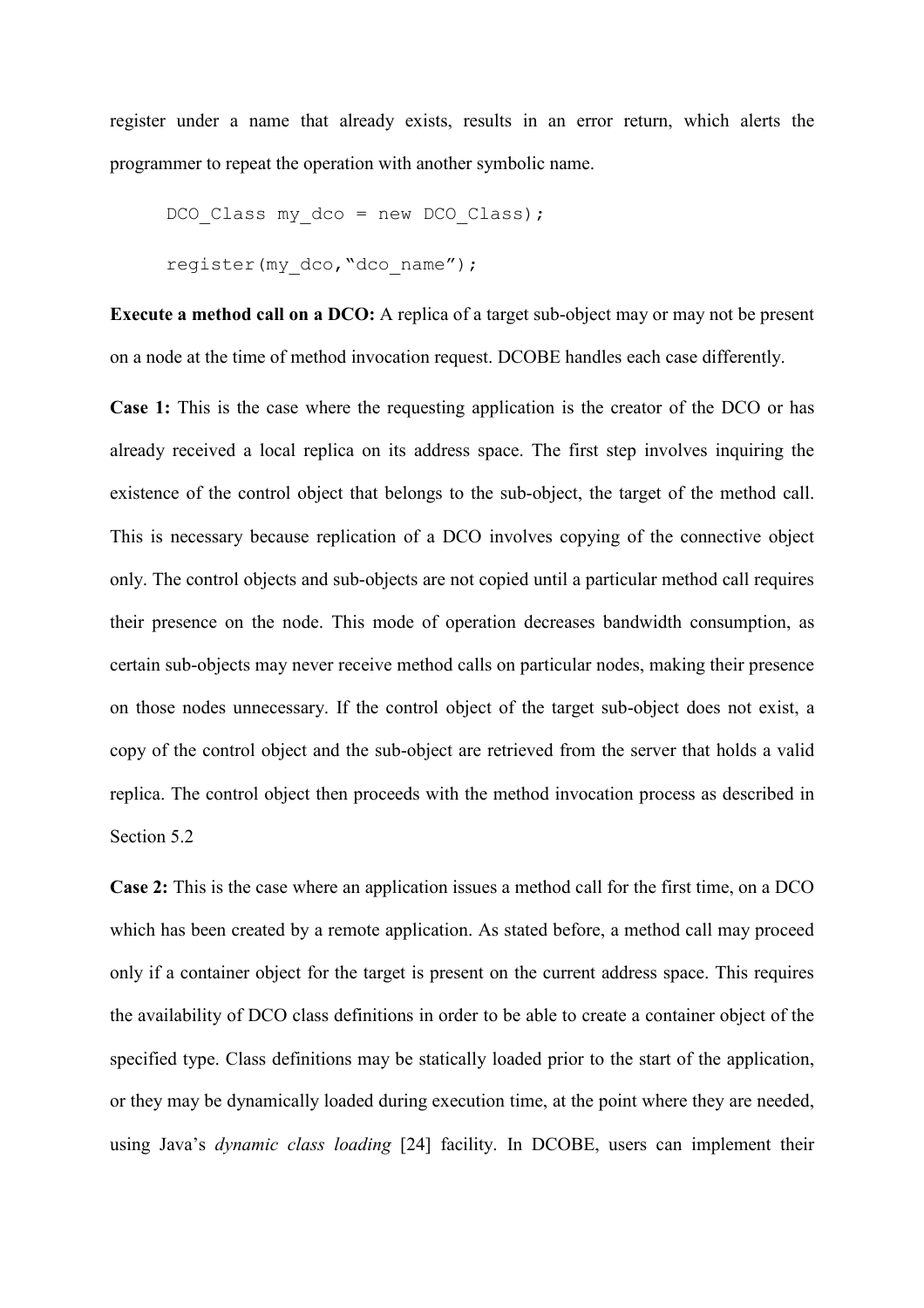applications using either one of these approaches. However, the first one imposes additional effort on the users and conflicts with distribution transparency. For the alternative approach, the creator of a DCO registers its class name and the URL location where the class definitions may be loaded with a DCOBE call to enable dynamic class loading (1).

```
register class("DCO Class",http://guray.hho.edu.tr/dco classes/); (1)
```
The remote application loads class definitions with a DCOBE call that requires the name of the class as a parameter (2).

$$
load\_class("DCO\_Class");
$$
\n(2)

Next, to bind to the DCO, it issues a look-up request (3) for the remotely created DCO through its user-defined name. This call returns replicas of the container and the connective objects of the DCO to the new address space. From this point on, the method invocation process proceeds as described above in Case 1.

$$
lookup("dco_name");
$$
\n
$$
(3)
$$

**Modify the structure of a DCO:** The structure of a DCO may be dynamically altered by addition of new sub-objects, or modification or complete removal of existing ones. The application which has created the DCO halts its execution temporarily and restarts with the new class definitions of the DCO. Meanwhile, distributed clients of the DCO continue their execution independently, possible using the older version of the object. The developer application reregisters the restructured DCO under its previous symbolic name with which it is known throughout the distributed system (4).

$$
re\_register(my\_dco, "dco_name");
$$
\n(4)

This call notifies the DC to update its records associated with the DCO and to return a user list of the object. The local DS multicasts control messages to each DS on the list, which in turn, inform client applications of the object modification. An application is expected to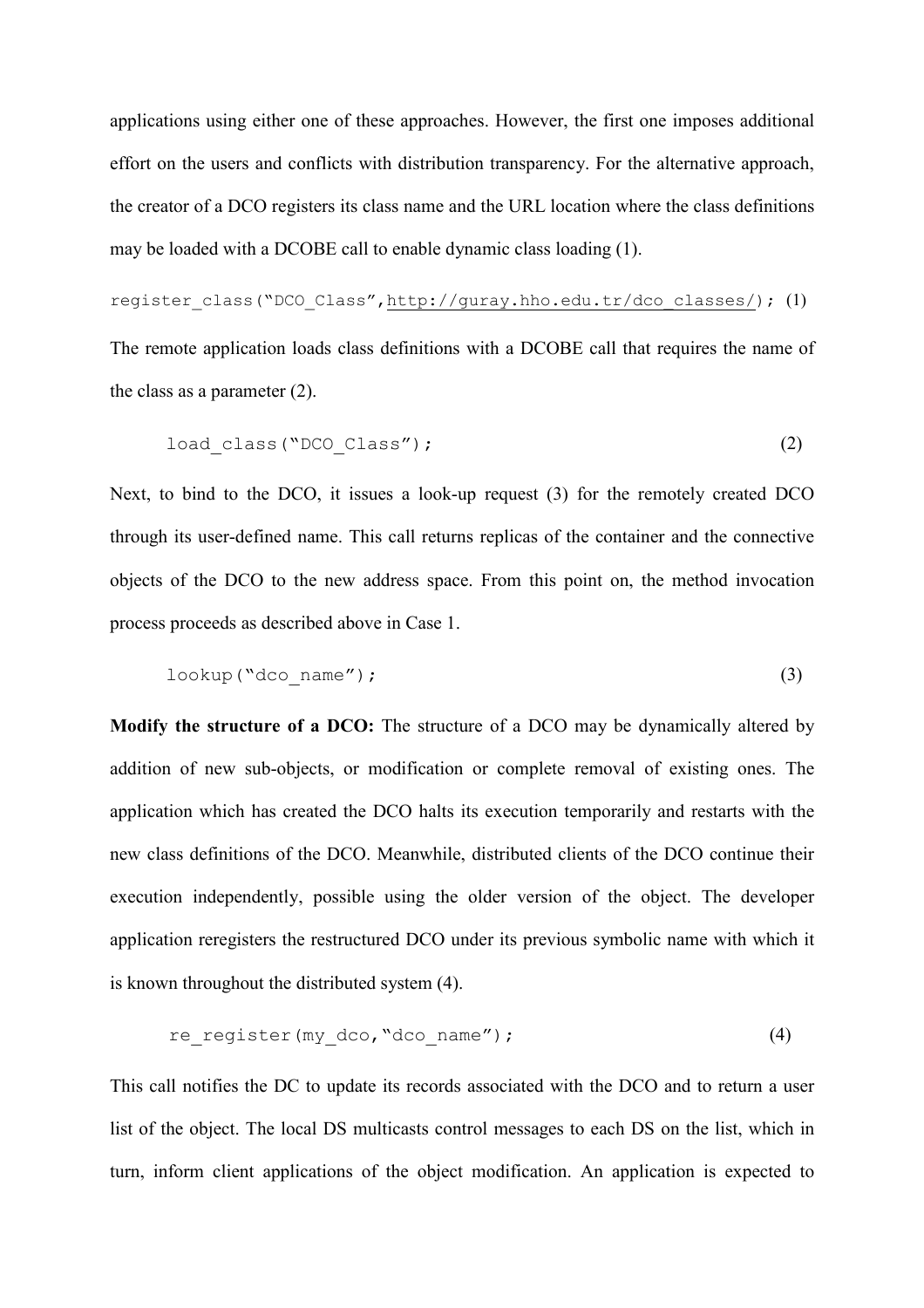invoke the following method calls (5, 6) to reload the new class definitions and have the container and connective objects of each sub-object to be copied to its address space. However, an application may choose to act differently, depending on its use of the DCO.

$$
load\_class("DCO\_Class");
$$
\n
$$
(5)
$$

$$
lookup("dco_name");
$$
\n
$$
(6)
$$

**Terminate an application:** An application informs the system of its termination with the following DCOBE call (7);

$$
leave\_system(); \qquad (7)
$$

The coordinator transfers the ownership of any object the terminating application holds to another that is on the user list of the associated object. After removing representative data from several tables, the registration of the server is cleared.

## **7. Creation and Access of a Distributed Composite Object**

In this section, we will demonstrate with an example how a DCO is created and how it is accessed from a remote Java application. As DCOBE middleware supports the DCO model directly, no language extensions or system support classes are required during coding. The developer generates code as he does for a conventional centralized application. As an example, we assume a DCO class named Employee, whose state and implementation is distributed between three sub-objects: person, account, and profession. Figure-6 shows the class definition a developer would prepare for the container object employee, identifying its composite structure and its user interface. As explained before, the user of the object has no direct contact with its sub-objects. These objects are accessed over the methods exported by the container class interface. In this example, for clarity, we have included methods whose contents are extremely simplified as to include only a single method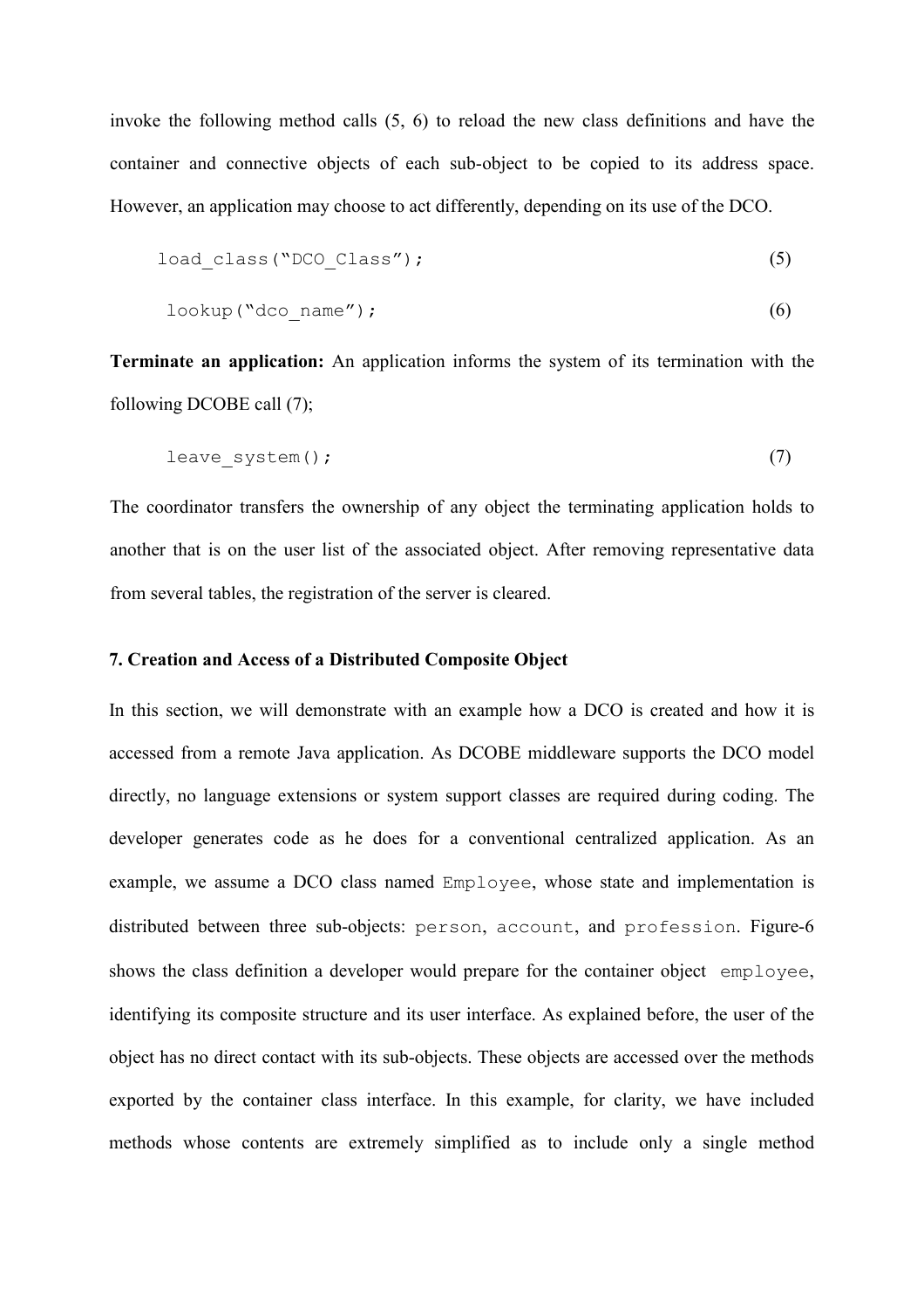invocation on the target sub-object. Actually, there is no restriction on the semantics of the methods of a DCO.

Next, the class definitions and interface descriptions for each sub-object are prepared by the object developer. Class definitions are typical Java definitions, except for the prefix 'Sub\_' that precedes the name of the class. Figure-7 shows the code for sub-object Sub Account. Interface descriptions, on the other hand, list the methods the sub-object implements for internal use. At this point, the developer is required to identify, for each method, the type of operation its invocation involves using an appropriate symbol: W (short for Write) for one that modifies the state of the object and R (short for Read) for one that does not. This is the only difference between an RMI and sub-object class interface description. Figure-8 shows the interface description for sub-object Sub\_Account.

The next step involves the generation of class definitions for connective and control objects of each sub-object. The Automatic Class Generator creates them automatically using the information extracted from interface descriptions of the sub-objects. Figure-9 and Figure-10 show the class definitions for the connective and the control objects generated respectively from interface Account.

The connective object of the sub-object is named as Sub\_Account and implements the same interface as the sub-object because a method invocation on a sub-object is actually directed to its connective object first, as shown in Figure-3. The connective object is responsible for dynamic binding. It contains a pointer to the control object of the sub-object. Whenever one of its methods is activated, it first checks the binding of the reference to the control object (line denoted by (1) in Figure-9). If the reference has not yet been bound, a DCOBE call is issued, which returns copies of both the control object and the sub-object (line denoted by (2) in Figure-9). The method invocation is then forwarded to the control object (line denoted by (3) in Figure-9), which also implements the same interface as the sub-object.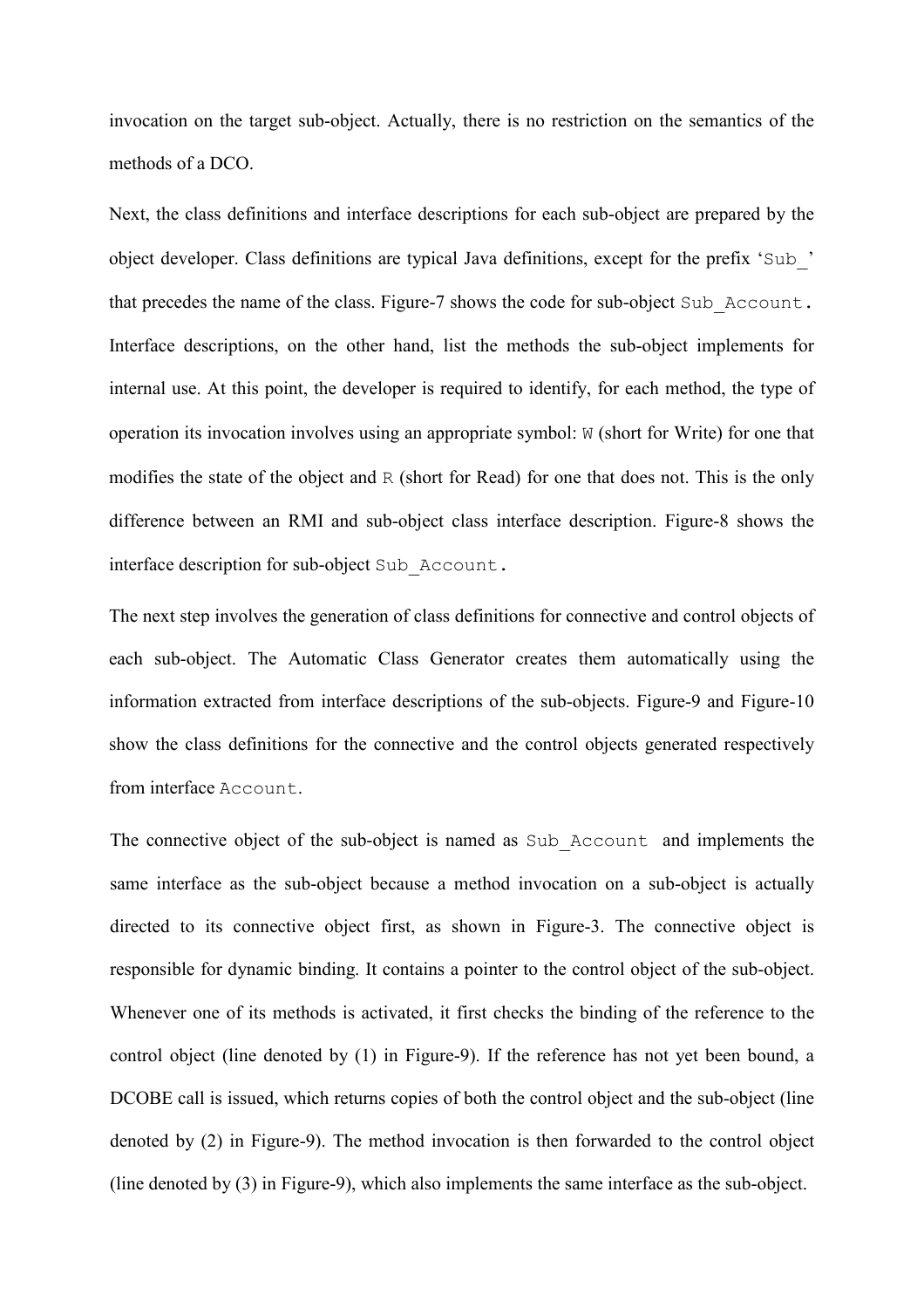When a composite object is instantiated, it creates instances of its sub-objects. However, as the flow of control through the constructor methods indicates, first a connective object is created, which in turn creates a control object, which finally creates the sub-object itself. The control object registers the sub-object and, in return, receives a unique identifier,  $\circ b$ <sup>j</sup> id (line denoted by (1) in Figure-10), which is used by the connective and control objects on successive accesses to the sub-object. Control object implements coherence protocols to ensure consistency of the sub-object's state. After getting access permission through a lock (line denoted by (2) in Figure-10), the method is invoked on the sub-object (line denoted by (3) in Figure-10). The control object also includes internal methods (upcalls not presented in Figure-10) that may be invoked by DCOBE Server in order to check the status of the lock on the sub-object and block a lock request from a remote node until the lock is explicitly released.

After completing the class definitions for a composite object class, these class files are made available to other nodes by an HTTP-server so that they may be dynamically loaded from remote addresses. The following piece of code firstly instantiates a composite object in an application program. Immediately afterwards, connective objects, control objects and the subobjects are automatically created on that node (8). Second, the newly created composite object is registered with a user-defined name (9), and third, in order to make class definitions dynamically loadable, class base information is also registered to the DCOBE Coordinator  $(10).$ 

employee = new Employee(); (8) dcobeServer.register(employee, "John"); (9) dcobeServer.register\_class("Employee","http://Class\_Base/");(10)

For a distributed composite object to be accessible from a remote node, a user has to bind to the object through a lookup operation, that is, a registered composite object needs to installed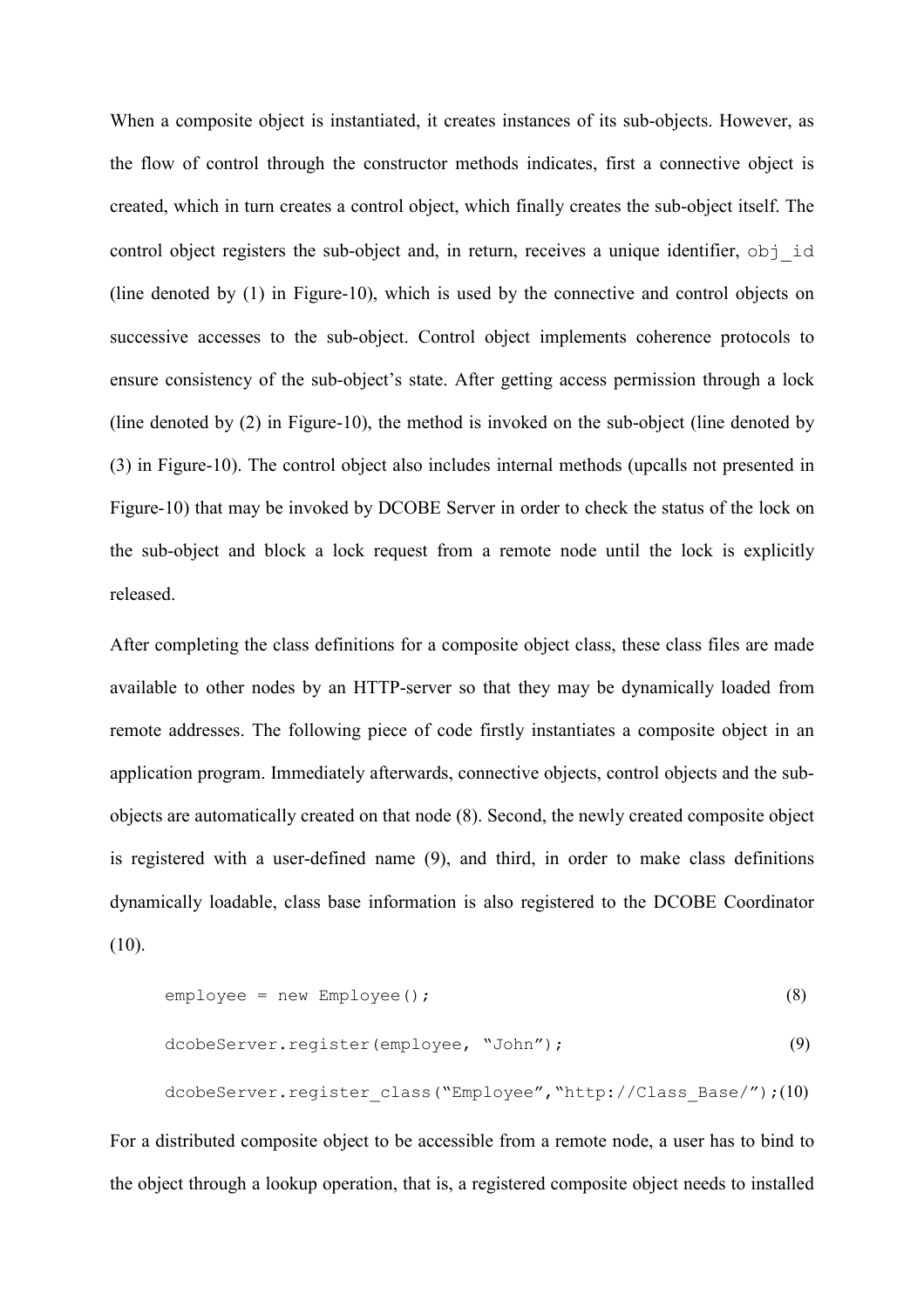in its address space. With this process, connective objects are also installed on the requesting node automatically. However, a local method invocation on the object becomes possible only after the control object and a replica of a sub-object is loaded.

The following piece of code loads the class Employee dynamically using the dynamic class loading facility of Java (11) and binds to one of its instances, "John" (12).

$$
\texttt{Employee} = \texttt{dcobeserver.load_class("Employee");} \tag{11}
$$

$$
employee = decobeServer.closeup("John"); \qquad (12)
$$

Now, the remote user is ready to invoke a method on the distributed composite object (13). Only a replica of the sub-object account will be loaded to the user's address space. In addition, according to the coherence protocol specified, all other replicas of account will either be invalidated or updated after this method completes execution.

$$
employee.deposit\_Account(1000); \qquad (13)
$$

#### **8. Automatic Class Generator**

As manual coding of connective and control objects by the DCO developer is both inconvenient and error-prone, DCOBE supports automatic generation of these classes via an Automatic Class Generator (ACG). ACG generates class definitions for connective and control objects from the interface descriptions of sub-objects. The DCO designer prepares the class and interface descriptions for sub-objects and the container object that comprises of the sub-objects as he would for a centralized application. The connective and control objects belonging to each sub-object are then generated automatically using the ACG, which has an interface to accept two parameters: firstly the name of the file which contains the interface description of the sub-object and, secondly, a description of the coherence protocol desired to be applied to the sub-object; *update* to denote the write-update protocol and *invalidate* to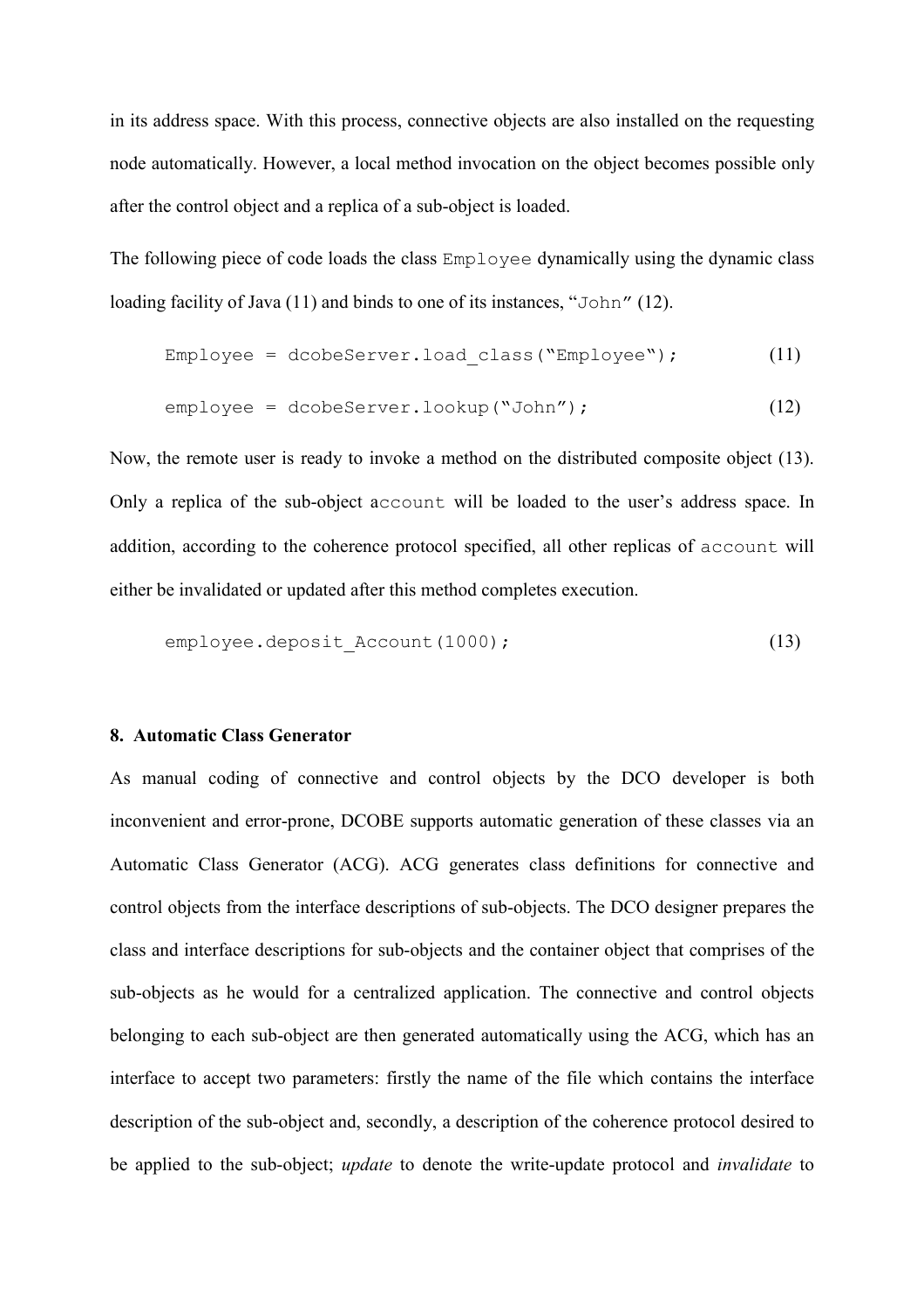denote the write-invalidate protocol. As different applications have different consistency requirements, DCOBE allows different coherence protocols to be applied to different subobjects of a given DCO. Consequently, class definitions of the control object of each subobject are generated in agreement with the specified protocol. The following is a sample command which will generate the class files "*Connective\_Account.java*" and "*Control\_Account.java*" for the sub-object named *Account* from its interface descriptions from the file named "*Account\_itf.java*" to conform to the mode operation required to implement the write-update protocol.

## java Class Generator Account itf.java update

ACG consists of four main modules, namely, a lexical analyser (scanner), a syntax analyser (parser), a code generator, and an error reporter, as depicted in Figure-11. First, the scanner separates the characters in the interface description into tokens allowed by the Java language: keywords (public, interface, void, int, etc), identifiers to denote method names and parameters, and special characters such as the parenthesis or the colon. Next, the parser groups tokens together into syntactic structures and checks if a given sequence of tokens conforms to the grammar rules for interface description given in Figure-12. The parser is a recursive descent parser which is easily implemented for the rather small grammar. A call to the code generator is issued at the point when the parser recognizes in its input a sequence that can be reduced to the definition of a method according to Rule 4. of the grammar in Figure-12. The code generator produces code for connective and control objects by appending a standard sequence of code that is executed to implement each of the coherence and access synchronization protocols to sub-object method definitions to create the class files for connective and control objects.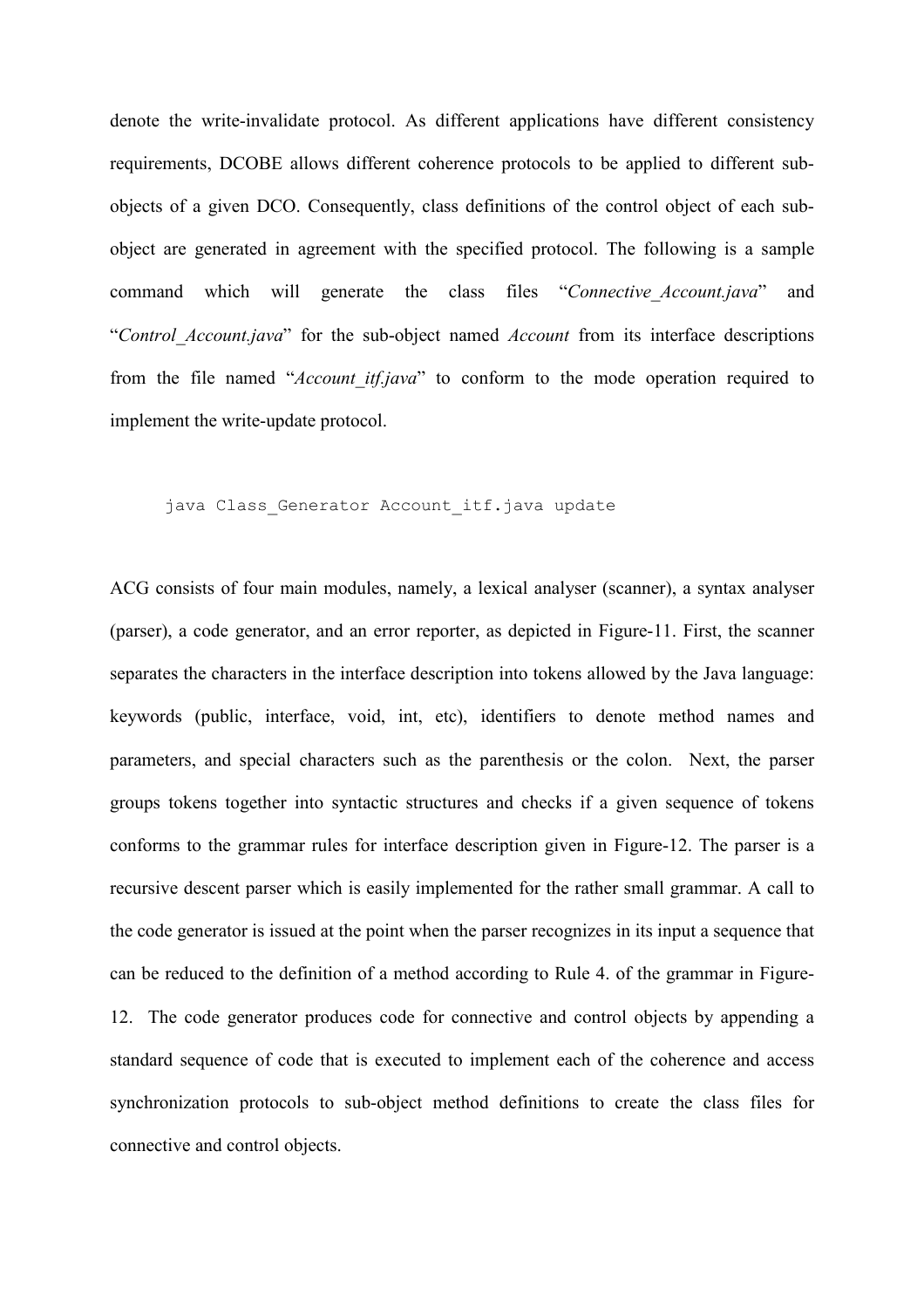Both scanner and parser modules report errors they discover to the error reporter module, which, in turn, issues an appropriate diagnostic message. For example, the scanner may be unable to proceed because the next token is misspelled, or the parser may be unable to recognize a structure because of a syntactic error, such as missing parenthesis.

### **9. An Application: Collaborative Book Writing**

This section describes a typical application that can benefit the distributed composite object model; a real-time collaborative writing system that allows two or more physically dispersed people working together to produce a document, a book in our case. Collaborative book writing on the internet is not a new approach. There are several academic and industrial studies on collaborative writing such as IRIS [25], NetEdit [26], and Duplex [27]. Our goal is to show how the DCO model facilitates the design of the distributed application, reducing significantly the overall time for development by taking care of distributed system issues such as distribution, replication, consistency, concurrency and communication.

The application aims to develop a web-based collaborative environment that allows users to view and edit shared text at the same time. Collaborative writing involves periods of synchronous activity where the group works together the same time, and periods of asynchronous activity, where group members work at different times. The authors need to be able to read and update (write) any displayed document content. They also require immediate feedback on their actions. The system has the following characteristics:

• Low response time: Response to local user actions is quick (as quick as a single-user editor) and the latency for remote user action is short (determined mainly by external communication latency)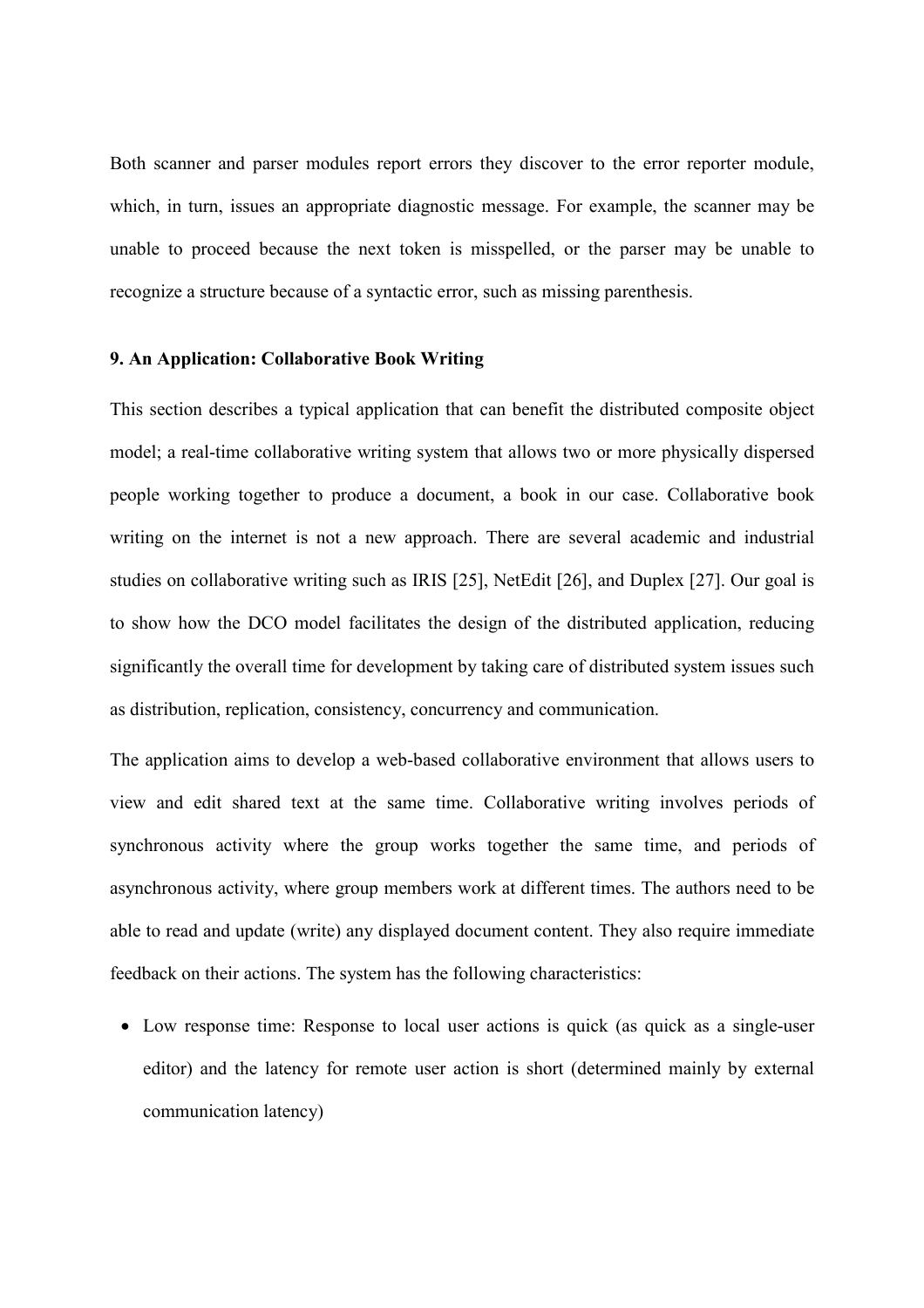- Distributed environments: Cooperating authors reside on different machines connected by different communication networks.
- Unconstrained collaboration: Multiple users may concurrently and freely edit any part of the text at any time.

There are two aspects that should be regarded separately: the storage of the text objects and the author interface for manipulating text content.

## **9.1 Storage of Text Objects**

In this application, the text of a book is a persistent document. It is represented by a single distributed composite object, namely *book*, which is shared among authors. It consists of a collection of related sub-objects, each representing a specific part of the book text: its *contents*, *preface, index, references*, and *chapters* denoted by sections and sub-sections. A chapter object is still a composite object that may include several *section* sub-objects, and similarly, these section sub-objects are composite objects that may further be divided into *sub-section* sub-objects. Figure-13 illustrates the composite structure of the *book* object at an instant of time when it is accessed by three sites.

The replicated architecture of the composite object model plays an important role in achieving good responsiveness and unconstrained collaboration. The shared sub-objects are replicated at the local storage of each participating author, as shown in Figure-13, so updates on different sub-objects are first performed at the local address space immediately, possibly simultaneously, and then propagated to remote sites, according to the consistency protocol. Multiple authors are allowed to access any part of the shared text. An invocation of a read type of method in the user interface results in the loading of the target sub-object into the local memory if it is not already present or if the present copy has been invalidated meanwhile. Any number of updates may be performed on the local replica, and the new content is submitted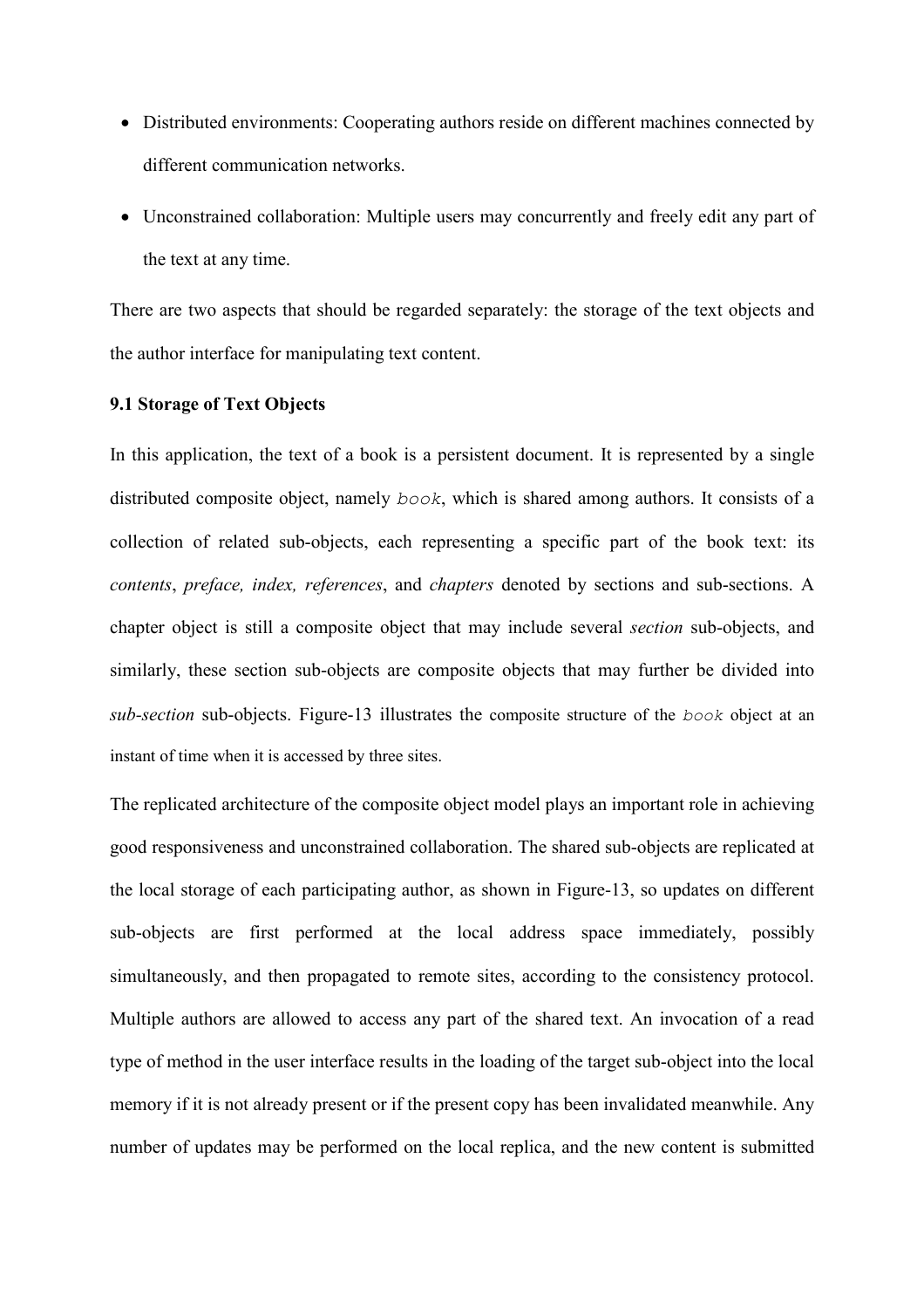with a write type of method invocation. This action may be performed whenever desired, after a word has been changed, or after the author has been working several hours on the content. The write-invalidate coherence protocol resolves conflicts that arise on simultaneous requests to update operations on identical parts of the book by different authors. While authors carry out these operations, they will not be aware of the composite and distributed structure of the object they are working on.

An interesting characteristic of the composite object *book* is that, initially at the start of the application, as no part of the book has been written yet, the set of sub-objects that will represent various parts of the book text is empty. As work progresses, the object *book* evolves, sub-object by sub-object, as new parts of the book text are added to the composite object. A sub-object named *parts* keeps track of the sub-objects thus added to the composite object in a table, where it stores the name of the part, a string, with a reference to the connective object associated with it. *parts* offers an interface with methods to add, remove, update, and search an entry in the table for internal use. It is created by the constructor method when an instance of *book* is created, and is automatically replicated on each address space where that instance is loaded.

## **9.2 Author Interface**

Authors access object *book* via a user-friendly graphical interface, which contains methods that fall into three groups:

• **Content based methods:** They involve the reading, writing, or editing of the content of a part of the book text. Presently, a simple class *Editor* implements the functionality required, providing a text-based editing environment with filing facilities. As further work, we plan to integrate standard editing tools into the framework to provide authors with an enhanced working environment.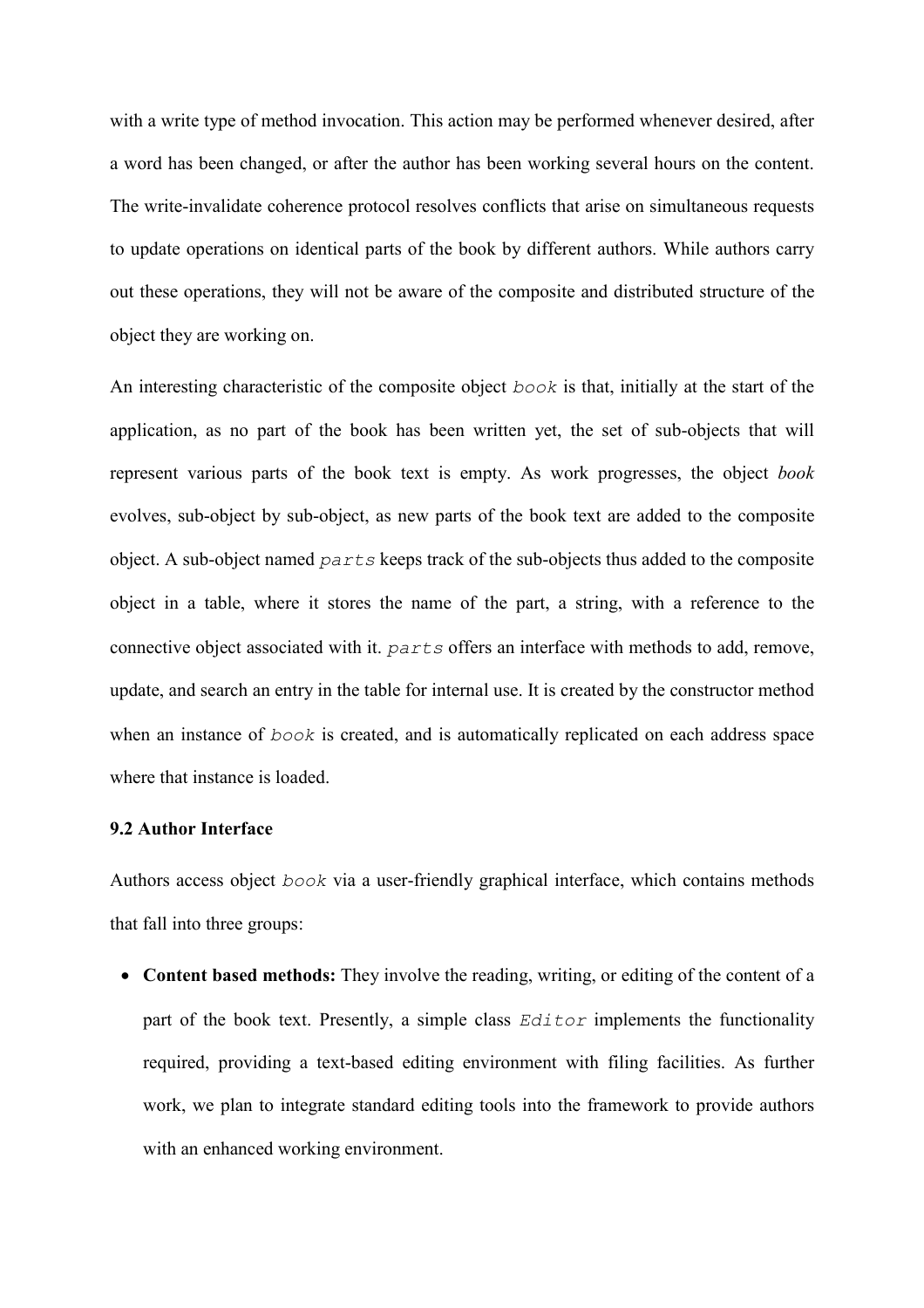- **Attribute based methods:** They involve adding, modifying, or retrieving the attributes of a part, such as its author, last modification date, other authors' opinions, etc.
- **Document based methods:** They involve listing, adding, removing, renaming, or searching of parts or index entries. The *contents* sub-object is updated automatically if the invocation of a method requires such a modification.

An instance of the graphical user interface is reproduced in Figure 14.

## **10. Performance Evaluation**

We evaluate DCOBE according to two main criteria: a discussion of DCOBE overheads compared to those for another distributed object model, namely, that employed by Java RMI and a study of behaviors of DCOBE with respect to different parameters, such as varying numbers of DCOs and sub-objects, varying sizes of sub-objects, and different consistency requirements.

To assess DCOBE performance, we conducted simple tests to measure the cost of basic operations on a LAN environment of ten INTEL architecture machines (Pentium IV 1.5 GHz with 512 MB RAM) connected through a 100 Mbit Ethernet and running Windows XP operating system. J2SDK 1.4.1 was used in the testing environment. Each time shown is a duration measured in milliseconds by calls to System.currentTimeMillis(). Tests were repeated ten times and the arithmetic average of the measurements are reported.

#### **10.1 Comparison with Java RMI**

In order to establish a baseline for Java-based communication to which DCOBE implementation can be compared, we carried out a similar test with Java RMI, using the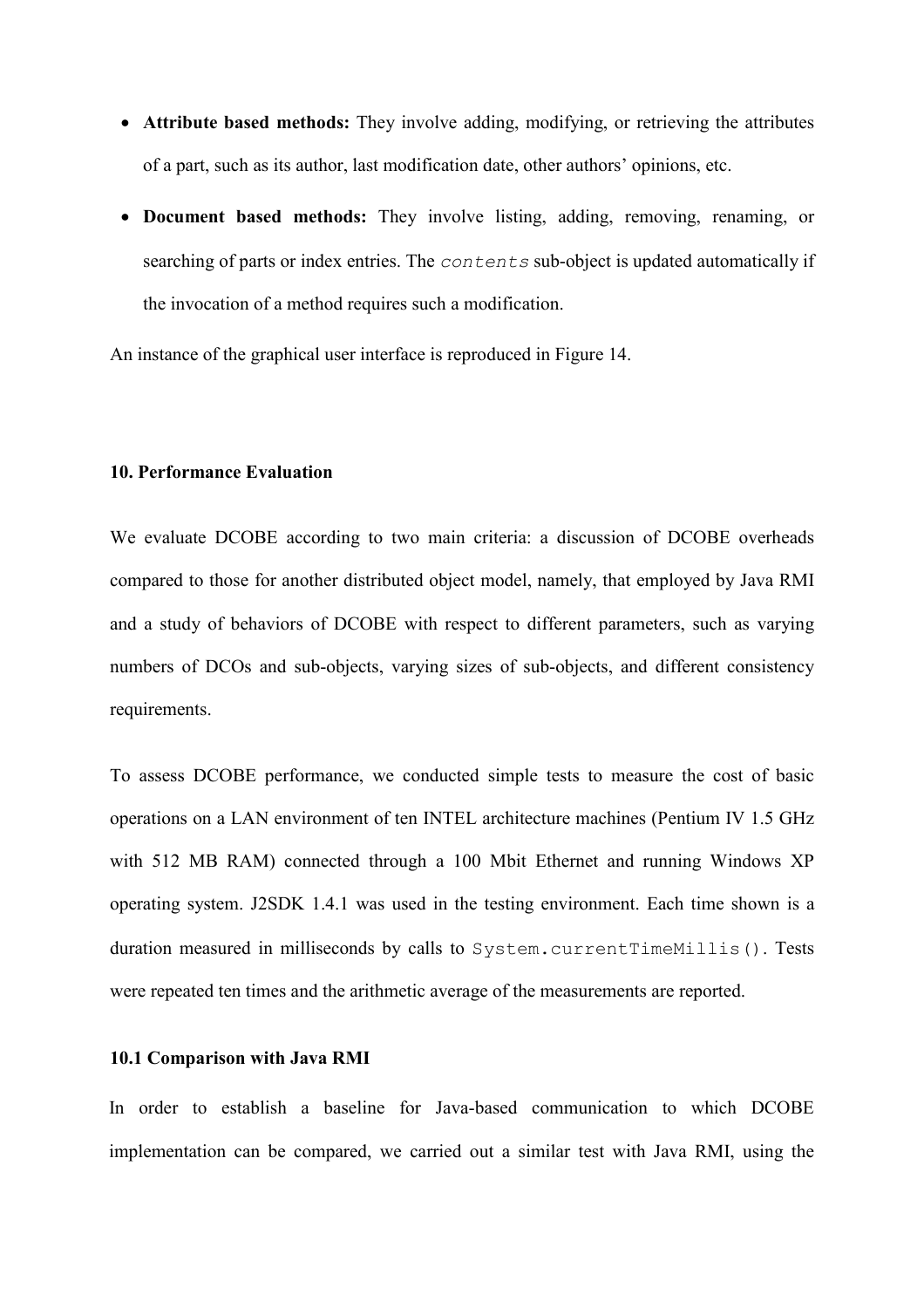standard *java.rmi* package. The same object sample used for DCOBE test, a composite object with two sub-objects, was initiated on a node and remote method invocations were issued from a different node. Method argument data types were of small size and therefore their marshalling/unmarshalling had a little effect on overall invocation times. The test was repeated ten times and the arithmetic average of the measurements are reported. Table-1 summarizes the results we have obtained.

**Creation and Registration:** DCO creation time is approximately four times the time it takes for RMI object creation. This is due to the number of objects involved. As the sample DCO comprises of a container object and two sub-objects, together with the connective and control objects of these sub-objects, creation time actually includes the time it takes to create seven objects. However, DCO registration is much faster than RMI registration operation. For DCOBE, this is the time spent to register a DCO with a user defined name on a DS and DC. On the other hand, a RMI object is bound on a HTTP server registry with a user defined name.

**Lookup and Binding:** For RMI, it is the time required for the lookup operation of the RMI object's stub from the remote server. For DCOBE, it is the time taken to load class definitions of a DCO, followed by binding process which returns replicas of DCO container and connective objects to the address space of its remote client (three objects in this case). The DCOBE operation is twice slower than RMI operation because, against a RMI stub, three objects are loaded from the remote site.

**Initial and Successive Method Invocation:** This is the time it takes for a method invocation to complete. In case of RMI, all method invocations on the same object, regardless of being the initial, require the same amount of time to return (0.42 ms). However, with DCOBE, the time required for the initial and successive calls differ greatly. The initial invocation request involves the loading of the control object and the target sub-object to the address space of the remote client and the processing of access permission requests in order to satisfy consistency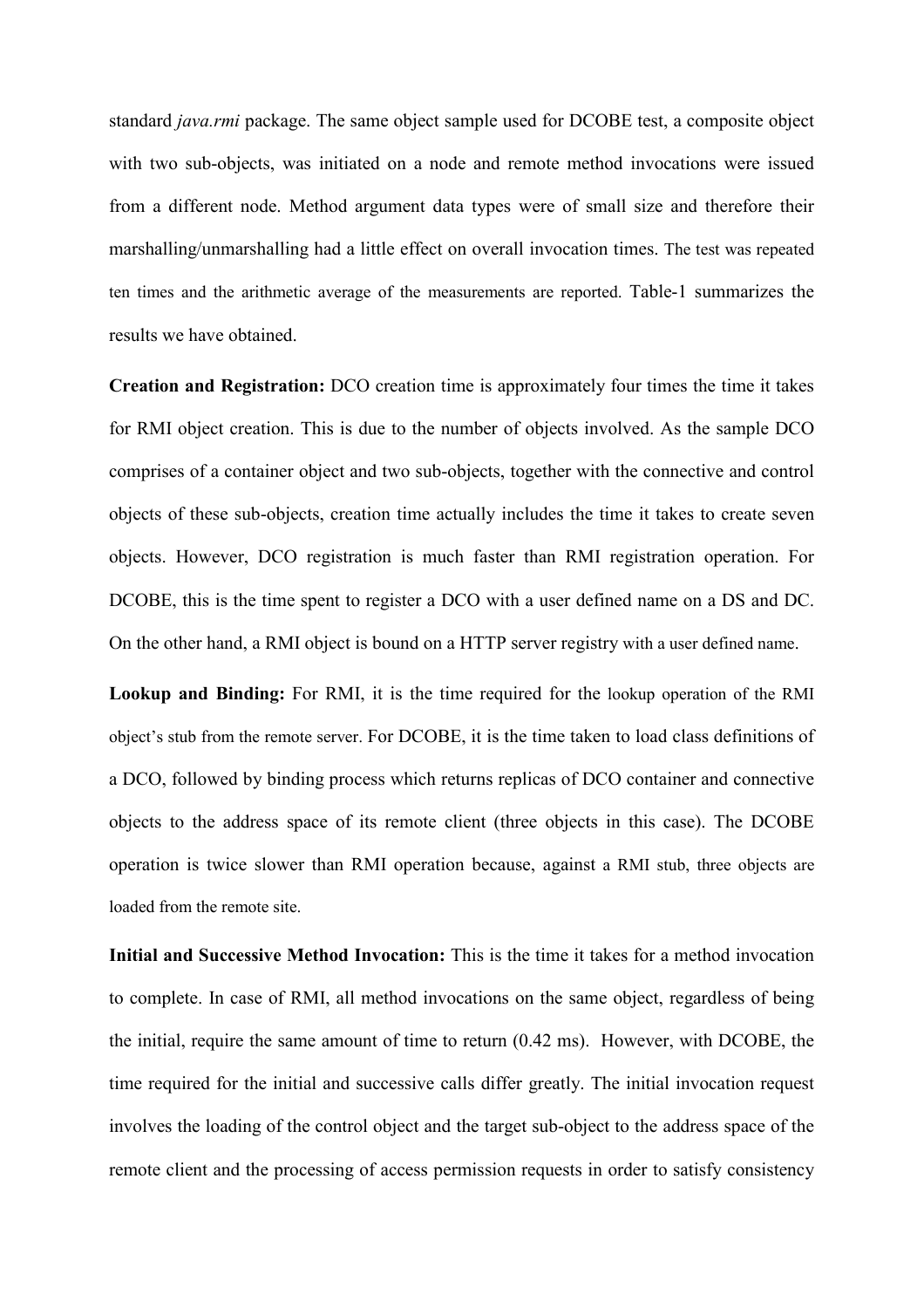and concurrency requirements. Consequently, the completion time of an initial method invocation on a DCOBE object is more than ten times than that of a RMI object. However, on successive invocations, as the request is handled locally on the local sub-object, completion time improves significantly.

**Invalidate replicas:** It is the time taken to send invalidation messages to replicas of a subobject.

**Update replicas:** It is the time taken to send remote invocation requests on replicas of a subobject.

The results indicate that, for an initial method invocation request, the time required to bind to an object and to complete the call for DCOBE is almost twice the time taken by Java RMI (7.51 ms for Java RMI and 13.01 ms for DCOBE). At first glance, this may appear as a serious disadvantage. However, after the initialization phase, as DCOBE method invocations are carried out locally, they complete in significantly shorter times while RMI invocation requests are forwarded to a remote address. It is apparent that network latency is the most influential factor in the overall invocation time for Java RMI, and considerable speedups are expected with DCOBE as its replication policy reduces the effect of network latency considerably.

## **10.2 DCOBE Performance Results**

In this section, we describe the results of tests we have carried out to compare the performance of DCOBE under different situations.

**Effect of increasing number of DCOs:** This test compares system performance under increasing number of DCOs. Figure-15 illustrates the time needed for object creation and registration as the number of DCOs is increased. DCO creation time includes the time spent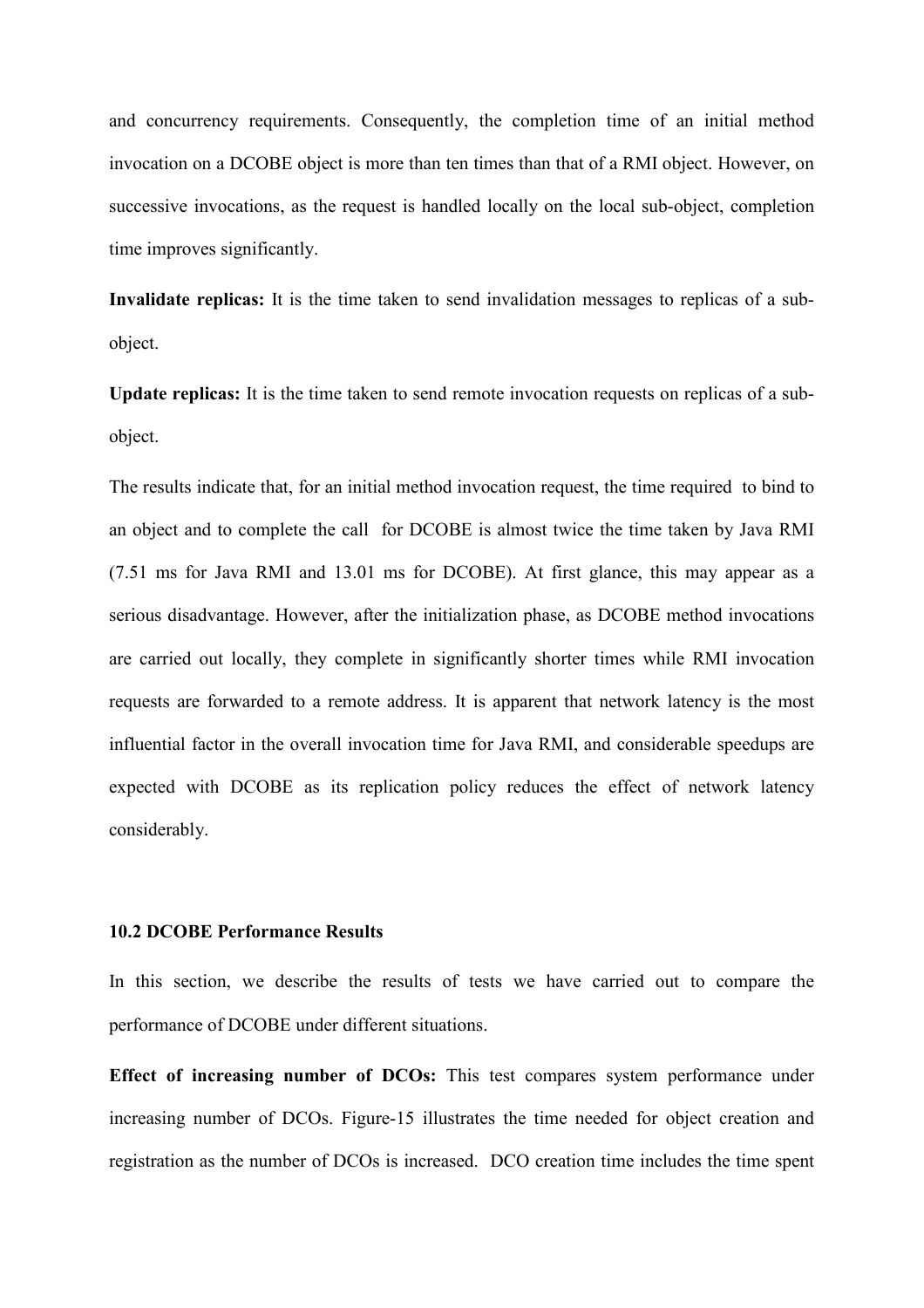to install the container object and the creation of each sub-object together with its connective and control objects. Registration records the object under a system wide recognized unique name. The test shows that the system can tolerate the existence of very large numbers of DCOs, the limit being physical capacity.

**Effect of increasing number of SOs:** This test compares system performance when the number of sub-objects a composite object comprises of is varied. Figure-16 illustrates the time needed for creation and lookup operations for DCOs with increasing number of sub-objects. As expected, creation time increases with the number of sub-objects as the total number of objects to be created (three objects per sub-object) grows. However, we recognize that the time needed to complete a lookup operation is not closely effected by the number of subobjects owned by a DCO.

**Effect of increasing sizes of SOs:** This test compares system performance on implementation of a coherence protocol when object size is varied. Figure-17 illustrates the time needed to update, to invalidate, and to retrieve a valid copy after invalidation, for objects of various sizes. An update involves a method call request message to be sent to remote replicas on the object's valid list. That is, a message including method parameters as well is sent and the method is applied to all copies on remote nodes. With a constant number of replicas to be updated, we observe a slight variation in update time in relation to object size, interpreting it as the increased workload of the method for larger sized objects. The invalidation scheme, on the other hand, requires an invalidation message only to be sent to remote replicas before doing an update. With the number of remote replicas on the valid list of the object kept constant, the time needed for invalidation does not change, as it is not dependent on object size but rather on the length of the valid list. This is clearly observed in Figure-17, where measurement results for invalidation follow a constant value. However, with this scheme, applications ask for updates as they need them. Figure-17 depicts the variation in time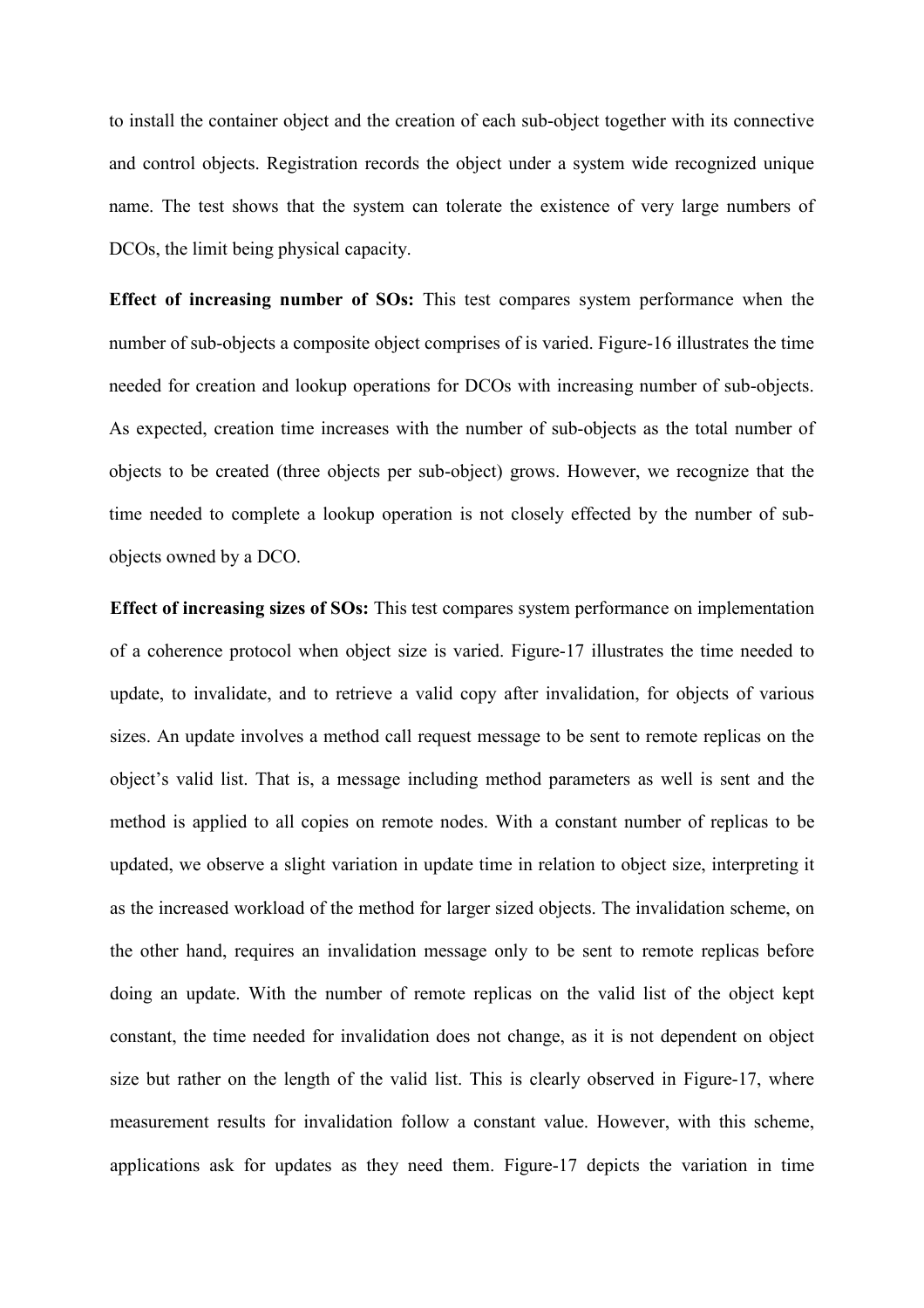required to retrieve a valid copy after invalidation, in relation to object size. As the operation entails the transfer of the entire sub-object, retrieval time increases significantly as the size of the object is enlarged. As a result, we may conclude that the update scheme that DCOBE implements is more efficient, especially for large objects.

## **11. Conclusion**

This paper presents a new object model, *distributed composite objects*, for distributed computing along with the design of a middleware architecture, DCOBE, which provides basic mechanisms for the development, deployment and management of distributed computations. The proposed model, with the support of DCOBE, allows for collaborative design and control of distributed applications. Users describe shared data in terms of composite objects whose implementation details are embedded and encapsulated in different types of sub-objects. Subobjects of a composite object are replicated across multiple nodes when required. The main strength of the proposed model is that it provides the appropriate level of distribution visibility to the implementer of a distributed service, while hiding the distribution of subobjects from its clients.

 DCOBE, being implemented on JVM, provides an environment that works on heterogeneous platforms. A distributed application is developed using the Java language in a centralized manner and then made available on the internet. Objects are dynamically deployed to requesting client nodes. This allows users to deal with various environments that exist in a wide area network and to separate applications from the implementation of shared objects. The key benefits of the proposed object model are distribution transparency, ease of application development, conserved bandwidth consumption, and dynamic adaptation and deployment of shared objects. Future work will concentrate on extension of the DCO model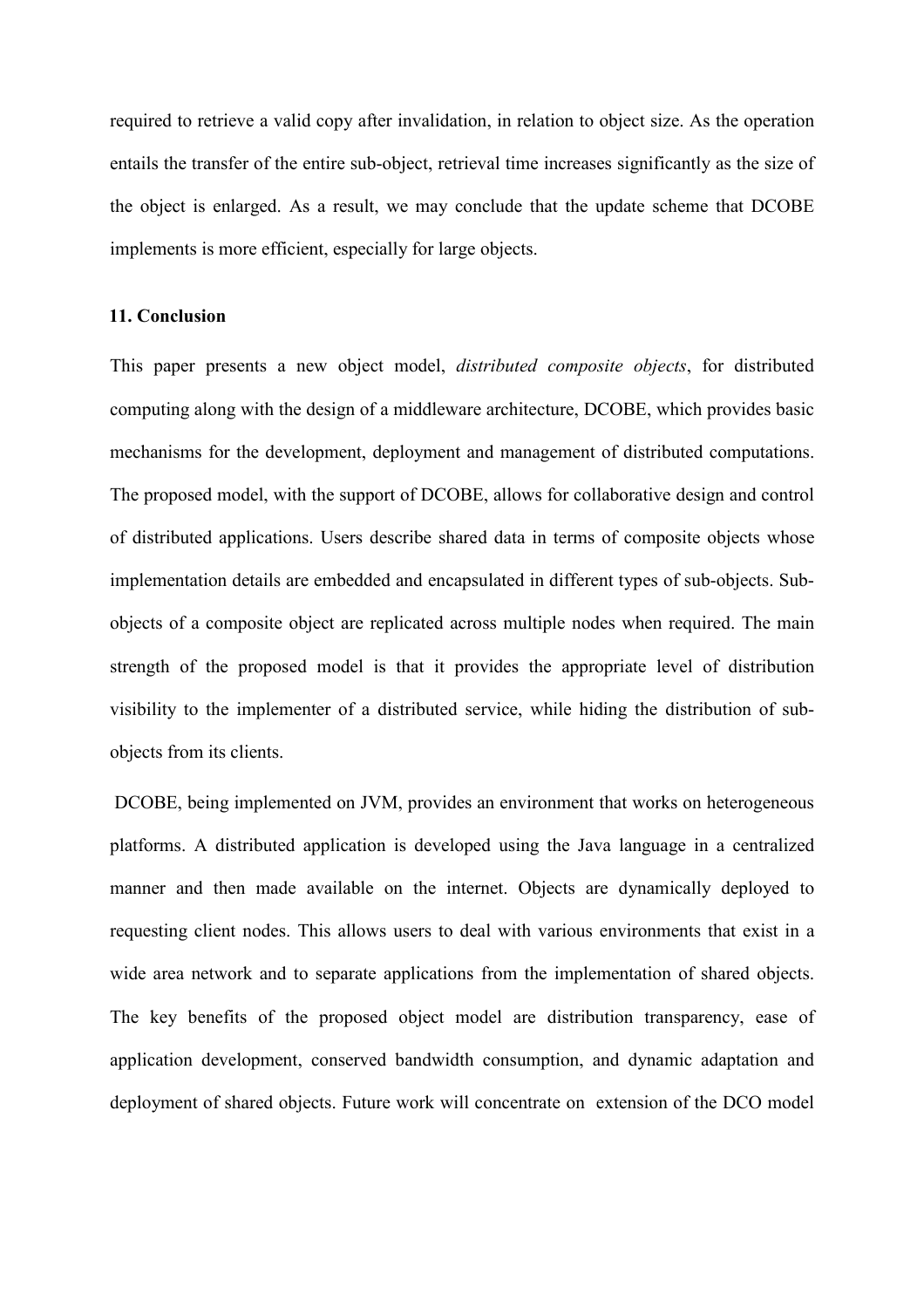with a transparent data persistence service to incorporate fault-tolerance. We also plan to enhance the system by introducing access control policies for shared objects.

**Acknowledgments**: We would like to thank the referees for their helpful feedback.

## **References**

- 1. Yilmaz, G. and Erdogan, N. (2001) A New Distributed Composite Model for Collaborative Computing, Proceedings of ISCIS XVI, Antalya, Turkey, 3-5 November, pp. 80-86.
- 2. Yilmaz, G. (2002) Distributed Composite Object Model for Distributed Object-Based Systems, PhD Thesis, Istanbul Technical University, Institute of Science and Technology, Istanbul, Turkey.
- 3. Mosberger, D. (1993) Memory Consistency Models. Operating Systems Review. 17(1), pp. 18–26.
- 4. Eddon, G. and Eddon, H. (1998) Inside Distributed COM. Microsoft Press, Redmond, WA.
- 5. OMG Document Technical Report formal/2002-12-02 (2002) The Common Object Request Broker Architecture: Core Specification-Revision 3.0.2. OMG. Framingham, MA, USA.
- 6. Wollarth, A., Riggs, R., and Waldo, J. (1996) A Distributed Object Model for the Java System. Computing Systems, 9(4), pp. 291-312.
- 7. Birrell, A. and Nelson, B. (1984) Implementing Remote Procedure Calls. ACM Trans. Comp. Syst., 2(1), pp. 39-59.
- 8. Koster, R. and Kramp, T. (2000) Structuring QoS-supporting services with smart proxies. Proceedings of IFIP/ACM Middleware Conference (LNCS 1795), 4-8 April, pp.273-288. Springer-Verlag.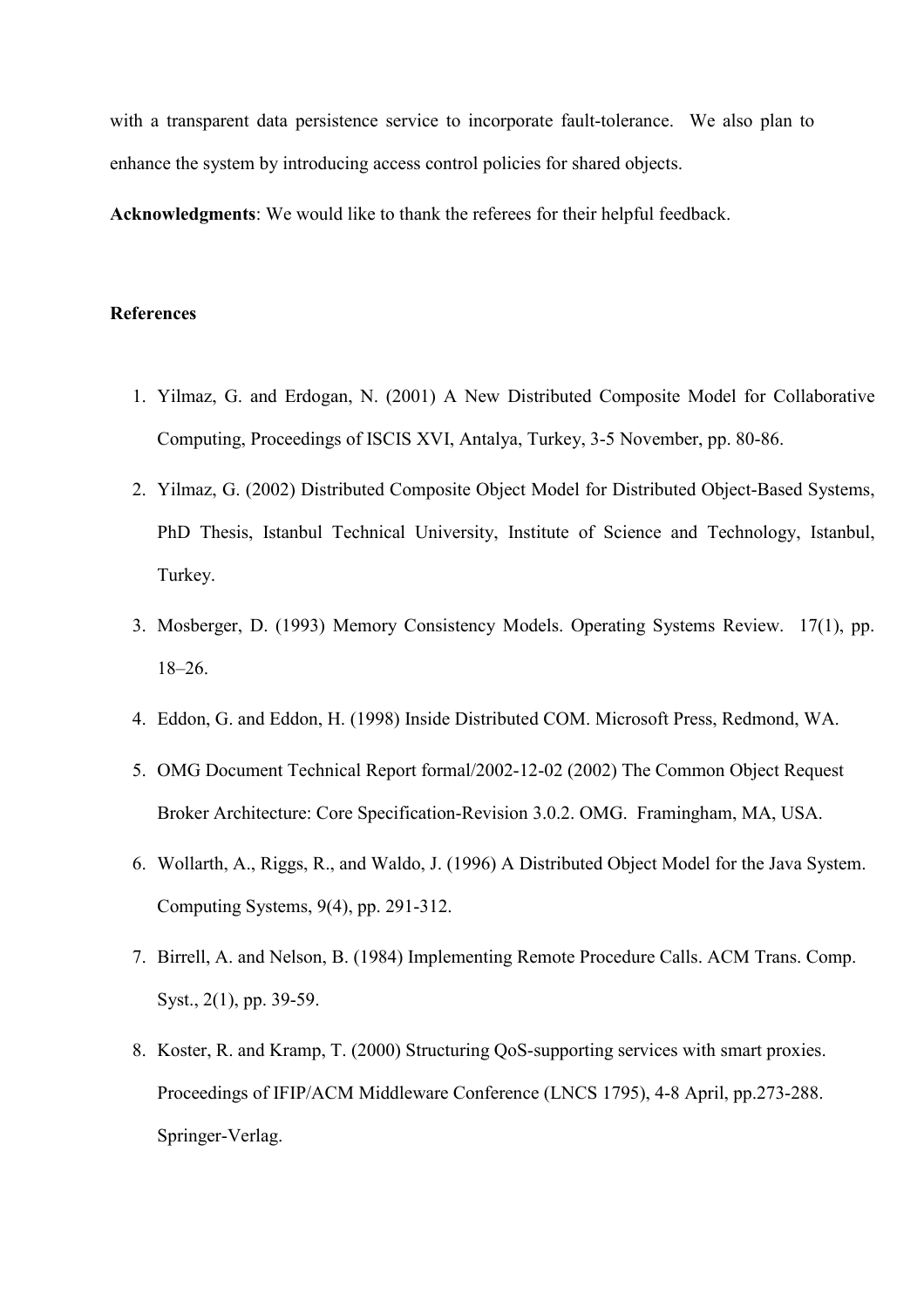- 9. Santos, N., Marques, P. and Silva, L. (2002) A Framework for Smart Proxies and Interceptors in RMI. Proceedings of ISCA PDCS'2002, Louisville, KY, USA, September.
- 10. Mitchell, J., et al. (1994) An Overview of the Spring System. Proceedings of Compcon 1994, San Francisco, California, USA, February 28-March 4, IEEE.
- 11. Shapiro, M., Gourhant, Y., Herbert, S., Mosseri, L., Ruffin, M. and Valot, C., (1989) SOS: An Object-Oriented Operating System-Assessment and Perspectives. Computing Systems, 2(4), pp. 287-338.
- 12. Steen, M.V., Homburg, P. and Tanenbaum, A.S., (1999) Globe: A Wide-Area Distributed System, IEEE Concurrency, 7(1), pp. 70-78.
- 13. Reiser, H. P., Hauck, F. J., Kapitza, R. and Schmied, A. I., ( 2003) Integrating fragmented objects into a CORBA environment. Proceedings of Net.Object Days, Erfurt, Germany, Sept. 22-25.
- 14. Hamilton, G., Powell, M. and Mitchell, J. (1993) Subcontract: A Flexible Base for Distributed Programming.Proceedings of 14th. ACM Symp. Operating. System Principles, New York, December, pp. 69-79. ACM Press.
- 15. Makpangou, M., Gourhant, Y., Le Narzul, J.P. and Shaphiro, M., (1994) Fragmented Objects for Distributed Abstractions. In: Casavant, T.L. and Singhal, M. (eds), Readings in Distributed Computing Systems. IEEE Computer Society Press, USA.
- 16. Homburg, P., Doorn, L.V., Steen, M.V., Tanenbaum A.S. and De Jonge W., (1995) An Object Model for Flexible Distributed Systems. Proceedings of 1st Annual ASCI Conference, Heijen, The Netherlands, May 30-June 1, pp. 69-78.
- 17. Odell, J.J. (1994) Advanced Object-Oriented Analysis and Design Using UML. Cambridge University Press.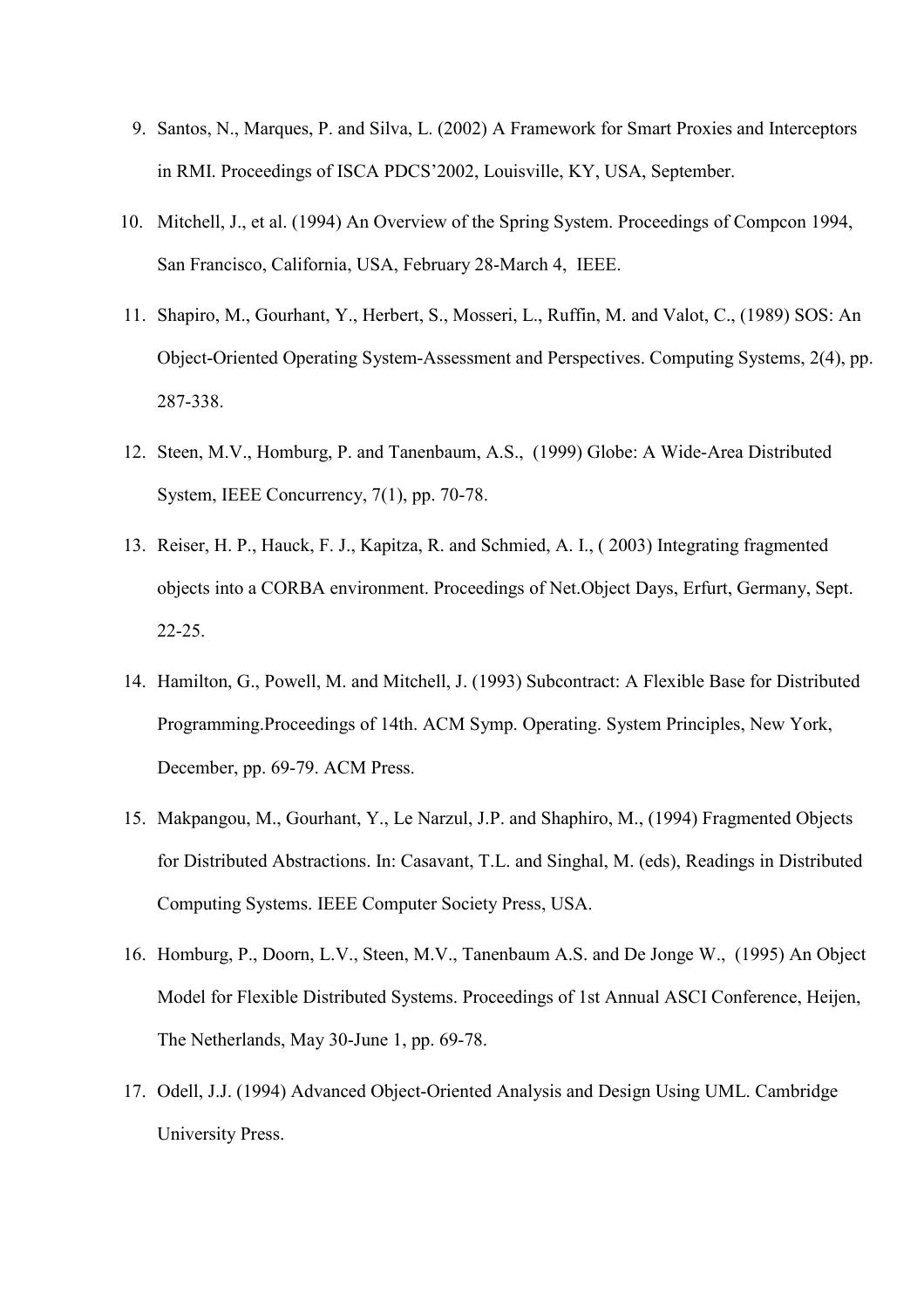- 18. Adve, S.V. and Gharachorloo, K. (1996) Shared Memory Consistency Models: A Tutorial. IEEE Computer, 29(12), pp.66-76.
- 19. Attiya, H. and Welch, J. (1994) Sequential Consistency versus Linearizability. ACM Trans. on Computer Systems, 12(2), pp. 91-122.
- 20. Stenstrom, P. (1990) A Survey of Cash Coherence Schemes for Multiprocessors. IEEE Computer, 23(6), pp. 12-24.
- 21. Carter, J. B., Bennett, J.K. and Zwaenepoel, W. (1995) Techniques for reducing consistencyrelated communication in distributed shared-memory systems. ACM Trans. Comp. Syst., 13(3), pp. 205–243.
- 22. Nebro, A. J., Pimentel, E.and Troya, J. M. (1999) Distributed Objects: An Approach based on Replication and Migration, Journal of Object-Oriented Programming, 12(1), pp.22-27.
- 23. Java Remote Method Invocation Specification (1997). Sun Microsystems. Palo Alto, CA,.
- 24. Halloway, S. D. (2001) Component Development for the Java Platform, Addison-Wesley, New York.
- 25. TUMI9524. (1995) The Collaborative Multi-user Editor IRIS. Technische Universitat Munchen.
- 26. TR-01-13 (2001) NetEdit: A Collaborative Editor. Computer Science, Virginia Tech.
- 27. Pacull, F.,Sandoz, A. And Schiper, A. (1994) Duplex: A Distributed Collaborative Editing Environment in Large Scale. Proceedings of ACM Conf. on CSCW, Chapel Hill, North Carolina, USA, 22-26 October.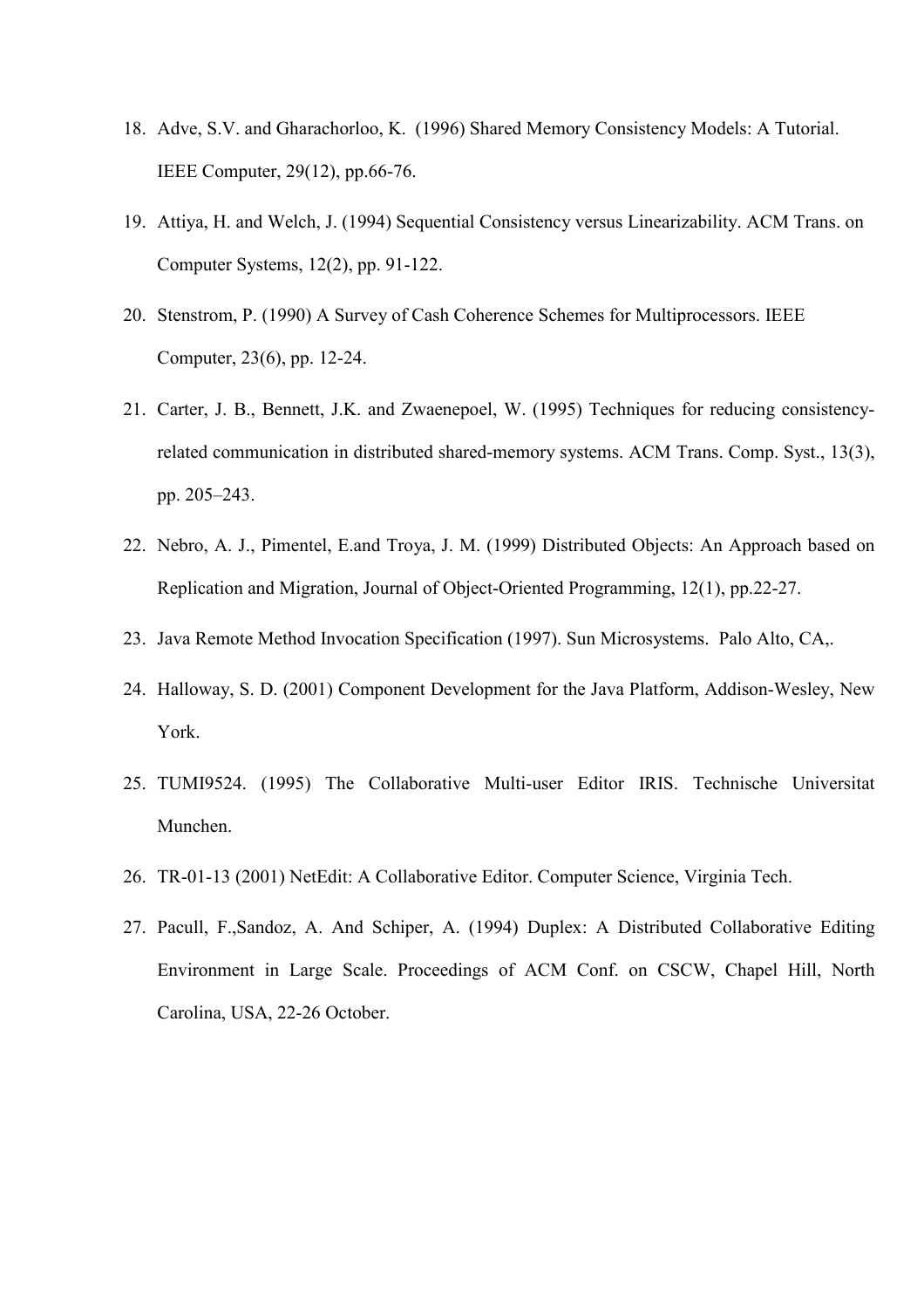

Figure-1. A composite object created on a single site with its three sub-objects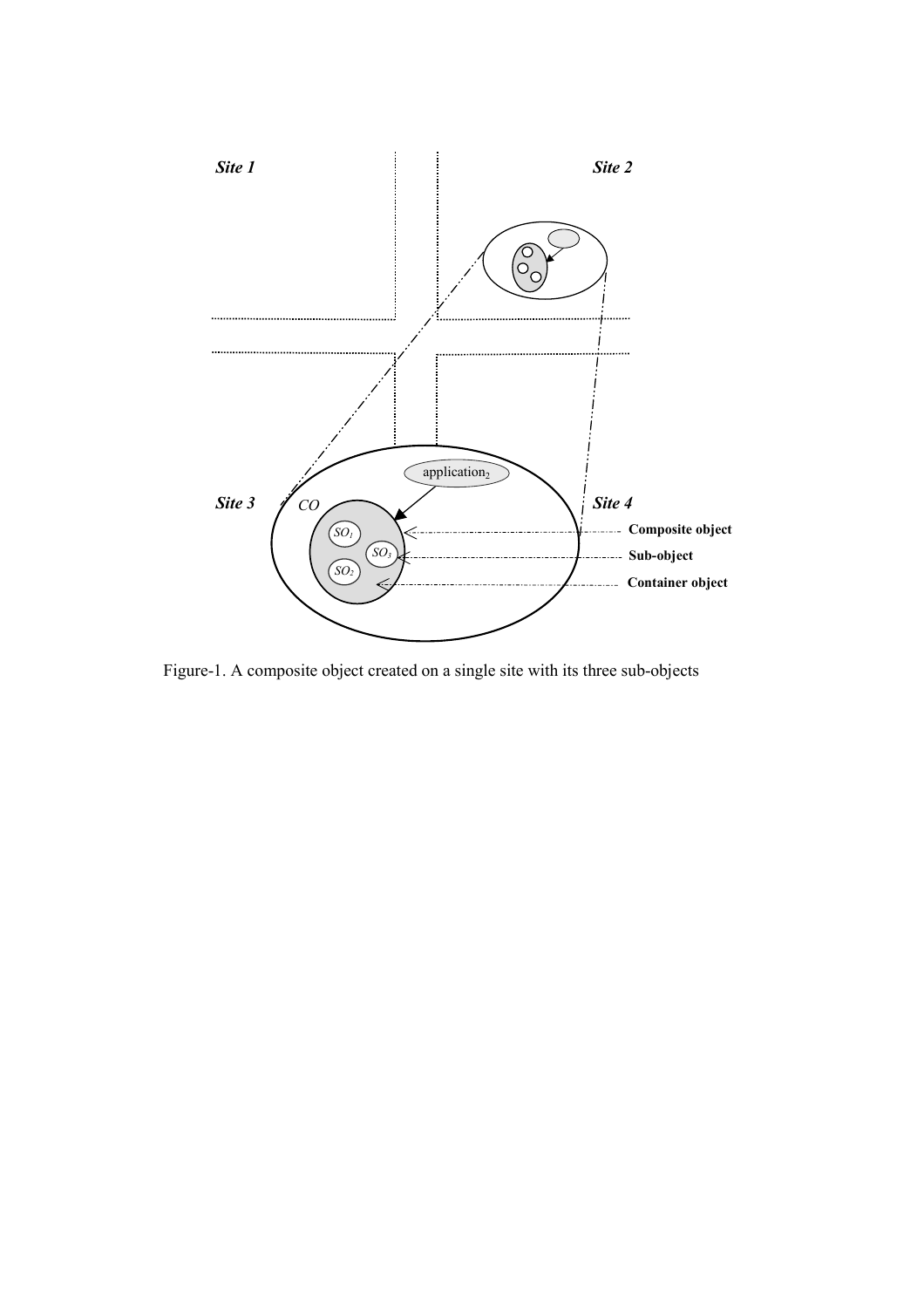

Figure-2. A DCO with three sub-objects that spreads over four sites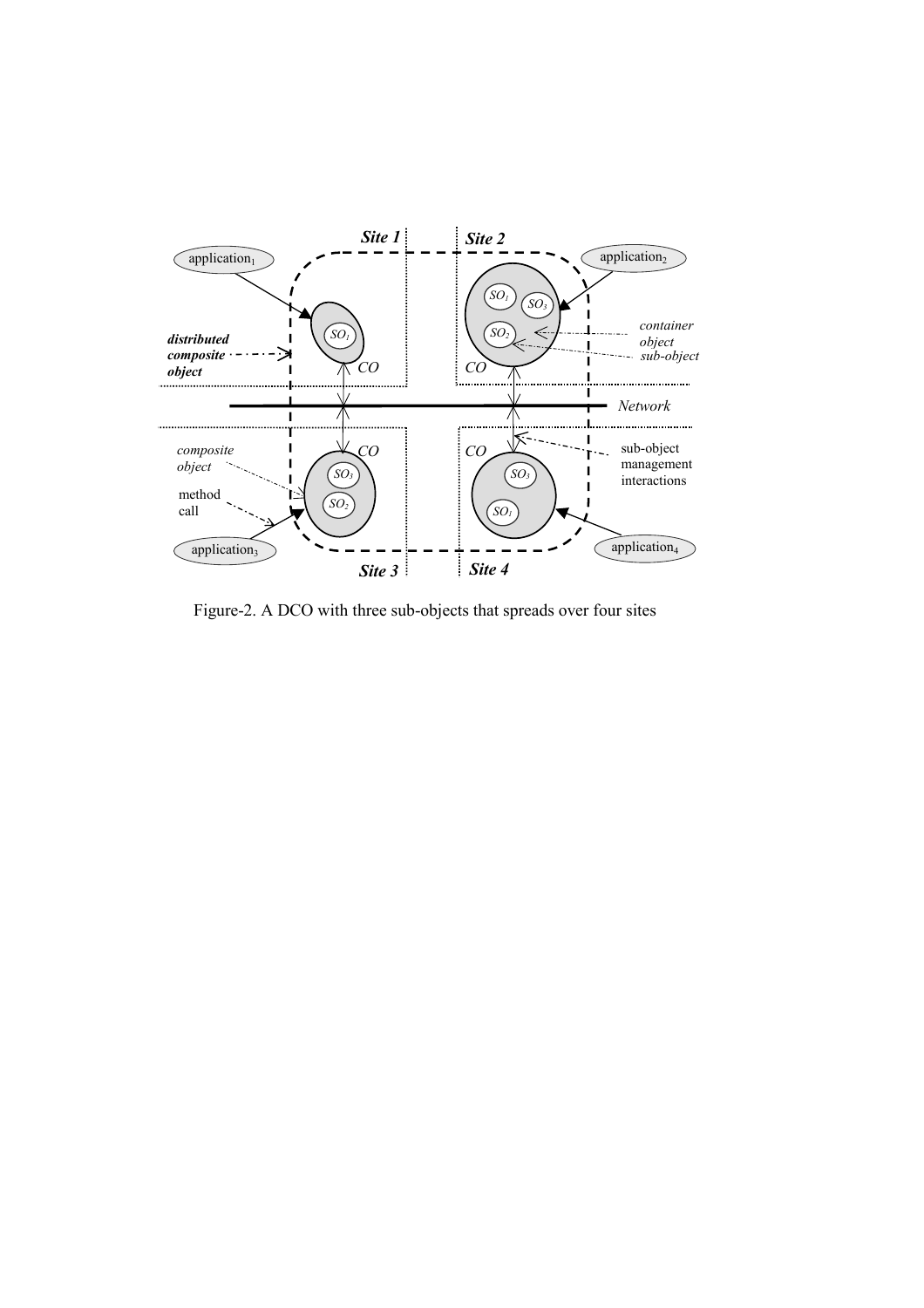

Figure-3. Access pattern in a composite object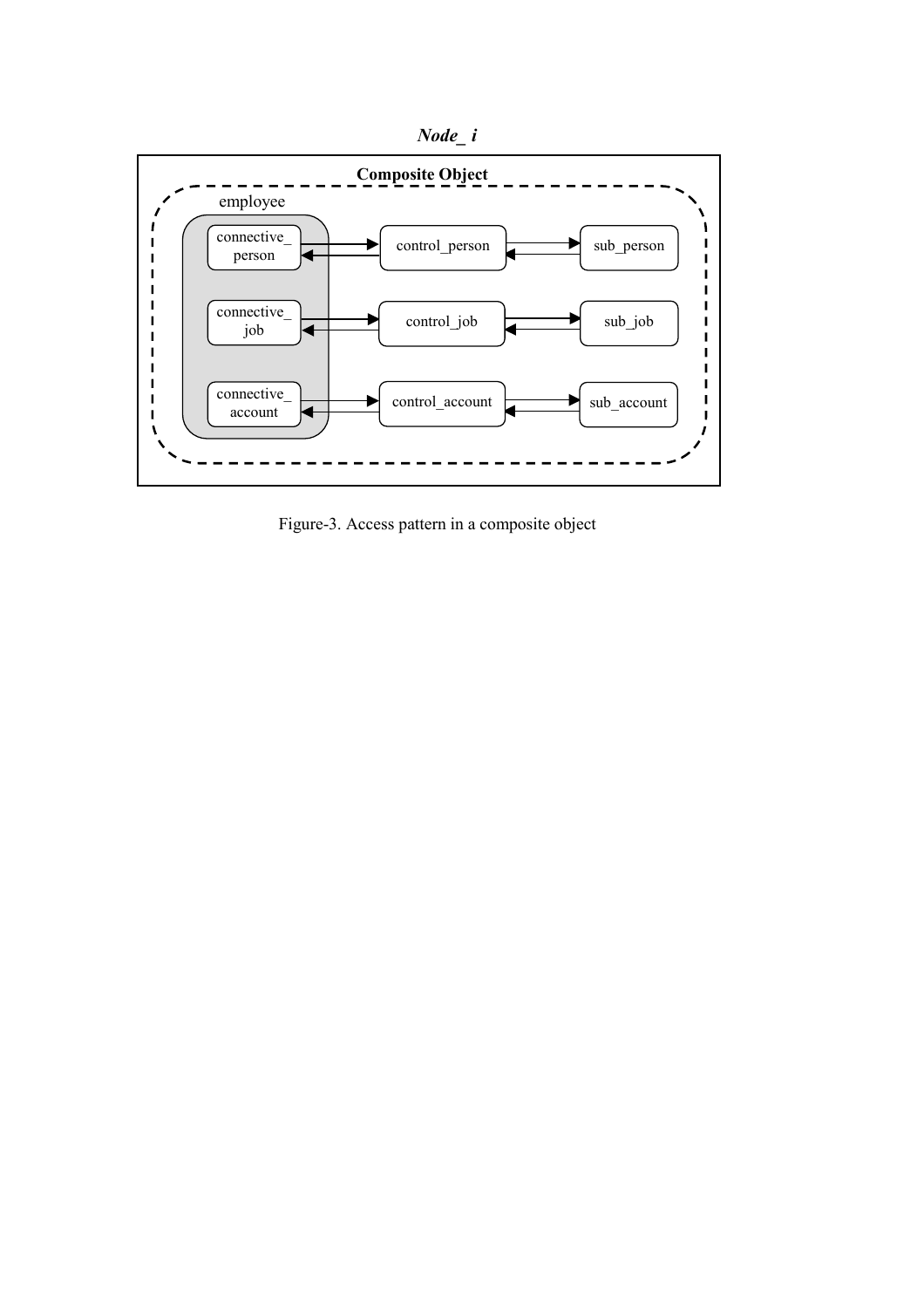

Figure-4. Schematic view of DCOBE middleware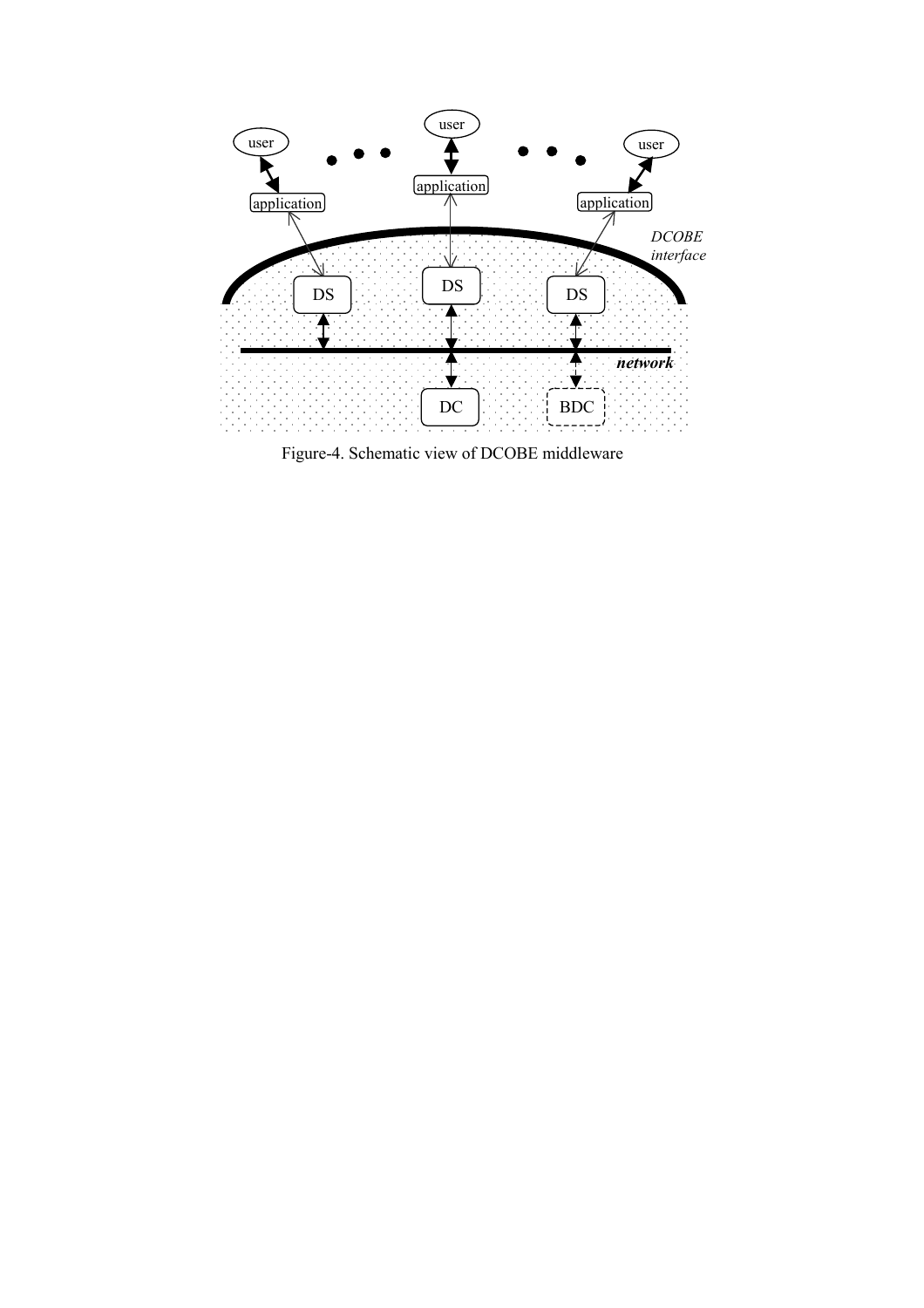

Figure-5. General view of DCOBE architecture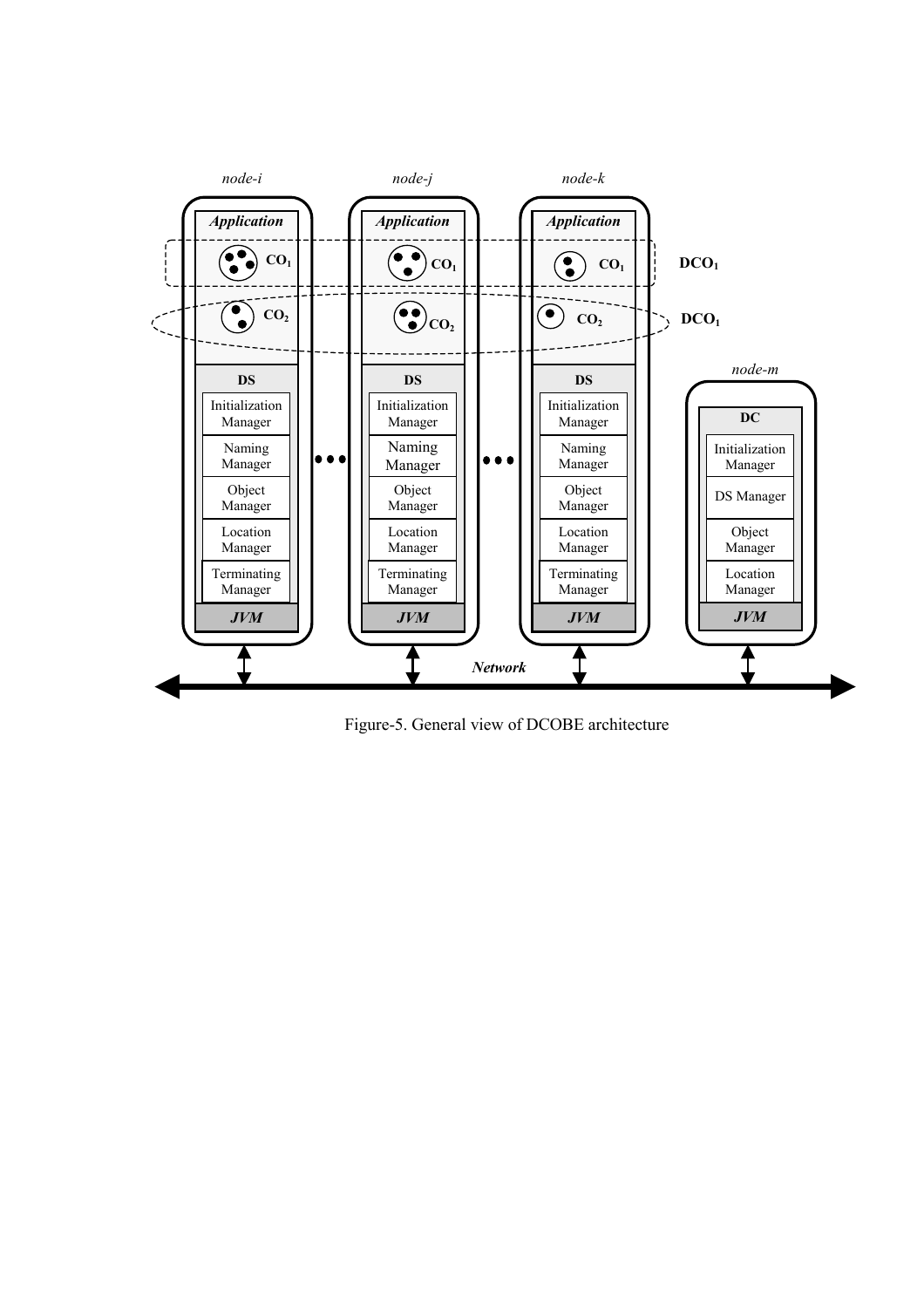```
public class Employee { 
     //Definitions of the sub-objects and other variables<br>Connective_Person person;
      Connective Person
      Connective_Account account; 
      Connective Profession profession;
      String \overline{\phantom{a}} name;<br>float amoun
                               amount;
      int professionId;
       public Employee() { 
      account = new Connective_Account();
      person = new Connective_Person();
            profession = new Connective_Profession();<br>name = \sqrt[n]{ };
            name \blacksquareamount = 0; professionId = 0; 
      }
      public void setName(String nm) { 
            name = nm; } 
       public String getName() { 
            return name; 
       } 
      public void depositAccount(float amount) { 
            account.deposit(amount); 
      }
      public void withdrawAccount(float amount) { 
            account.withdraw(amount);
      }
      public float balanceAccount() { 
            amount = account.balance();
             return amount; 
       } 
      public void setProfessionId(int pid) { 
             professionId = pid; 
       } 
      public int getProfessionId() { 
             return professionId; 
      }
}
```
Figure-6. Class definition for the container object Employee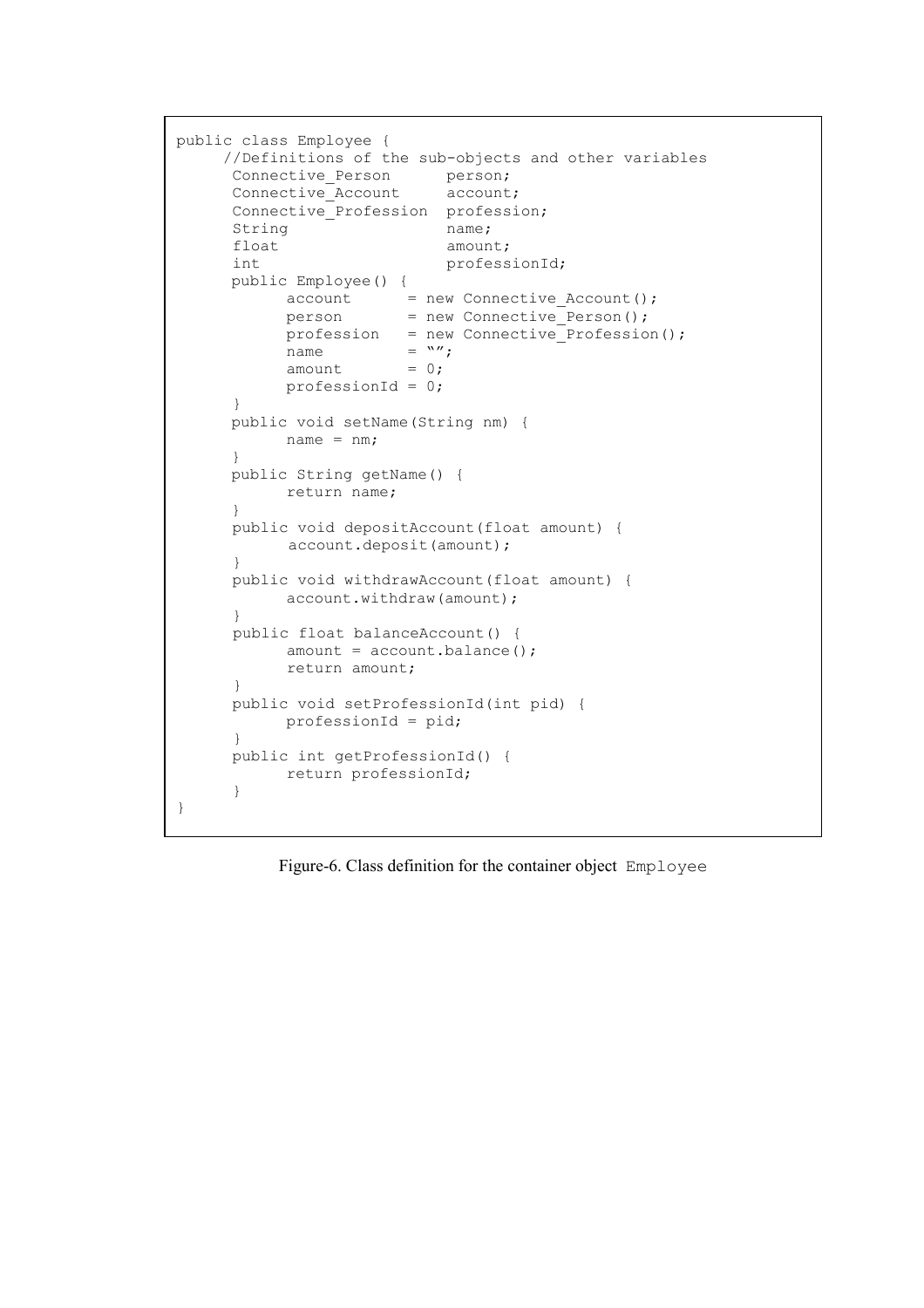```
public class Sub_Account { 
     float total = 0;public void deposite(float amount) { 
           total = total + amount; } 
       public void witdraw(float amount) { 
           total = total - amount; } 
       public float balance() { 
           return total; 
       } 
}
```
Figure-7. Code for sub-object class Sub\_Account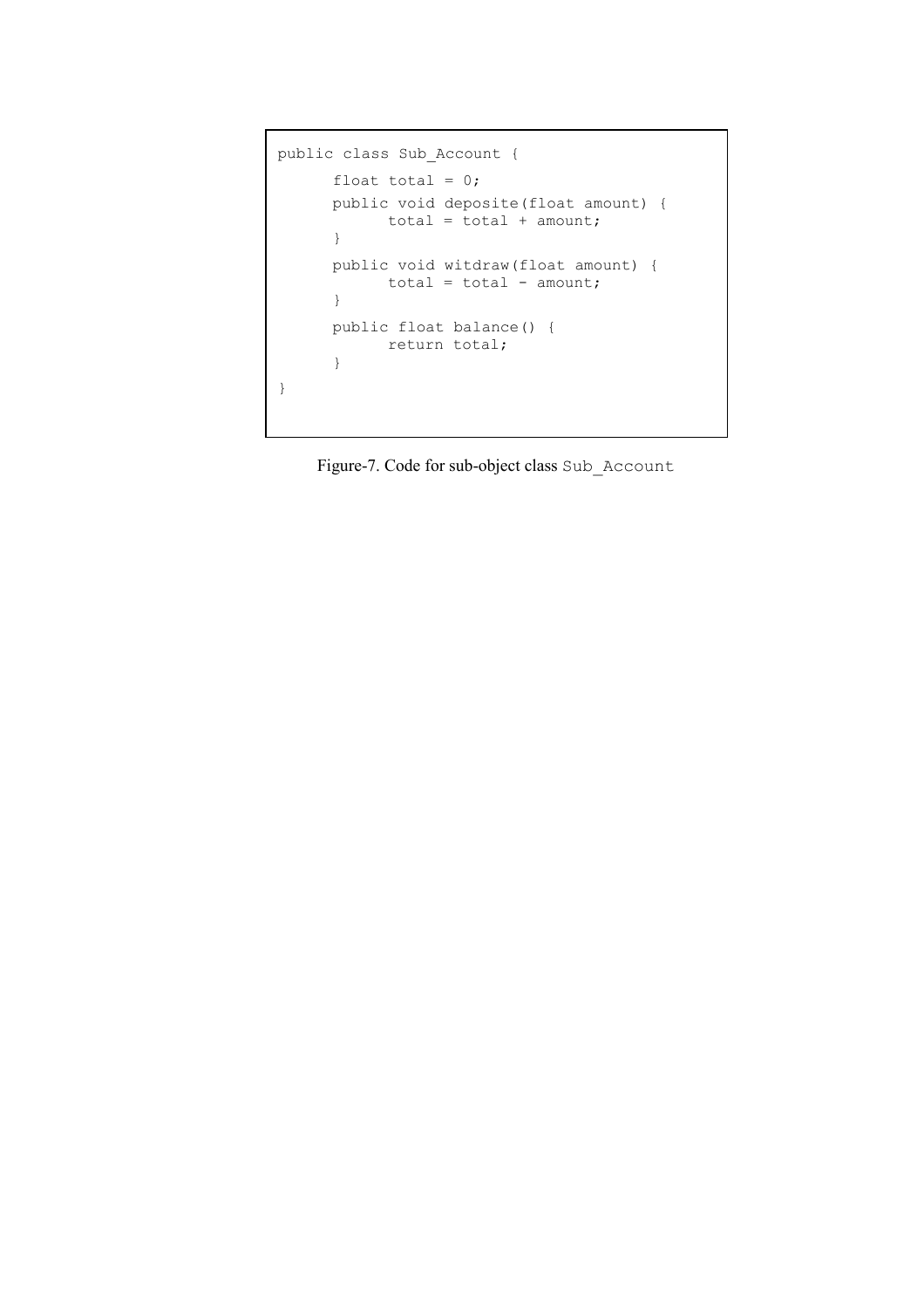```
public interface Sub_Account { 
       public void deposit_W(float amount); 
      public void withdraw_W(float amount); 
      public float balance_R();
}
```
Figure-8. Interface description for class Sub\_Account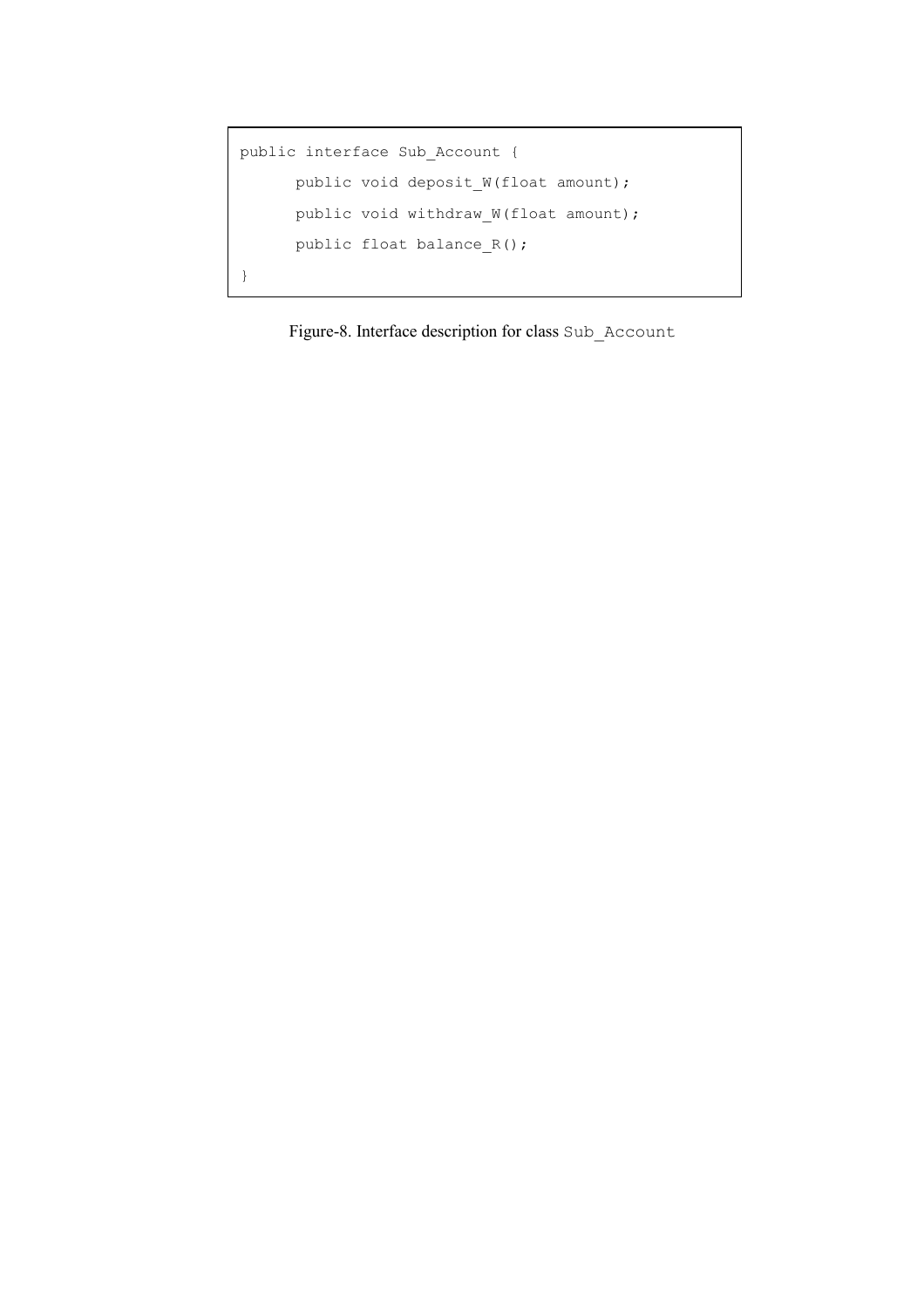```
public class Connective_Account { 
      int obj_id; 
     Control Account controlObject;
      public Connective_Account() { 
            controlObject = new Control\_Account();
             obj_id = controlObject.get_id(); 
      } 
      public void deposite(float amount) { 
         ....... 
      } 
      public void witdraw(float amount) { 
         ....... 
      } 
 public float balance() { 
       if (controlObject == null) (1)
                 controlObject = (Control_Account) 
                      dcobeServer.get_controlObject(obj_id);(2)
           return controlObject.balance();(3)
      }
}
```
Figure-9. Class definition for the connective object Connective\_Account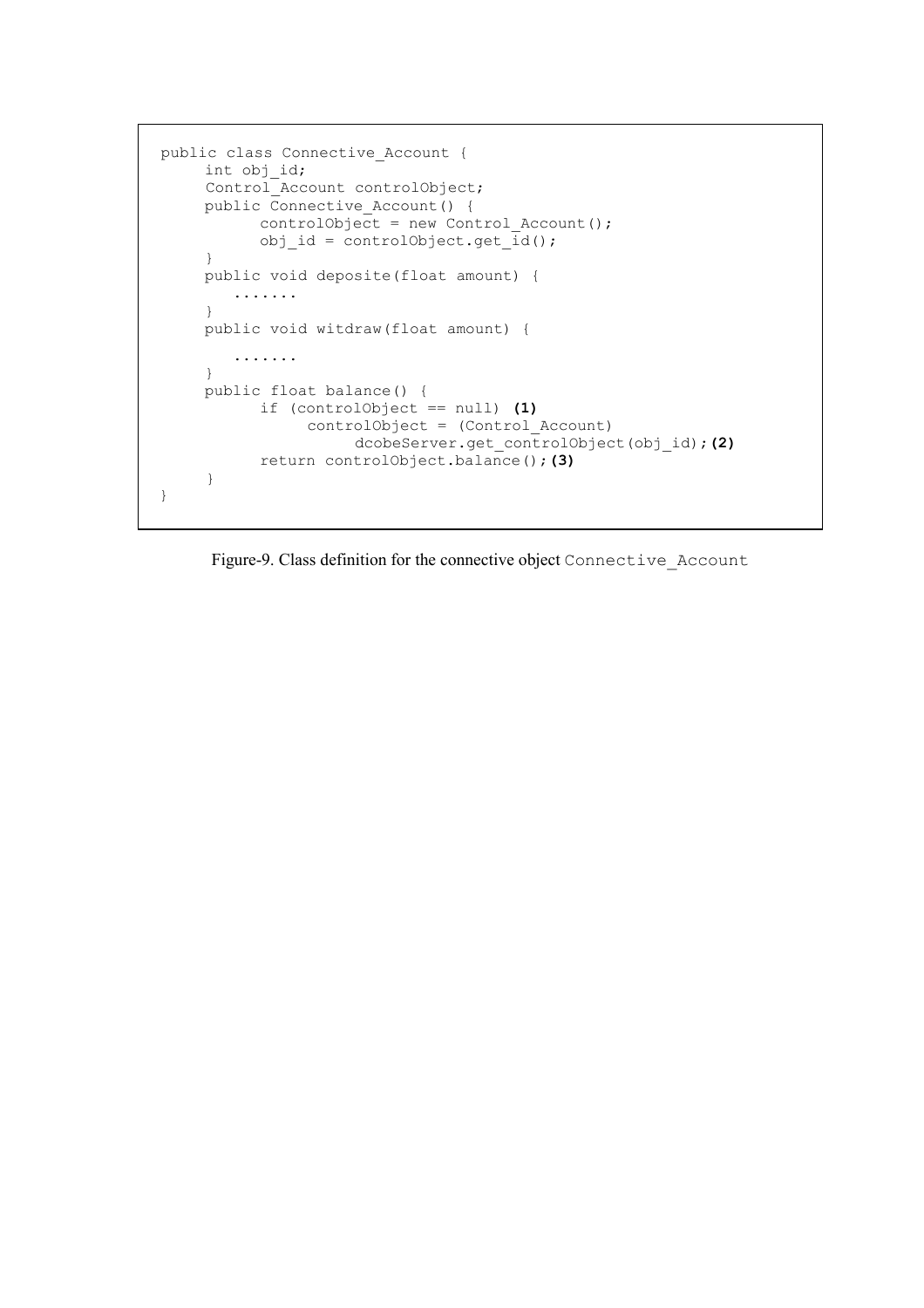```
public class Control_Account { 
      Sub_Account subObject; 
     int obj id;
     int server id;
     public Control_Account() { 
          subObject = new Sub_Account();
          server_id = dcobeServer.get_serverId();
          obj_id = dcobeServer.register_object(this,subObject);(1)
     }
     public void deposite(float amount) { 
         ....... 
      } 
     public void witdraw(float amount) { 
         ....... 
      } 
     public float balance() { 
          access_right(R);(2)
          float account = subObject.balance();(3)
         access end(server id, R);
          return account; 
     }
}
```
Figure-10. Class definition for the control object Control\_Account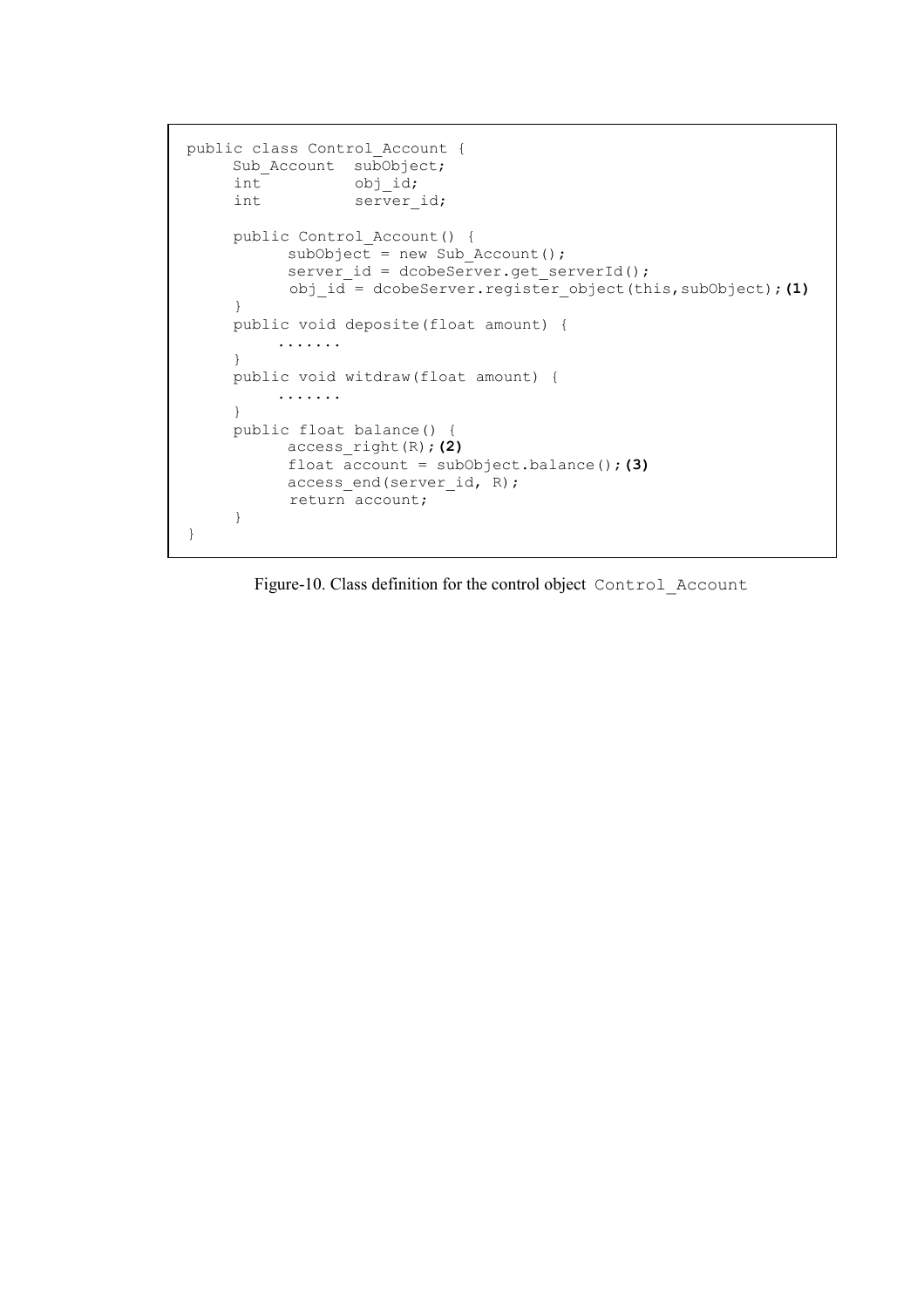

Figure-11. Automatic Class Generator Modules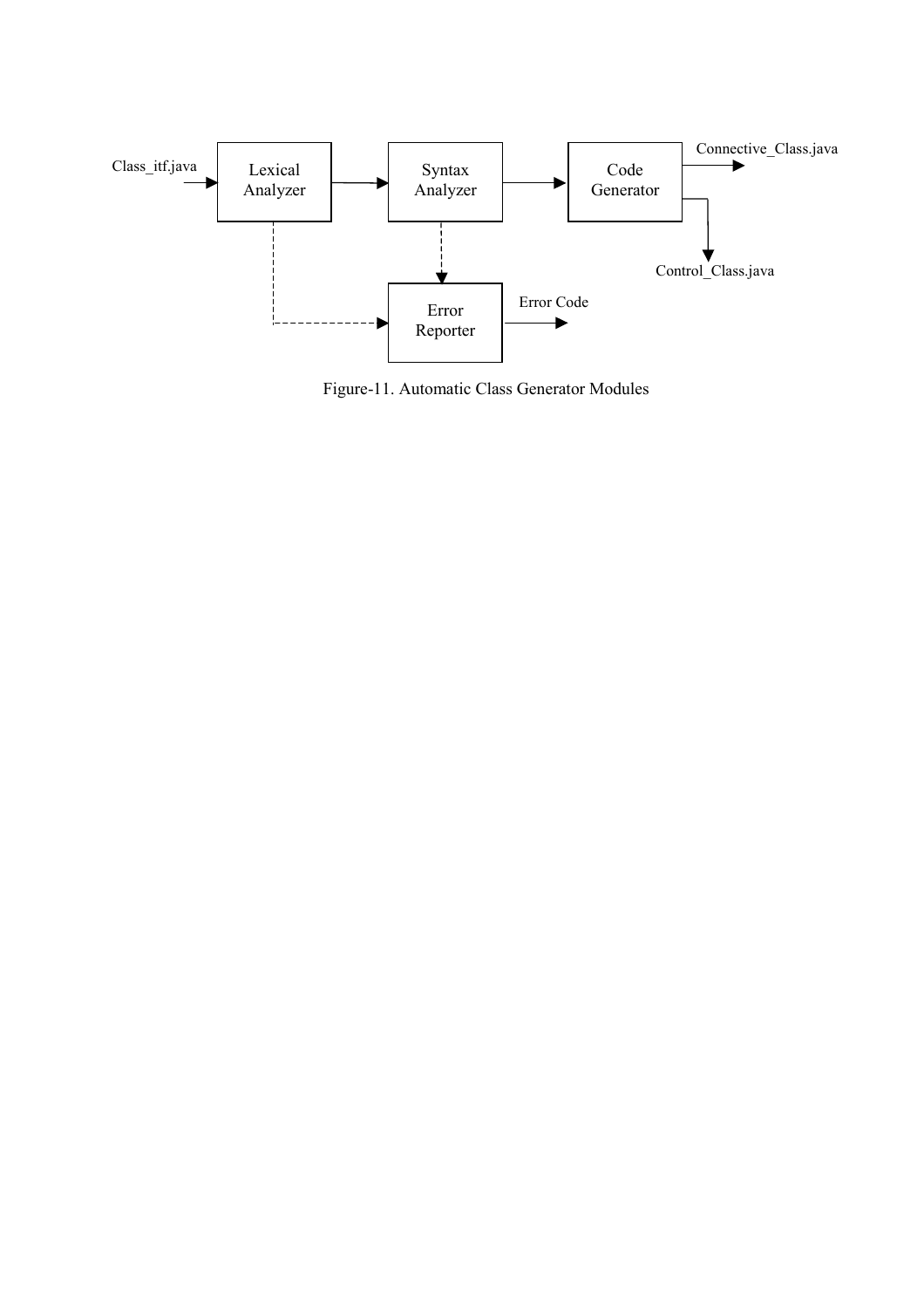

Figure-12. Grammar rules for interface description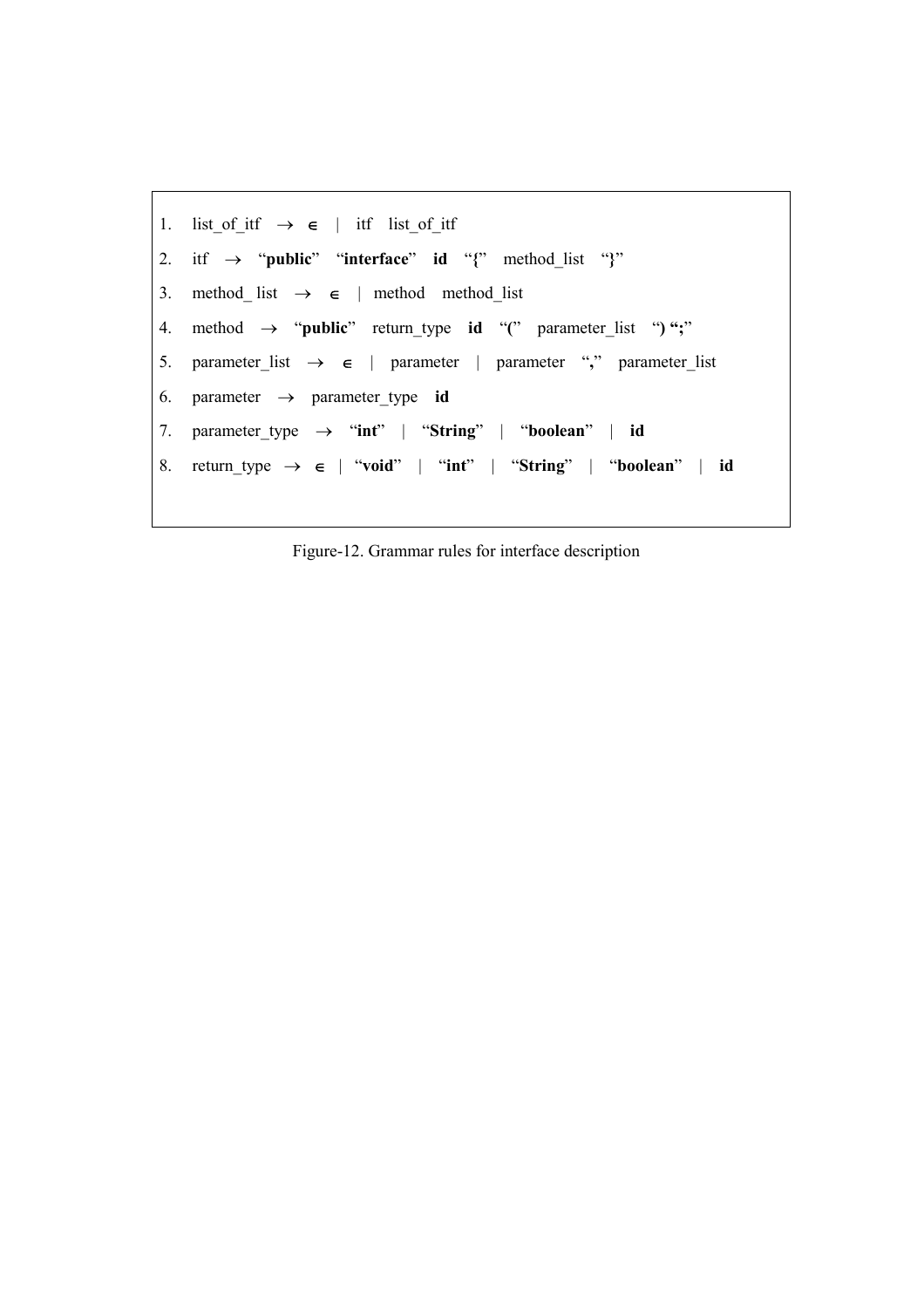

Figure-13. Composite structure of *book* object as accessed by three distinct authors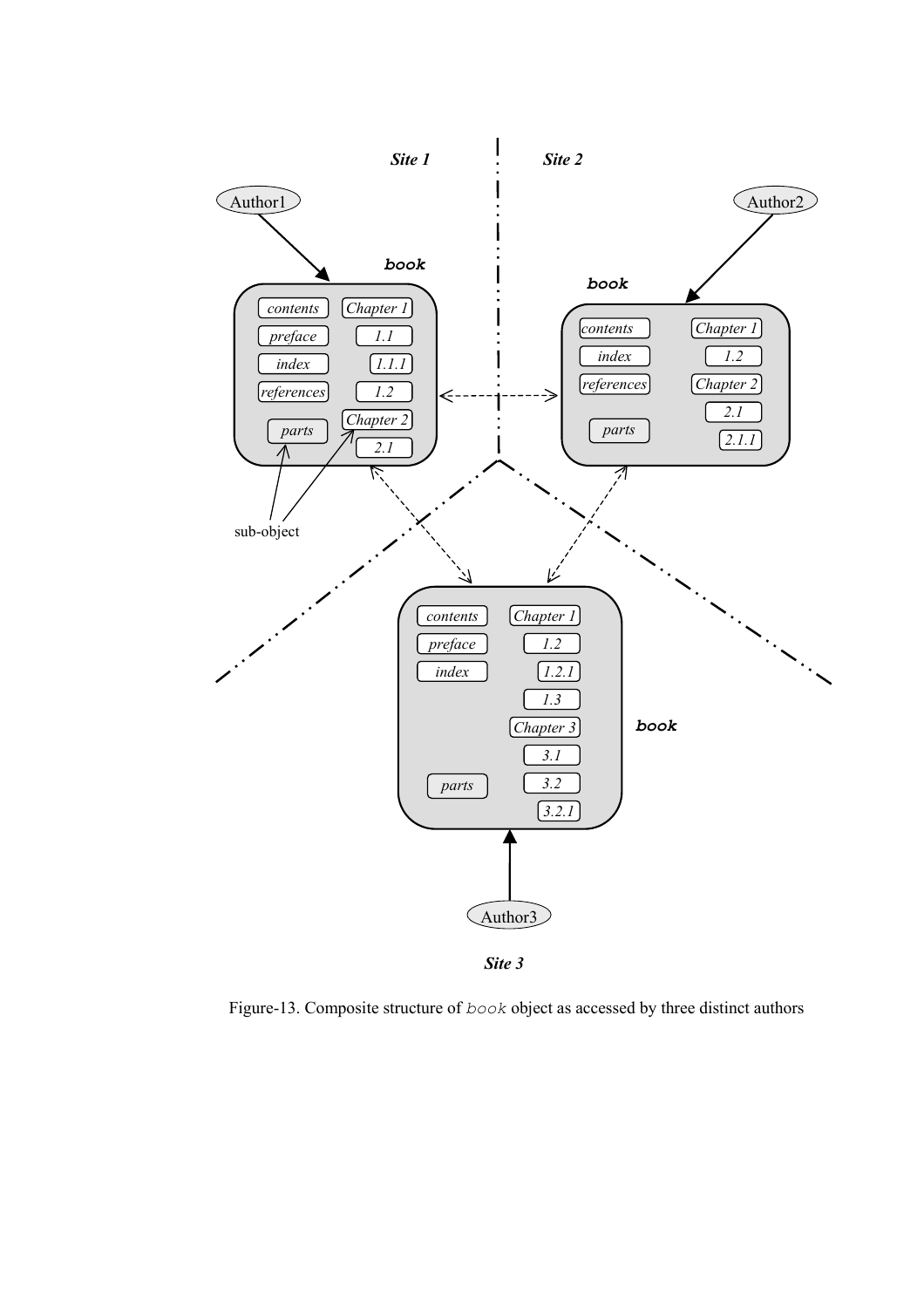| <b>S  COLLABORATIVE BOOK WRITING</b> |                                                                                                                                                                                                                                                                                                                                                |
|--------------------------------------|------------------------------------------------------------------------------------------------------------------------------------------------------------------------------------------------------------------------------------------------------------------------------------------------------------------------------------------------|
| Chapters Authors Index Tools Exit    |                                                                                                                                                                                                                                                                                                                                                |
| <b>Add Chapter</b>                   |                                                                                                                                                                                                                                                                                                                                                |
| <b>Read Chapter</b>                  |                                                                                                                                                                                                                                                                                                                                                |
| <b>Update Chapter</b>                | & Chapter 1.txt                                                                                                                                                                                                                                                                                                                                |
| <b>Delete Chapter</b>                | File                                                                                                                                                                                                                                                                                                                                           |
|                                      | Π.<br>INTRODUCTION                                                                                                                                                                                                                                                                                                                             |
|                                      | The object model is one of the most powerful and commonly used programmin<br>paradigms. Distributed object systems require objects to remotely communi<br>performing coordinated computation. Migration of objects is an important<br>distributed object computing as it can help alleviate the effect of objec<br>and communications latency. |
|                                      | A mobile object is an object that is capable of moving, or being moved, r<br>one place to another. Mobility within a distributed object system allows<br>objects to move freely between processing nodes within the distributed sy<br>within a distributed object system supports:                                                             |
|                                      | * load balancing (by moving objects from heavily loaded nodes to lightly<br>* fault tolerance (by moving objects to new nodes in response to node par<br>* locality of data access (by moving objects to the vicinity of the data                                                                                                              |
|                                      | Java Applet Window                                                                                                                                                                                                                                                                                                                             |

Figure-14. Graphical user interface for authors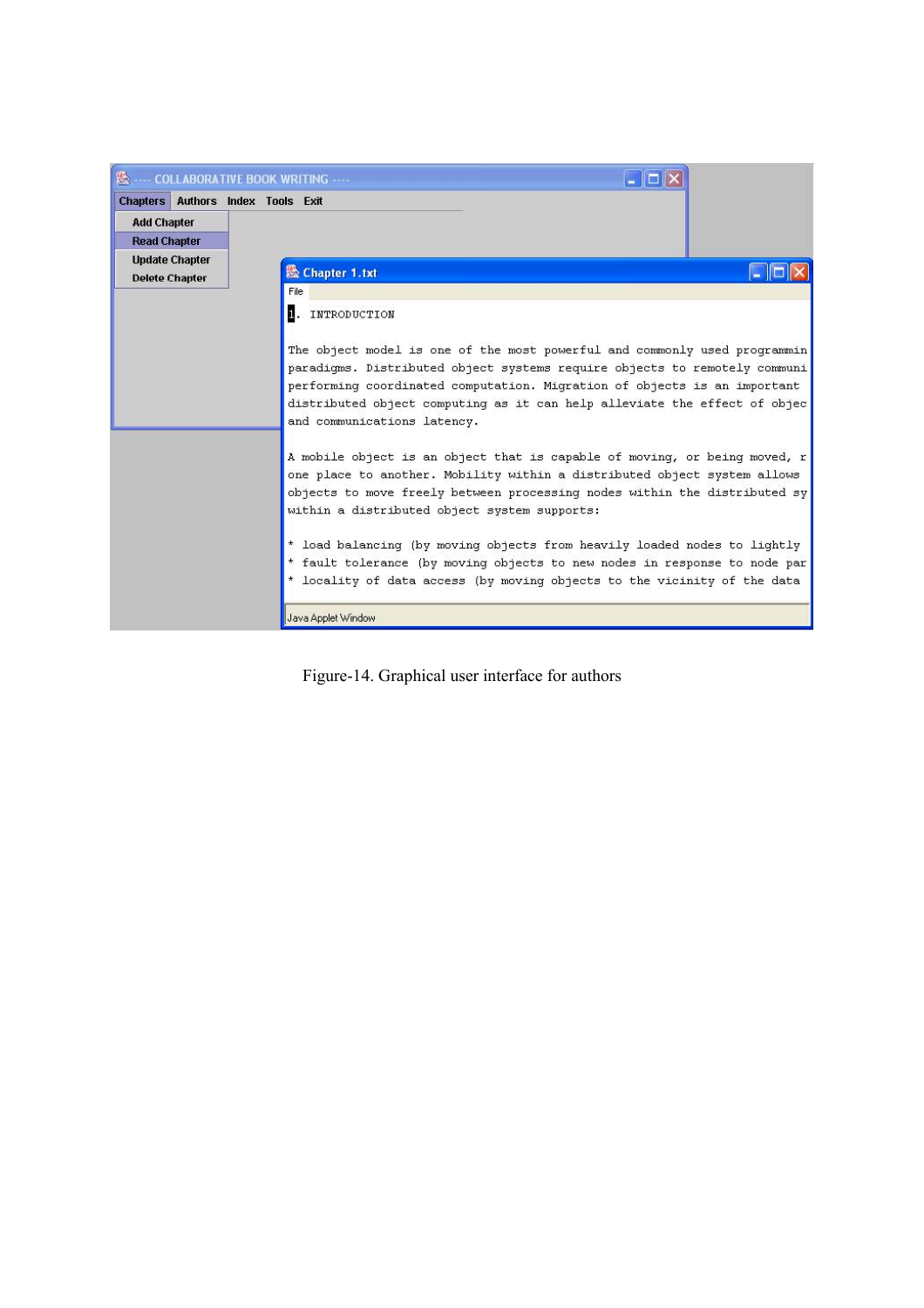

Figure-15. DCO creation and registration costs for increasing number of DCOs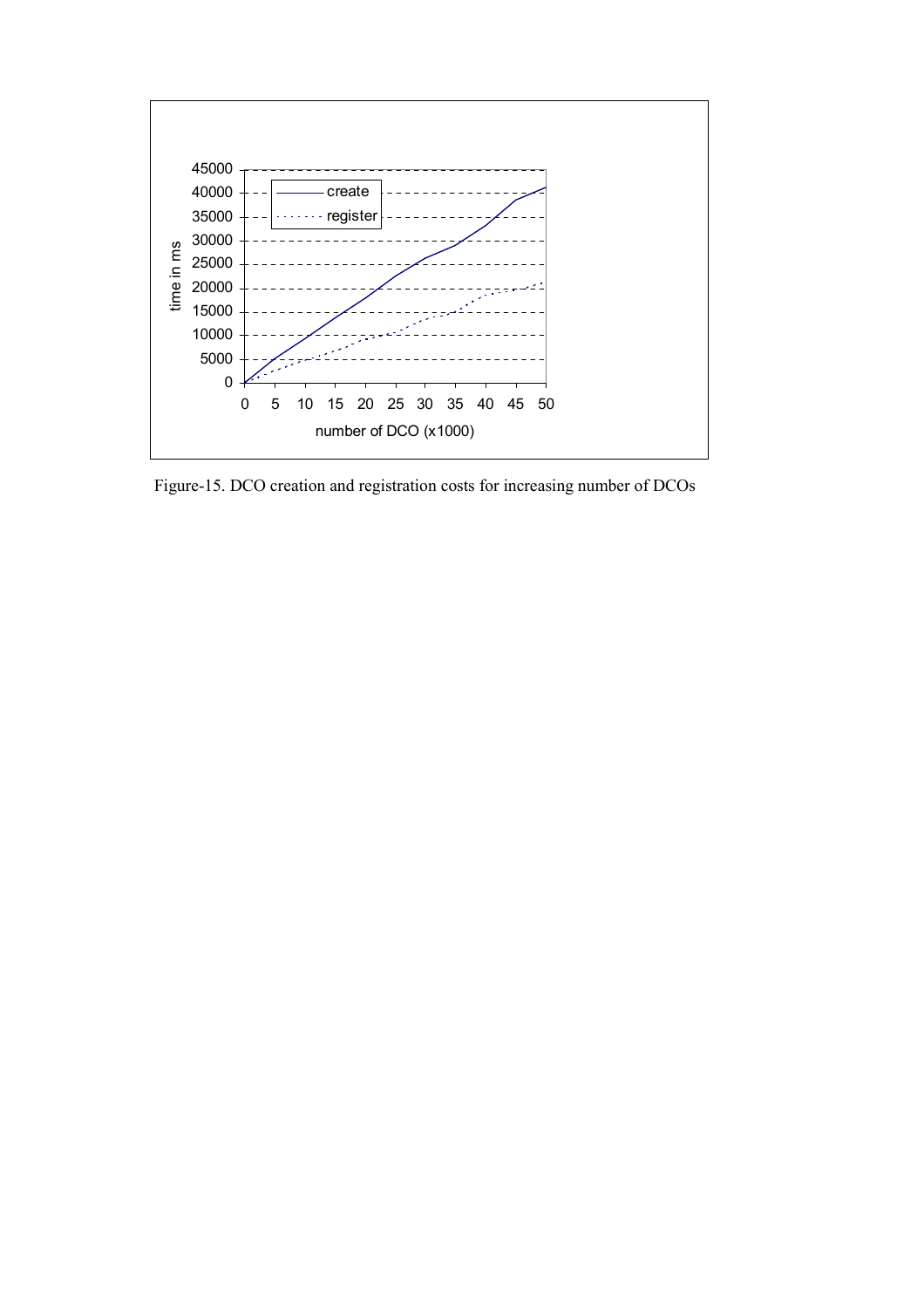

Figure-16. DCO create and lookup costs for increasing number of SOs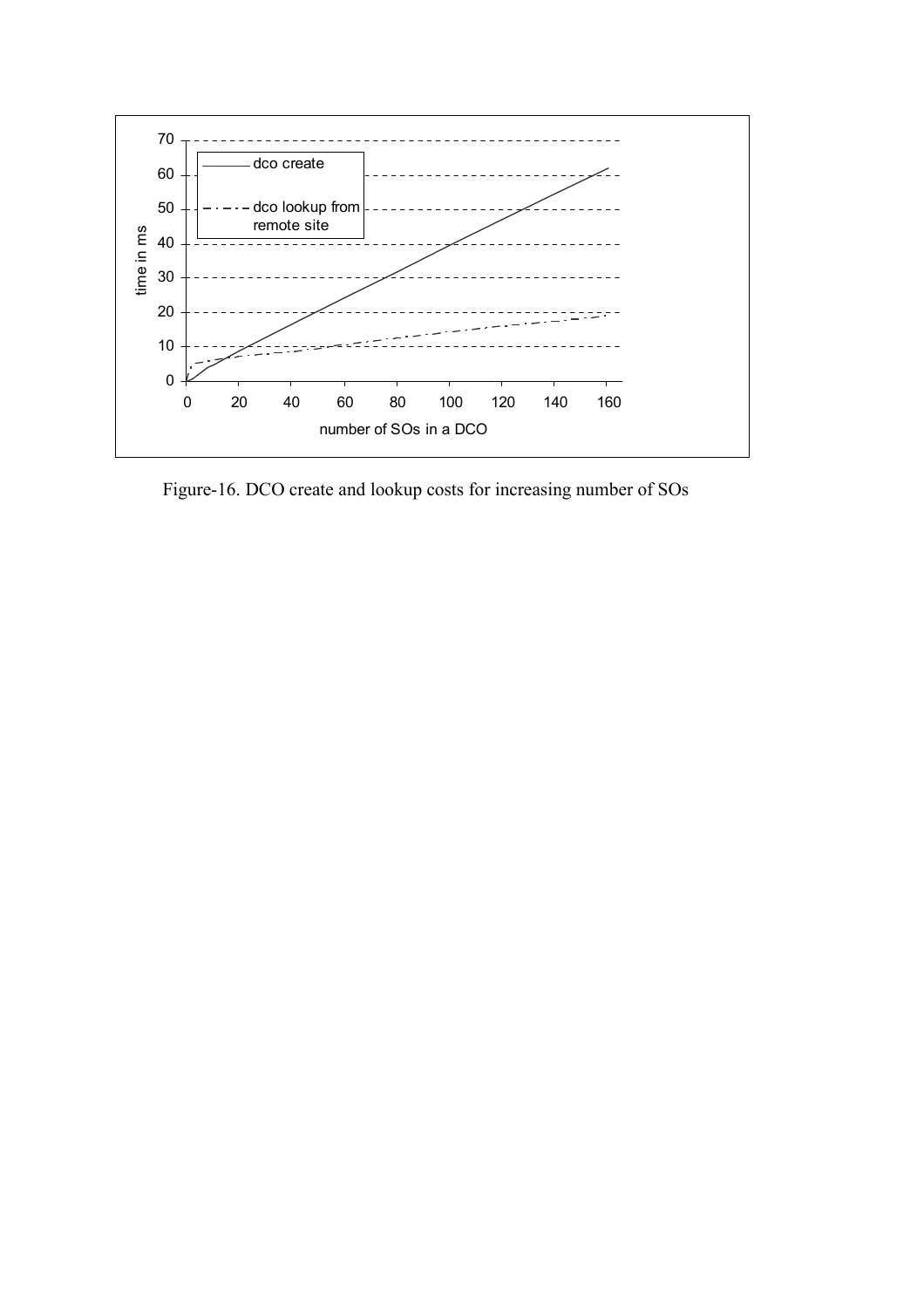

Figure-17. Update and invalidation costs for increasing sizes of SOs